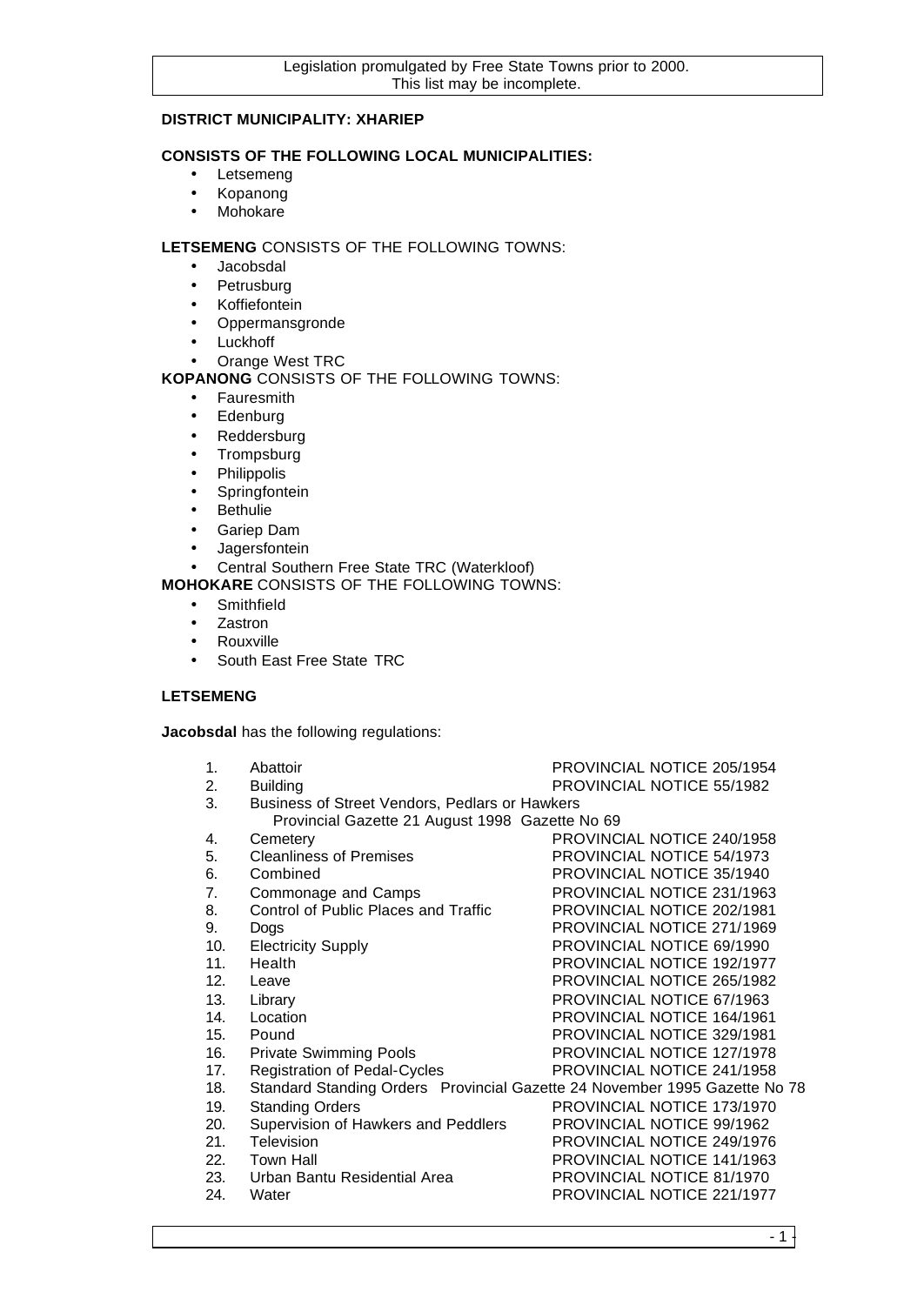#### **Petrusburg** has the following regulations:

- 1. Business of Street Vendors, Peddlers or Hawkers Provincial Gazette 21 August 1998 Gazette No 69
- 2. Combined PROVINCIAL NOTICE 52/1943
- 3. Health PROVINCIAL NOTICE 192/1977
- 4. Regulations regarding pound and grazing fees PROVINCIAL NOTICE 168/1983
- 5. Dogs PROVINCIAL NOTICE 271/1969
- 6. Library **Example 20 and SET Allen STAGE 114/1963** PROVINCIAL NOTICE 114/1963
- 
- 7. Location PROVINCIAL NOTICE 52/1925
- 9. Leave PROVINCIAL NOTICE 92/1978
	-
- 10. Regulations Governing the hire of the Town Hall PROVINCIAL NOTICE 130/1944
- 11. Regulations relating to the control of traffic, public places and public vehicles PROVINCIAL NOTICE 202/1981
- 12. Water PROVINCIAL NOTICE 40/1992
- 13. Electricity PROVINCIAL NOTICE 69/1990
- 14. Standard Building PROVINCIAL NOTICE 232/1980
- 15. Standard standing orders Provincial Gazette 24 November 1995 Gazette No 78

## **Koffiefontein** has the following regulations:

1. Building PROVINCIAL NOTICE 95/1972 2. Business of Street Vendors, Peddlers or Hawkers Provincial Gazette 21 August 1998 Gazette No 69 3. Combined PROVINCIAL NOTICE 31/1933 4. Conditions of Service PROVINCIAL NOTICE 1/1974 5. Control of Traffic, Public Places and Public Vehicles PROVINCIAL NOTICE 202/1981 6. Dogs PROVINCIAL NOTICE 271/1969 7. Electricity PROVINCIAL NOTICE 107/1977 8. Health PROVINCIAL NOTICE 236/1973 9. Library PROVINCIAL NOTICE 321/1968 10. Pound PROVINCIAL NOTICE 242/1981 11. Television PROVINCIAL NOTICE 291/1975 12. Town Hall **PROVINCIAL NOTICE 87/1943** 13. Urban Bantu Residential Areas PROVINCIAL NOTICE 173/1971 14. Water PROVINCIAL NOTICE 221/1977 15. Standard standing orders Provincial Gazette 24 November 1995 Gazette No 78

**Oppermansgronde** has the following regulations:

• No regulations

**Luckhoff** has the following regulations:

|    | 1. Combined Regulations           | PROVINCIAL NOTICE 144/1955                                                            |
|----|-----------------------------------|---------------------------------------------------------------------------------------|
|    | 2. Electricity Supply Regulations | PROVINCIAL NOTICE 107/1977                                                            |
|    | 3. Leave Regulations              | <b>PROVINCIAL NOTICE 319/1981</b>                                                     |
| 4. | <b>Library Regulations</b>        | PROVINCIAL NOTICE 114/1963                                                            |
|    | 5. Public Health Regulations      | PROVINCIAL NOTICE 192/1977                                                            |
| 6. |                                   | Regulations for the Payment of Fees by certain residents of the Urban Bantu           |
|    | <b>Residential Area</b>           | PROVINCIAL NOTICE 342/1971                                                            |
|    |                                   | 7. Regulations relating to the control of Traffic, Public Places and Public Vehicles  |
|    | PROVINCIAL NOTICE 202/1981        |                                                                                       |
|    |                                   | 8. Regulations relating to the Erection, Installation, Use, Control or Removal of any |
|    |                                   | Antenna System for the reception of Sound and Television<br>Broadcast                 |
|    | Transmissions                     | PROVINCIAL NOTICE 249/1976                                                            |
|    | 9. Sewerage Regulations           | PROVINCIAL NOTICE 178/1992                                                            |
|    | 10. Standard Standing Orders      | Provincial Gazette 24 November 1995 Gazette No 78                                     |

11. Water Supply Regulations PROVINCIAL NOTICE 221/1977

PROVINCIAL NOTICE 291/1975

 $-2$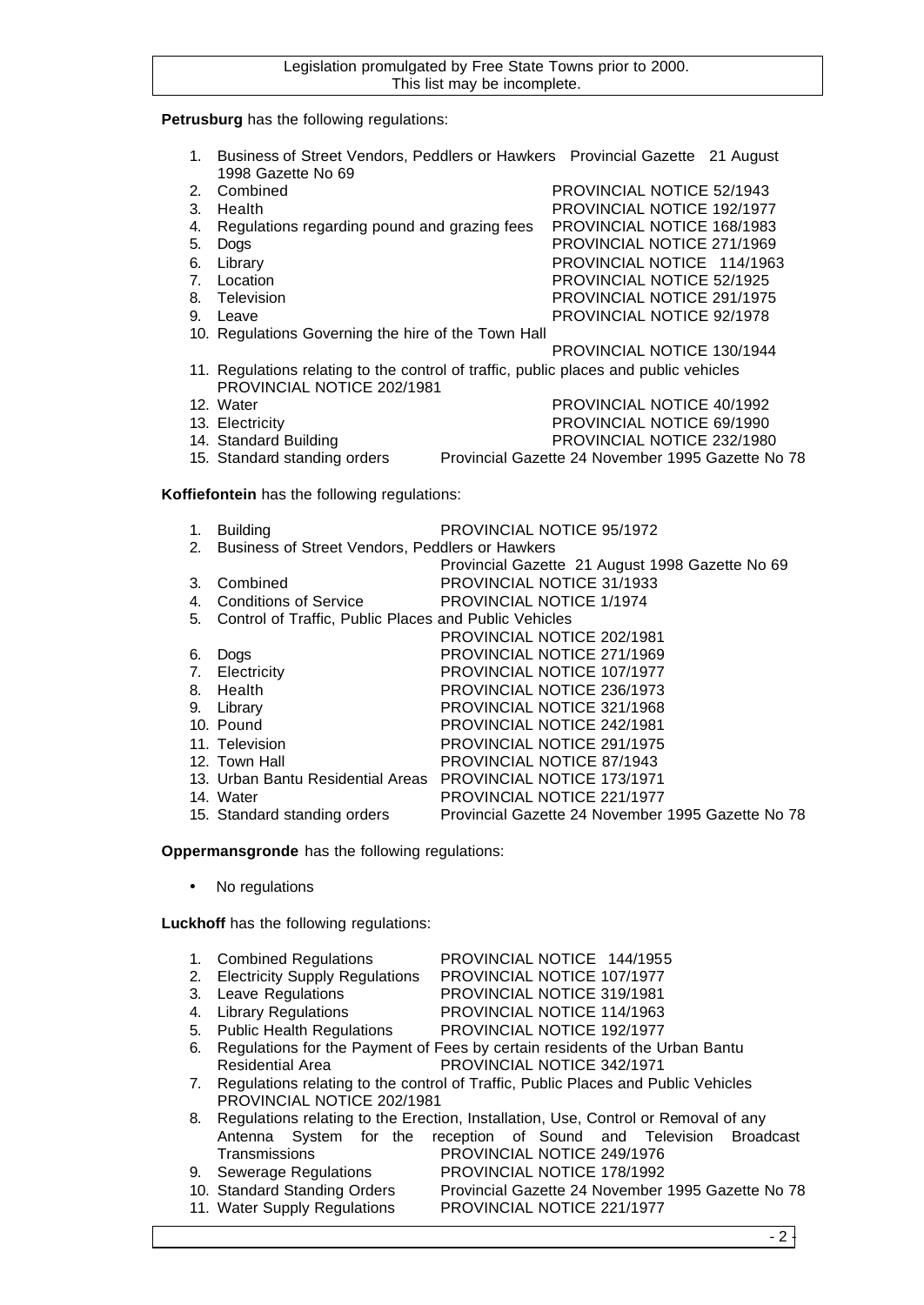**Orange West TRC** has the following regulations:

No regulations

## **KOPANONG**

**Fauresmith** has the following regulations:

1. \*Abattoir Commission

| <b>1. AVAILUIL VUITIITIISSIUIT</b>                                          |                                   |
|-----------------------------------------------------------------------------|-----------------------------------|
| 2. Electricity Supply                                                       | PROVINCIAL NOTICE 69/1990         |
| 3. Leave                                                                    | <b>PROVINCIAL NOTICE 319/1981</b> |
| 4. Library                                                                  | PROVINCIAL NOTICE 114/1963        |
| 5. Location                                                                 | <b>PROVINCIAL NOTICE 164/1961</b> |
| 6. Milk                                                                     | PROVINCIAL NOTICE 42/1963         |
| 7. Public Health                                                            | PROVINCIAL NOTICE 236/1973        |
| 8. Relating to Stables and the Keeping of Animals PROVINCIAL NOTICE 65/1964 |                                   |
| 9. Relating to the Control of Traffic PROVINCIAL NOTICE 202/1981            |                                   |
| 10. Restriction of Supervision of Hawkers and Peddlers PROVINCIAL NOTICE    |                                   |
| 99/1962                                                                     |                                   |
| 11. Sewerage                                                                | PROVINCIAL NOTICE 30/1965         |
| 12. Town Hall                                                               | PROVINCIAL NOTICE 26/1944         |
|                                                                             |                                   |

- 13. Standard Standing Orders Provincial Gazette 24 November 1995 Gazette No 78
- 14. Television PROVINCIAL NOTICE 291/1975
- 15. Urban Bantu Residential Area PROVINCIAL NOTICE 30/1969

**Edenburg** has the following regulations:

- 1. Bantu Residential Area PROVINCIAL NOTICE 135/1969
- 2. Building **PROVINCIAL NOTICE 227/1972**
- 3. Combined PROVINCIAL NOTICE 52/1943
- 
- 
- 
- 
- 
- 
- 
- 
- 12. Supervision of Parks and Gardens PROVINCIAL NOTICE 98/1980
- 
- 14. Town Hall and Recreation Hall PROVINCIAL NOTICE 80/1945
- 

4. Electricity Supply PROVINCIAL NOTICE 69/1990 5. Hawkers PROVINCIAL NOTICE 15/1986 6. Leave PROVINCIAL NOTICE 319/1981 7. Library PROVINCIAL NOTICE 95/1965 8. Milk **PROVINCIAL NOTICE 42/1963** 9. Public Health PROVINCIAL NOTICE 236/1973 10. Dogs PROVINCIAL NOTICE 271/1969 11. Sewerage **PROVINCIAL NOTICE 140/1968** 13. Television PROVINCIAL NOTICE 291/1975 15. Water Supply PROVINCIAL NOTICE 40/1992

**Reddersburg** has the following regulations:

- 1. Milk, Milking-Sheds, Dairy Farms, Milk-Depots, Milk-Shops and Purveyors of Milk PROVINCIAL NOTICE 145/1969
- 2. Location PROVINCIAL NOTICE 52/1959
- 3. Library PROVINCIAL NOTICE 67/1963
- 4. Financial PROVINCIAL NOTICE 202/1982
- 5. Town Hall PROVINCIAL NOTICE 112/1949
- 6. Television PROVINCIAL NOTICE 291/1975
- 7. Processions or Gatherings in Public Roads PROVINCIAL NOTICE 56/1960
- 8. Standard Standing Orders Provincial Gazette 24 November 1995 Gazette No 78
- 9. Health PROVINCIAL NOTICE 236/1973
- 10. Dogs PROVINCIAL NOTICE 271/1969
- 11. Sewerage PROVINCIAL NOTICE 140/1968
- 12. Cleanliness of Premises and Dilapidated Buildings on unsightly and objectionable structures PROVINCIAL NOTICE 227/1980
- 13. Water PROVINCIAL NOTICE 40/1992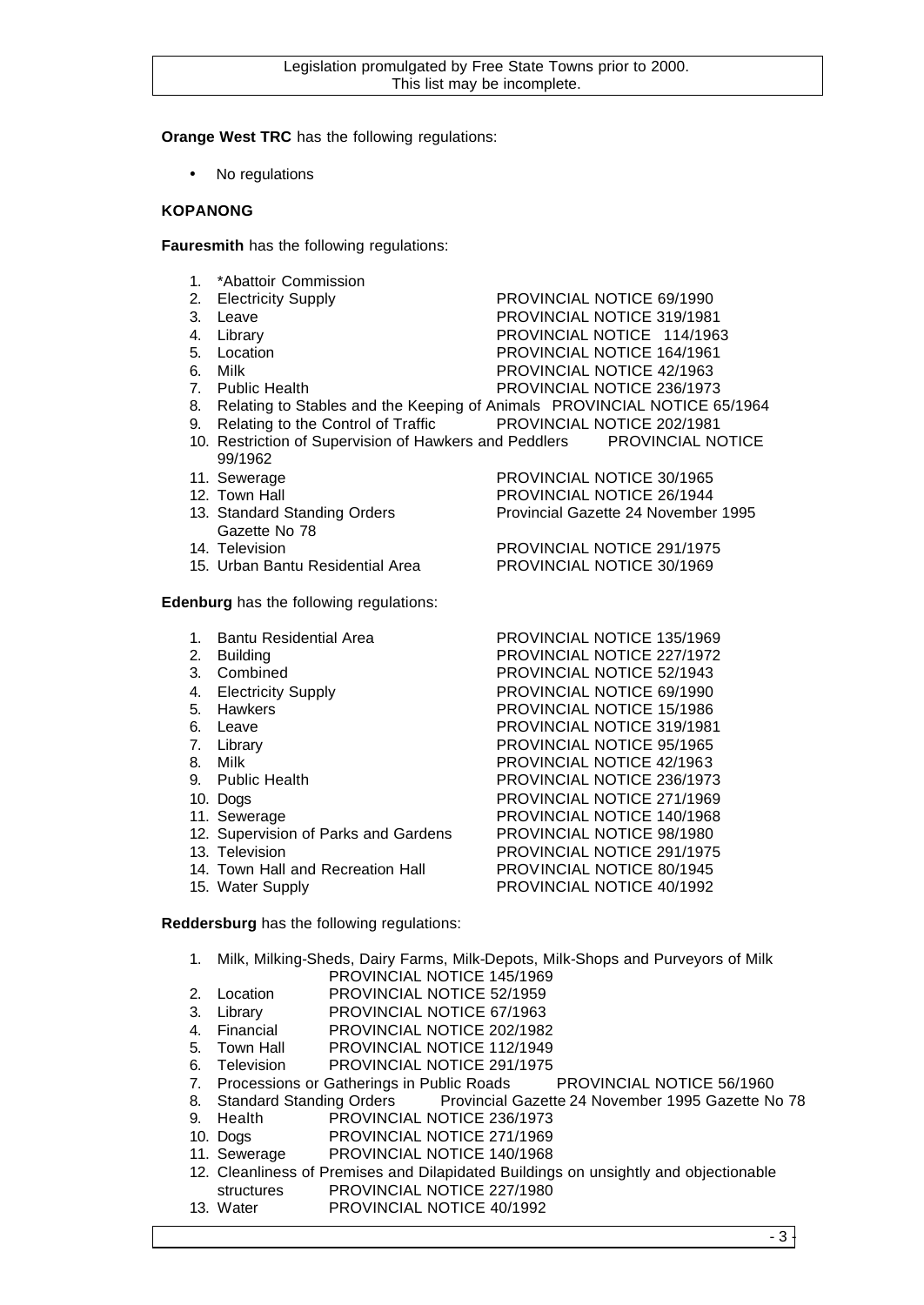## 14. Electricity PROVINCIAL NOTICE 69/1990

## **Trompsburg** has the following regulations:

- 
- 1. Building Regulations **PROVINCIAL NOTICE 50/1916**<br>2. Combined Regulations **PROVINCIAL NOTICE 144/195**
- 3. Dipping Tank Regulations PROVINCIAL NOTICE 68/1944
- 4. Electricity Supply Regulations PROVINCIAL NOTICE 69/1990
- 5. Leave Regulations: Non-Europeans PROVINCIAL NOTICE 294/1975<br>6. Library Regulations PROVINCIAL NOTICE 67/1963
- 
- 7. Pension Regulations **PROVINCIAL NOTICE 120/1936**
- 8. Public Health Regulations PROVINCIAL NOTICE 236/1973
- 9. Regulations regarding the Personal Public Liability of Municipal Employees PROVINCIAL NOTICE 41/1968
- 10. Regulations relating to Dogs PROVINCIAL NOTICE 271/1969
	-

PROVINCIAL NOTICE 144/1955

PROVINCIAL NOTICE 67/1963

- 11. Regulations relating to the control of traffic, public places and public vehicles PROVINCIAL NOTICE 202/1981
- 12. Regulations relating to the erection, installation, control, use or removal of any aerial system for the reception of sound and television broadcast transmissions PROVINCIAL NOTICE 291/1975
- 13. Regulations relating to the Supervision and Control of the Carrying of the Business of Street Peddlers, Vendors **Provincial Gazette 21 August 1998** 14. Sewerage Regulations PROVINCIAL NOTICE 232/1966
- 15. Standard Standing Orders Provincial Gazette 24 November 1995
- Gazette No 78
- 16. Swimming Bath Regulations PROVINCIAL NOTICE 119/1934
- 17. Town Hall Regulations **PROVINCIAL NOTICE 129/1944**
- 18. Water Supply Regulations PROVINCIAL NOTICE 221/1977
- 19. Fireworks Provincial Gazette 1 April 1999
- 20. Gathering in Public Roads PROVINCIAL NOTICE 56/1960

**Philippolis** has the following regulations:

- 1. Electricity PROVINCIAL NOTICE 69/1990 2. Water **PROVINCIAL NOTICE 221/1977** 3. Health PROVINCIAL NOTICE 236/1973 4. Sewerage PROVINCIAL NOTICE 140/1968 5. Combined PROVINCIAL NOTICE 52/1943 6. Dogs PROVINCIAL NOTICE 271/1969 7. Housing Loans to Employees PROVINCIAL NOTICE 232/1984<br>8. Locations PROVINCIAL NOTICE 164/1961 PROVINCIAL NOTICE 164/1961 9. Library PROVINCIAL NOTICE 67/1963<br>10. Town Hall 10. Town Hall 10. Town Hall PROVINCIAL NOTICE 287/1959 11. Television PROVINCIAL NOTICE 291/1975 12. Processions or Gatherings in Public Roads PROVINCIAL NOTICE 56/1960 13. Wash House PROVINCIAL NOTICE 113/1934 14. Leave PROVINCIAL NOTICE 319/1981 15. Control of Traffic, public places and public vehicles PROVINCIAL NOTICE 202/1981 16. Traffic **PROVINCIAL NOTICE 52/43** 17 General (Waterkloof) PROVINCIAL NOTICE 250/1957 **Springfontein** has the following regulations: 1. Abattoir Regulations PROVINCIAL NOTICE 41/1939 2. Cemetery Regulations PROVINCIAL NOTICE 41/1939
	-
	- 4. \*Combined Regulations
	- 5. Electricity Supply Regulations PROVINCIAL NOTICE 207/1963
	-
	-
	-

3. Combined Regulations PROVINCIAL NOTICE 41/1939

6. Leave Regulations **PROVINCIAL NOTICE 119/1967** 7. Library Regulations PROVINCIAL NOTICE 67/1963 8. Public Health Regulations **PROVINCIAL NOTICE 192/1977** 

 $-4$ .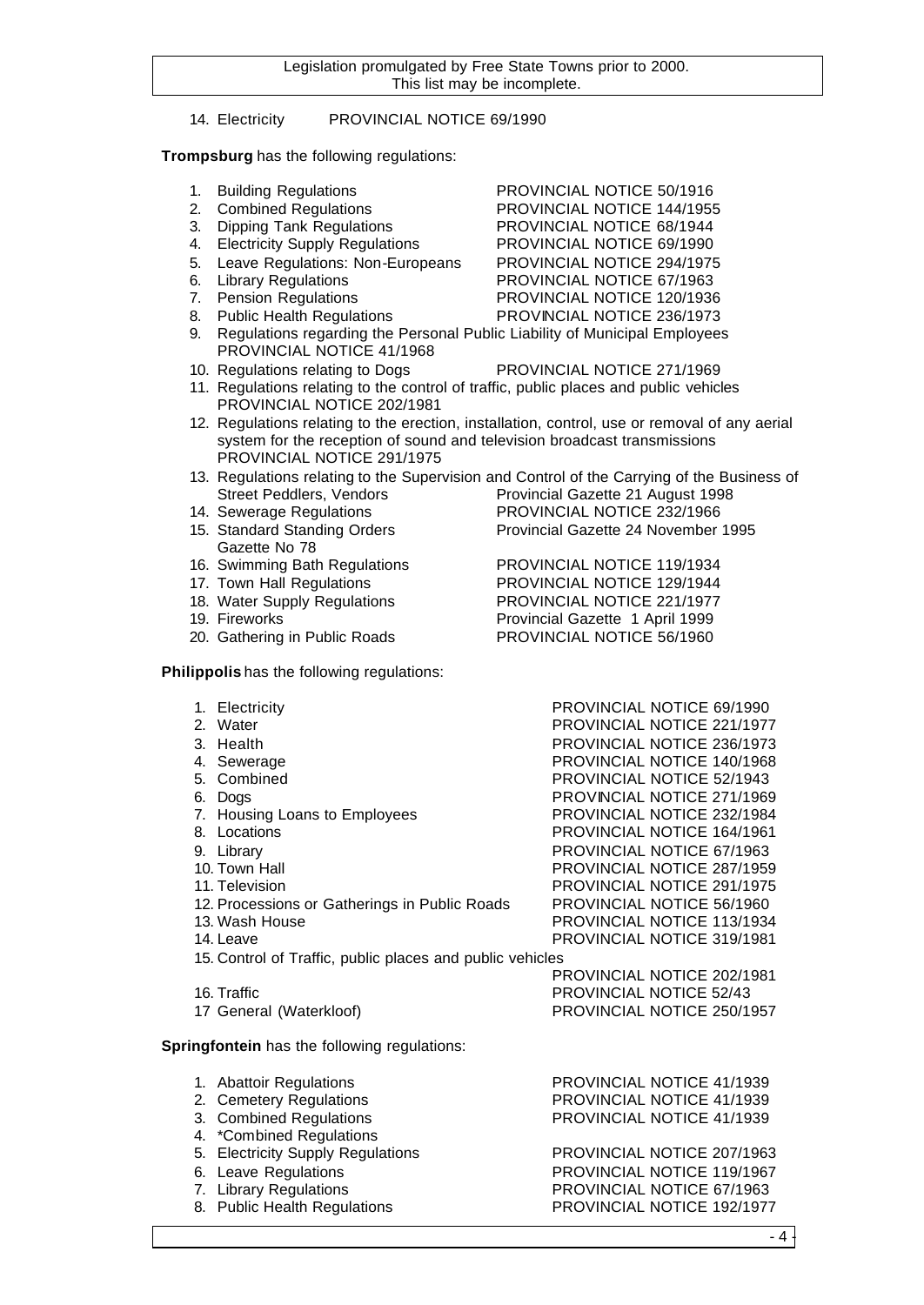| 9. Regulations for Quarries and Brickfields<br>10. Regulations for the Payment of Fees by certain Residents of the Urban Bantu<br><b>Residential Area</b>                                                                        |                           | PROVINCIAL NOTICE 63/1966<br>PROVINCIAL NOTICE 16/1970                                                                                                                                                 |  |
|----------------------------------------------------------------------------------------------------------------------------------------------------------------------------------------------------------------------------------|---------------------------|--------------------------------------------------------------------------------------------------------------------------------------------------------------------------------------------------------|--|
| 11. Regulations for the Restriction and Supervision of Hawkers                                                                                                                                                                   |                           | PROVINCIAL NOTICE 140/1978                                                                                                                                                                             |  |
| 12. Regulations regarding the Keeping of Poultry<br>13. Regulations relating to Dogs<br>14. Regulations relating to Personal Public Liability of Municipal Employees                                                             |                           | PROVINCIAL NOTICE 287/1968<br>PROVINCIAL NOTICE 271/1969<br>PROVINCIAL NOTICE 194/1967                                                                                                                 |  |
| 15. Regulations relating to Processions or Gatherings in Public Roads                                                                                                                                                            |                           | PROVINCIAL NOTICE 56/1960                                                                                                                                                                              |  |
| 16. Regulations relating to the Cleanliness of Premises                                                                                                                                                                          |                           |                                                                                                                                                                                                        |  |
| 17. Regulations relating to the Erection, Installation, Control, Use and Television<br><b>Broadcast Transmissions</b><br>18. Standard Standing Orders<br>19. Town Commonage Regulations<br>20. Water Regulations<br>21. Location |                           | PROVINCIAL NOTICE 78/1975<br>PROVINCIAL NOTICE 291/1975<br>Provincial Gazette 24 November 1995 Gazette No 78<br>PROVINCIAL NOTICE 119/1963<br>PROVINCIAL NOTICE 113/1968<br>PROVINCIAL NOTICE 164/1961 |  |
| Bethulie has the following regulations:                                                                                                                                                                                          |                           |                                                                                                                                                                                                        |  |
| 1. Combined Regulations<br>2. Regulations relating to the Supervision and Control of the carrying on of the<br>Business of Street Vendors, Peddlers or Hawkers                                                                   | PROVINCIAL NOTICE 63/1947 | Provi ncial Gazette 21 August 1998                                                                                                                                                                     |  |
| 3. Public Health Regulations                                                                                                                                                                                                     |                           | PROVINCIAL NOTICE 236/1973                                                                                                                                                                             |  |
| 4. Standard Building Regulations                                                                                                                                                                                                 |                           | PROVINCIAL NOTICE 251/1976                                                                                                                                                                             |  |
| 5. Electricity Supply Regulations<br>6. Regulations Relating to Dogs                                                                                                                                                             |                           | PROVINCIAL NOTICE 69/1990<br>PROVINCIAL NOTICE 271/1969                                                                                                                                                |  |
| 7. Library Regulations                                                                                                                                                                                                           |                           | PROVINCIAL NOTICE 114/1963                                                                                                                                                                             |  |
| 8. Regulation for the Payment of Fees by Certain Residents of the Urban Bantu                                                                                                                                                    |                           |                                                                                                                                                                                                        |  |
| <b>Residential Area</b>                                                                                                                                                                                                          |                           | PROVINCIAL NOTICE 136/1969                                                                                                                                                                             |  |
| 9. Standing Orders                                                                                                                                                                                                               |                           | PROVINCIAL NOTICE 291/1987                                                                                                                                                                             |  |
| 10. Regulations relating to the erection, installation, control, use or removal of any<br>antennas system for the reception of sound and television broadcast transmissions                                                      |                           | PROVINCIAL NOTICE 249/1976                                                                                                                                                                             |  |
| 11. Standard Standing Orders                                                                                                                                                                                                     |                           | Provincial Gazette 24 November 1995 Gazette No 78                                                                                                                                                      |  |
| Gariepdam has the following regulations:                                                                                                                                                                                         |                           |                                                                                                                                                                                                        |  |

• No regulations

**Jagersfontein** has the following regulations:

| 1.<br>2.<br>3.                 | <b>Building</b><br>Combined<br>Control of Public Places and Vehicles | PROVINCIAL NOTICE 103/1939<br>PROVINCIAL NOTICE 144/1955<br>PROVINCIAL NOTICE 202/1981 |
|--------------------------------|----------------------------------------------------------------------|----------------------------------------------------------------------------------------|
| 4.                             | Cycle                                                                | PROVINCIAL NOTICE 103/1939                                                             |
| 5.                             | Dogs                                                                 | PROVINCIAL NOTICE 271/1969                                                             |
| 6.                             | Electricity                                                          | PROVINCIAL NOTICE 69/1990                                                              |
| $7_{\scriptscriptstyle{\sim}}$ | General                                                              | PROVINCIAL NOTICE 103/1939                                                             |
| 8.                             | Hawkers                                                              | PROVINCIAL NOTICE 103/1939                                                             |
| 9.                             | Health                                                               | PROVINCIAL NOTICE 192/1977                                                             |
|                                | 10. Leave                                                            | <b>PROVINCIAL NOTICE 319/1981</b>                                                      |
|                                | 11. Library                                                          | PROVINCIAL NOTICE 67/1963                                                              |
|                                | 12. Location                                                         | <b>PROVINCIAL NOTICE 164/1961</b>                                                      |
|                                | 13. Native Trading                                                   | PROVINCIAL NOTICE 228/1957                                                             |
|                                | 14. Public Exhibitions and Entertainment                             | PROVINCIAL NOTICE 153/1945                                                             |
|                                | 15. Standard Standing Orders                                         | Provincial Gazette 24 November 1995 Gazette No 78                                      |
|                                | 16. Swimming Bath                                                    | PROVINCIAL NOTICE 236/1972                                                             |
|                                | 17. Television                                                       | PROVINCIAL NOTICE 291/1975                                                             |
|                                |                                                                      |                                                                                        |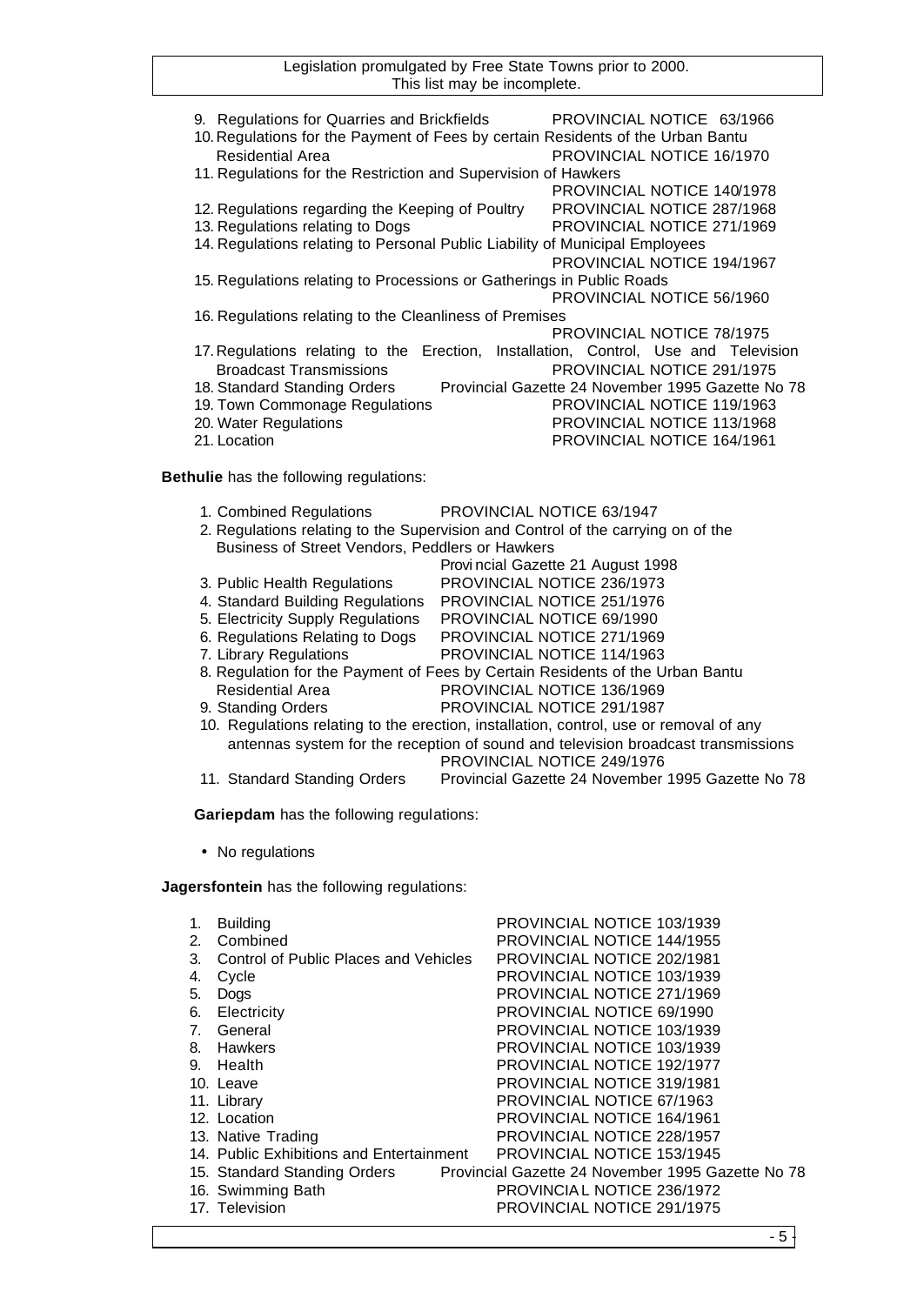## 18. Water Supply PROVINCIAL NOTICE 40/1992

**Central Southern Free State TRC (Waterkloof)** has the following regulations:

No Regulations

## **MOHOKARE**

**Smithfield** has the following regulations:

- 1. Combined Regulations PROVINCIAL NOTICE 52/1943
- 2. Electricity Supply Regulations PROVINCIAL NOTICE 69/1990
- 3. Public Health Regulations PROVINCIAL NOTICE 192/1977
- 
- 4. Regulations for the Payment of Fees by certain Residents of the Urban Bantu Residential Area PROVINCIAL NOTICE 224/1970
- 5. Regulations governing the Hire of the Town Hall PROVINCIAL NOTICE 72/1944
- 6. Regulations relating to Dogs PROVINCIAL NOTICE 271/1969
- 7. Regulations relating to Processions or Gatherings in Public Roads
- PROVINCIAL NOTICE 56/1960 8. Regulations relating to the Cleanliness of Premises and Dilapidated Building and
- Unsightful and Objectionable Structure PROVINCIAL NOTICE 145/1980
- 9. Standard Standing Orders Provincial Gazette 24 November 1995 Gazette No 78
- 
- 10. Water Supply Regulations **PROVINCIAL NOTICE 40/1992**

## **Zastron has the following regulations:**

- 1. Dilapidated buildings and unsightly and objectionable structures
	- PROVINCIAL NOTICE 105/1975
- 2. Library PROVINCIAL NOTICE 67/1963<br>
3. Hawkers PROVINCIAL NOTICE 79/98
- PROVINCIAL NOTICE 79/98
- 4. Electricity PROVINCIAL NOTICE 69/90
- 5. Combined PROVINCIAL NOTICE 63/47
- 6. Health PROVINCIAL NOTICE 236/1973
- 7. Dogs PROVINCIAL NOTICE 271/1969
- 8. Sewerage PROVINCIAL NOTICE 140/1968
- 9. Standard Standing Orders Provincial Gazette 24 November 1995 Gazette No 78
- 10. Standing Orders PROVINCIAL NOTICE 291/1987
- 11. Wiring of Premises PROVINCIAL NOTICE 112/1972
- 12. Swimming Bath PROVINCIAL NOTICE 37/1941
- 13. Television PROVINCIAL NOTICE 291/75
- 14. Leave PROVINCIAL NOTICE 319/1981
- 15. Traffic, Public Places and Public Vehicles PROVINCIAL NOTICE 202/1981
- 16. Water PROVINCIAL NOTICE 40/1992
- 17. Prohibition and control over the discharge of fireworks Provincial Gazette 1 April 1999

#### **Rouxville** has the following regulations:

- 1. Dogs PROVINCIAL NOTICE 271/1969
- 
- 2. Electricity PROVINCIAL NOTICE 69/1990<br>3. Water Supply PROVINCIAL NOTICE 40/1992 PROVINCIAL NOTICE 40/1992
- 4. Cleanliness of Premises PROVINCIAL NOTICE 241/1972
- 5. Health PROVINCIAL NOTICE 192/1977
- 6. Restriction and Supervision of Hawkers and Peddlers
	- PROVINCIAL NOTICE 99/1962
- 7. Business of Street Vendors, Peddlers or Hawkers PROVINCIAL NOTICE 79/1998
- 8. Combined PROVINCIAL NOTICE 63/1947
- 9. Processions or Gatherings in Public Roads
- PROVINCIAL NOTICE 56/1960 10. Leave PROVINCIAL NOTICE 319/1981
-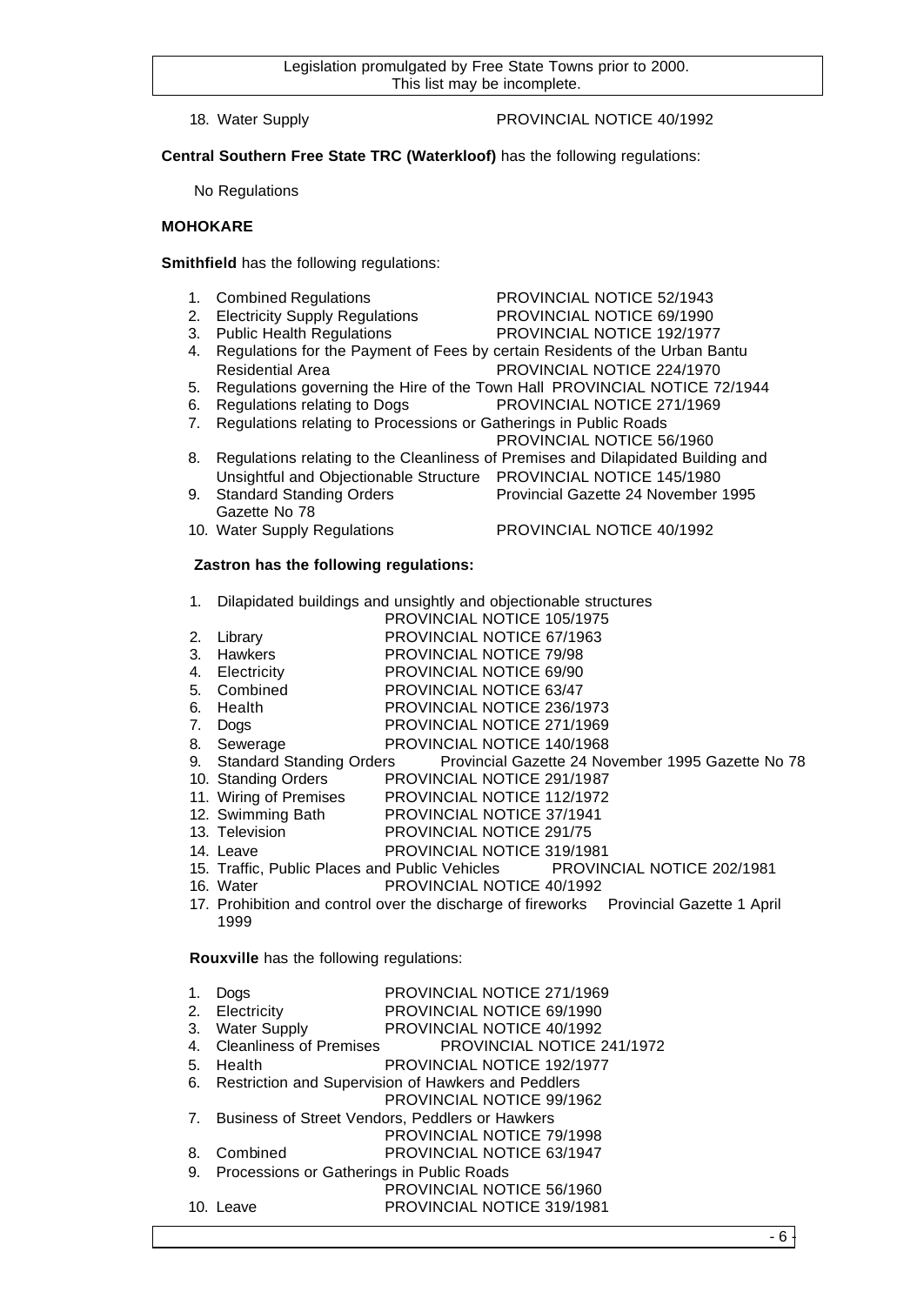- 11. Stock sale kraals PROVINCIAL NOTICE 21/1943
- 12. Dilapidated Buildings and unsightly and objectionable structures
	- PROVINCIAL NOTICE 240/1972
- 13. Personal Public Liability of Municipal Employees PROVINCIAL NOTICE 194/1967
- 14. Urban Bantu Residential Area PROVINCIAL NOTICE 113/1969
- 15. Library PROVINCIAL NOTICE 67/1963
- 16. Television PROVINCIAL NOTICE 291/1975
- 17. Irrigation-water PROVINCIAL NOTICE 16/1955
- 18. Standard Standing Orders Provincial Gazette 24 November 1995 Gazette 78

**South East Free State TRC** has the following regulations:

• No regulations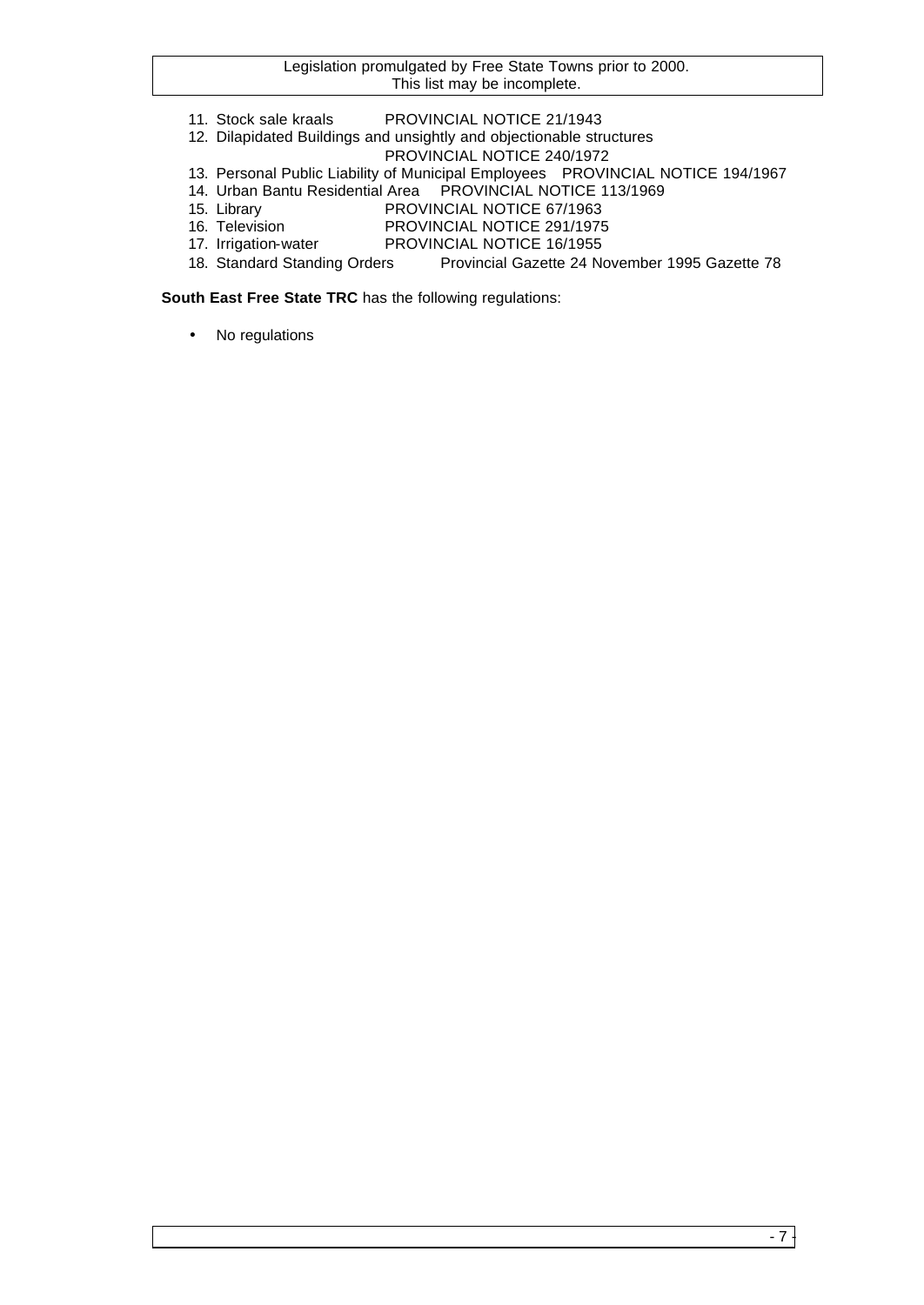## **DISTRICT MUNICIPALITY: MOTHEO**

## **MOTHEO CONSISTS OF THE FOLLOWING MUNICIPALITIES**

- Naledi
- Mangaung
- Mantsopa

## **NALEDI** CONSISTS OF THE FOLLOWING TOWNS:

- Bloemarea D/C
- **Dewetsdorp**
- Wepener
- Vanstadensrus

## **MANGAUNG** CONSISTS OF THE FOLLOWING TOWNS:

- Bloemfontein
- Botshabelo
- Thaba'Nchu
- Bloemfontein TRC
- Thaba'Nchu TRC

## **MANTSOPA** CONSISTS OF THE FOLLOWING TOWNS:

- Hobhouse
- Thaba Patchoa
- Tweespruit/Kopano
- Excelsior
- Ladybrand
- Maluti TRC

## **NALEDI**

**Bloemarea D/C** has the following regulations:

1. No Regulations

**Dewetsdorp** has the following regulations:

- 1. Regulations Relating to Dogs PROVINCIAL NOTICE 271/1969
- 2. Location Regulations PROVINCIAL NOTICE 164/1961
- 3. Regulations for the Restriction and Supervision of Hawkers and Peddlers PROVINCIAL NOTICE 99/1962
- 4. Regulations for Milk, Milking-sheds, Dairy Farms, Milk-depots, Milk-shops, and Purveyors of Milk PROVINCIAL NOTICE 42/1963
- 5. Town Hall Regulations PROVINCIAL NOTICE 117/1945
- 6. Swimming Bath Regulations PROVINCIAL NOTICE 234/1973
- 7. Regulations relating to the erection, installation, control, use or removal of any aerial system for the reception of sound and television broadcast transmissions PROVINCIAL NOTICE 291/1975
- 8. Leave Regulations PROVINCIAL NOTICE 319/1981
- 9. Regulations relating to the control of Traffic, Public Places and Public Vehicles PROVINCIAL NOTICE 202/1981
- 10. Water Supply Regulations PROVINCIAL NOTICE 221/1977
- 11. Regulations relating to Personal Public Liability of Municipal Employees PROVINCIAL NOTICE 194/1967
- 12. Regulations for the Payment of Fees by Certain Residents of the Urban Bantu Residential Area PROVINCIAL NOTICE 88/1970
- 13. Library Regulations PROVINCIAL NOTICE 67/1963
- 14. Standard Building Regulations PROVINCIAL NOTICE 245/1978
- 15. Electricity Supply Regulations PROVINCIAL NOTICE 69/1990
- 16. Combined Regulations PROVINCIAL NOTICE 52/1943
- 17. Health Regulations PROVINCIAL NOTICE 236/1973
- 18. Standard Standing Orders Provincial Gazette 24 November 1995 Gazette No 78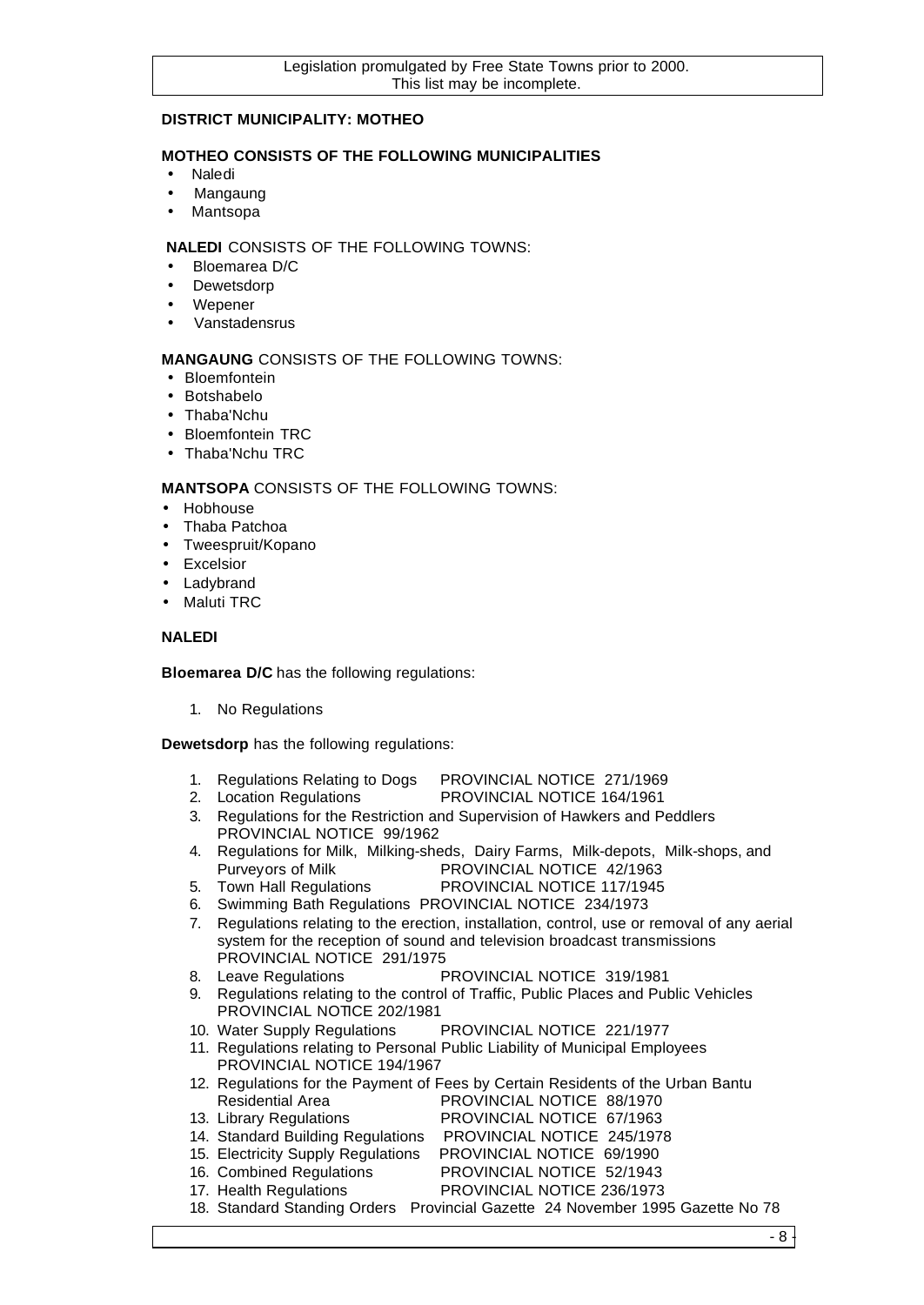#### **Wepener** has the following regulations:

| *Combined |  |
|-----------|--|
|-----------|--|

2. Control of Traffic PROVINCIAL NOTICE 202/1981

| 3. Dogs | PROVINCIAL NOTICE 271/1969 |  |
|---------|----------------------------|--|

- 4. Electricity Supply PROVINCIAL NOTICE 69/1990<br>5. Health PROVINCIAL NOTICE 236/1973
- 5. Health PROVINCIAL NOTICE 236/1973<br>6. Leave PROVINCIAL NOTICE 319/1981
- 
- 6. Leave PROVINCIAL NOTICE 319/1981<br>
7. Library Christian PROVINCIAL NOTICE 67/1963
- 
- 7. Library PROVINCIAL NOTICE 67/1963<br>8. Milk PROVINCIAL NOTICE 42/1963 PROVINCIAL NOTICE 42/1963 9. Payment of Fees by Certain Residents of the Urban Bantu Residential Area PROVINCIAL NOTICE 23/70
- 10. Personal Public Liability of Municipal Employees

|                              | PROVINCIAL NOTICE 171/1967                        |
|------------------------------|---------------------------------------------------|
| 11. Sprouted Grain           | <b>PROVINCIAL NOTICE 40/1955</b>                  |
| 12. Standard Standing Orders | Provincial Gazette 24 November 1995 Gazette No 78 |
| 13. Supervision of Hawkers   | PROVINCIAL NOTICE 99/1962                         |
| 14. Swimming Bath            | <b>PROVINCIAL NOTICE 9/1941</b>                   |
| 15. Television               | PROVINCIAL NOTICE 249/1976                        |
|                              |                                                   |

**Vanstadensrus** has the following regulations:

| 1. |                                                          | Abattoir Regulations <b>PROVINCIAL NOTICE 93/1960</b>                          |
|----|----------------------------------------------------------|--------------------------------------------------------------------------------|
| 2. |                                                          | Regulations for the Payment of Fees by Certain Residents of the Urban Bantu    |
|    | <b>Residential Area</b>                                  | <b>PROVINCIAL NOTICE 54/1972</b>                                               |
| 3. |                                                          | Village Management Board, Vanstadensrus PROVINCIAL NOTICE 29/1930              |
| 4. |                                                          | Dipping Tank Regulations PROVINCIAL NOTICE 26/1942                             |
| 5. |                                                          | Amendment of Electricity Supply Tariffs PROVINCIAL NOTICE 320/1977             |
| 6. | <b>Cycle Regulations</b>                                 | PROVINCIAL NOTICE 218/1957                                                     |
|    | 7. Health Regulations                                    | PROVINCIAL NOTICE 186/1929                                                     |
|    | 8. Health Regulations                                    | PROVINCIAL NOTICE 192/1977                                                     |
| 9. | Dog Regulations                                          | PROVINCIAL NOTICE 14/47                                                        |
|    |                                                          | 10. Combined Regulations PROVINCIAL NOTICE 104/1934                            |
|    | 11. Regulations for the Control of the Vanstadensrus Dam |                                                                                |
|    |                                                          | PROVINCIAL NOTICE 298/1971                                                     |
|    | 12. Traffic Regulations                                  | PROVINCIAL NOTICE 217/1957                                                     |
|    | 13. Leave Regulation                                     | PROVINCIAL NOTICE 60/1966                                                      |
|    |                                                          | 14. Standard Standing Orders Provincial Gazette 24 November 1995 Gazette No 78 |
|    | 15. Water                                                | <b>PROVINCIAL NOTICE 25/1972</b>                                               |

## **MANGAUNG**

**Bloemfontein** has the following regulations:

| 1.<br>2. | Consultative Committee (Ashbury)<br>Display of Advertisements Provincial Gazette 11 Maart 1994 | PROVINCIAL NOTICE 122/1969        |
|----------|------------------------------------------------------------------------------------------------|-----------------------------------|
| 3.       | <b>Bloemspruit Display of advertisements</b>                                                   | PROVINCIAL NOTICE 76/1990         |
| 4.       | <b>Boarding Houses</b>                                                                         | PROVINCIAL NOTICE 173/1964        |
| 5.       | Commonage                                                                                      | PROVINCIAL NOTICE 148/1963        |
| 6.       | Lease of Council Halls                                                                         | Provincial Gazette 18 Junie 1999  |
| 7.       | Electricity                                                                                    | PROVINCIAL NOTICE 69/1990         |
| 8.       | <b>Bloemspruit Cemetery</b>                                                                    | PROVINCIAL NOTICE 23/1977         |
| 9.       | Traffic                                                                                        | <b>PROVINCIAL NOTICE 116/1981</b> |
|          | 10. Fire                                                                                       | PROVINCIAL NOTICE 210/1970        |
|          | 11. Barbers, Hairdressers and Beauty Salons                                                    | <b>PROVINCIAL NOTICE 137/1984</b> |
|          | 12. Hire of recreation grounds                                                                 | PROVINCIAL NOTICE 188/1957        |
|          | 13. Swimming pools (Heidedal)                                                                  | PROVINCIAL NOTICE 211/1978        |
|          | 14. Noxious or Offensive Trades                                                                | <b>PROVINCIAL NOTICE 82/1992</b>  |
|          | 15. Parking in the parking garage                                                              | PROVINCIAL NOTICE 29/1968         |
|          | 16. Numbering and re-numbering of buildings and places and the assignment of names to          |                                   |
|          | and the display thereof on flat buildings                                                      | PROVINCIAL NOTICE 140/1992        |

- 9 -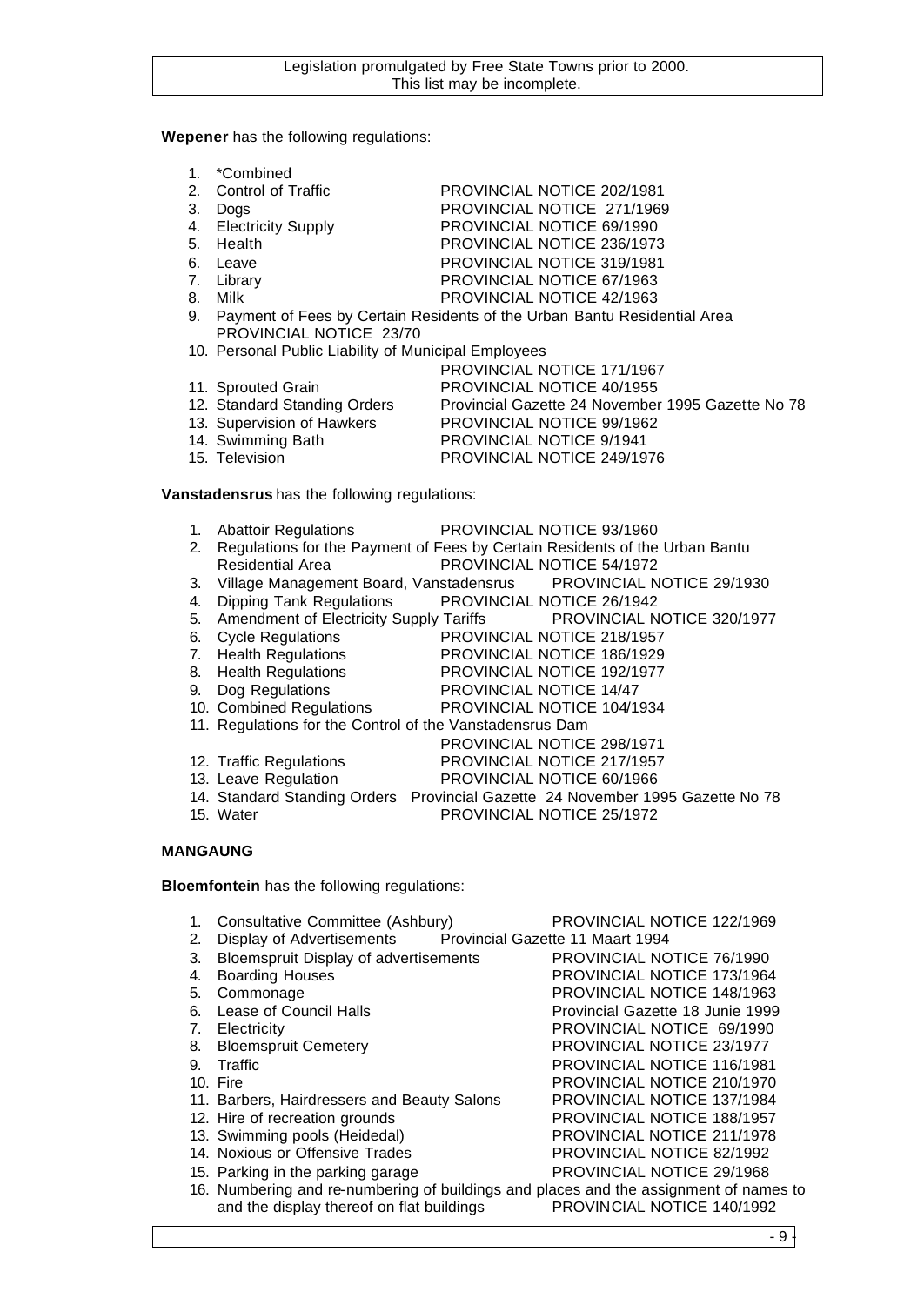| 17. Hire of Community Halls (Location)                                                     | PROVINCIAL NOTICE 81/1947       |
|--------------------------------------------------------------------------------------------|---------------------------------|
| 18. Native Trading                                                                         | PROVINCIAL NOTICE 5/1948        |
| 19. Bake house                                                                             | PROVINCIAL NOTICE 118/1932      |
| 20. Smoke Control                                                                          | PROVINCIAL NOTICE 252/1968      |
| 21. Abattoir                                                                               | PROVINCIAL NOTICE 215/1926      |
| 22. Housing loans to employees                                                             | PROVINCIAL NOTICE 53/1980       |
| 23. Amendment of Financial Regulations                                                     | PROVINCIAL NOTICE 233/1969      |
| 24. Library                                                                                | PROVINCIAL NOTICE 96/1992       |
|                                                                                            |                                 |
| 25. Use of Community Halls, (Heidedal)                                                     | PROVINCIAL NOTICE 44/1992       |
| 26. Petroleum, Flammable Liquid and other substances                                       |                                 |
|                                                                                            | PROVINCIAL NOTICE 222/1972      |
| 27. Refuse                                                                                 | PROVINCIAL NOTICE 20/1992       |
| 28. Market                                                                                 | PROVINCIAL NOTICE 53/1979       |
| 29. Native Hostel                                                                          | PROVINCIAL NOTICE 6/1950        |
| 30. Premises for churches in Coloured area                                                 | PROVINCIAL NOTICE 195/1929      |
| 31. Petrol pumps and coin-machines                                                         | PROVINCIAL NOTICE 27/1930       |
| 32. Committee of Management Vaalbank Zuid                                                  | PROVINCIAL NOTICE 34/1966       |
| 33. Urban Bantu Council                                                                    | PROVINCIAL NOTICE 177/1967      |
|                                                                                            |                                 |
| 34. Pet-shops and Pet-salons                                                               | PROVINCIAL NOTICE 5/1989        |
| 35. Hire of accommodation in City Hall Buildings                                           | PROVINCIAL NOTICE 89/1942       |
| 36. Hawkers                                                                                | Provincial Gazette 19 May 1995  |
| 37. Pension                                                                                | PROVINCIAL NOTICE 42/1929       |
| 38. Control of the lake, parks, garden and open spaces                                     |                                 |
|                                                                                            | PROVINCIAL NOTICE 67/1926       |
| 39. Milk                                                                                   | PROVINCIAL NOTICE 202/1961      |
| 40. Passenger Transport                                                                    | PROVINCIAL NOTICE 104/1942      |
| 41. Control of collections                                                                 | PROVINCIAL NOTICE 186/1970      |
| 42. Free State Tennis Stadium                                                              | PROVINCIAL NOTICE 187/1974      |
| 43. Laundries and receiving depots and persons engaged therein                             |                                 |
|                                                                                            | PROVINCIAL NOTICE 20/1961       |
|                                                                                            | PROVINCIAL NOTICE 324/1981      |
| 44. Bloemspruit Water                                                                      |                                 |
| 45. Bloemspruit Small-holdings                                                             | PROVINCIAL NOTICE 167/56        |
| 46. Bloemspruit Keeping of pigs                                                            | <b>PROVINCIAL NOTICE 1/1979</b> |
| 47. Bainsvlei Cemetery                                                                     | PROVINCIAL NOTICE 37/1974       |
| 48. Bloemspruit Bantu Cemetery                                                             | PROVINCIAL NOTICE 14/1972       |
| 49. Bloemspruit Electricity                                                                | PROVINCIAL NOTICE 66/1979       |
| 50. Health regulations for crèches and nursery schools                                     | PROVINCIAL NOTICE               |
| 97/76                                                                                      |                                 |
| 51. Sell of Meat                                                                           | PROVINCIAL NOTICE 114/1934      |
| 52. Dogs                                                                                   | PROVINCIAL NOTICE 186/1976      |
| 53. Bloemspruit Dogs                                                                       | PROVINCIAL NOTICE 37/1972       |
| 54. Bloemspruit Standard Standing Orders                                                   | PROVINCIAL NOTICE 198/1973      |
| 55. Bloemspruit Cleanliness of plots                                                       | PROVINCIAL NOTICE 123/1974      |
| 56. BloemspruitTown Hall                                                                   | PROVINCIAL NOTICE 3/1988        |
| 57. Bloemspruit Television                                                                 | PROVINCIAL NOTICE 291/1975      |
| 58. Bloemspruit Leave                                                                      | PROVINCIAL NOTICE 88/1979       |
| 59. Water                                                                                  | PROVINCIAL NOTICE 110/1975      |
| 60. Swimming Pool                                                                          | PROVINCIAL NOTICE 161/1966      |
|                                                                                            |                                 |
| 61. Wiring of premises                                                                     | PROVINCIAL NOTICE 213/1959      |
| 62. Public nuisances and breaches of the peace                                             | PROVINCIAL NOTICE 336/1981      |
| 63. Bloemspruit Regulations relating to public nuisances and breaches of the peace         |                                 |
|                                                                                            | PROVINCIAL NOTICE 402/1987      |
| 64. Drainage                                                                               | PROVINCIAL NOTICE 38/1936       |
| 65. Airport                                                                                | PROVINCIAL NOTICE 9/1949        |
| 66. Sewerage                                                                               | PROVINCIAL NOTICE 1/1990        |
| 67. Native Location                                                                        | PROVINCIAL NOTICE 48/1932       |
| 68. Pound                                                                                  | PROVINCIAL NOTICE 249/1963      |
| 69. Digging and excavating for ground on town lands                                        |                                 |
|                                                                                            | PROVINCIAL NOTICE 176/1949      |
| 70. Health                                                                                 | PROVINCIAL NOTICE 13/1936       |
| 71. Supervision and control of the Carrying on of the business of street vendors, peddlers |                                 |
| or hawkers                                                                                 | Provincial Gazette 19 May 1995  |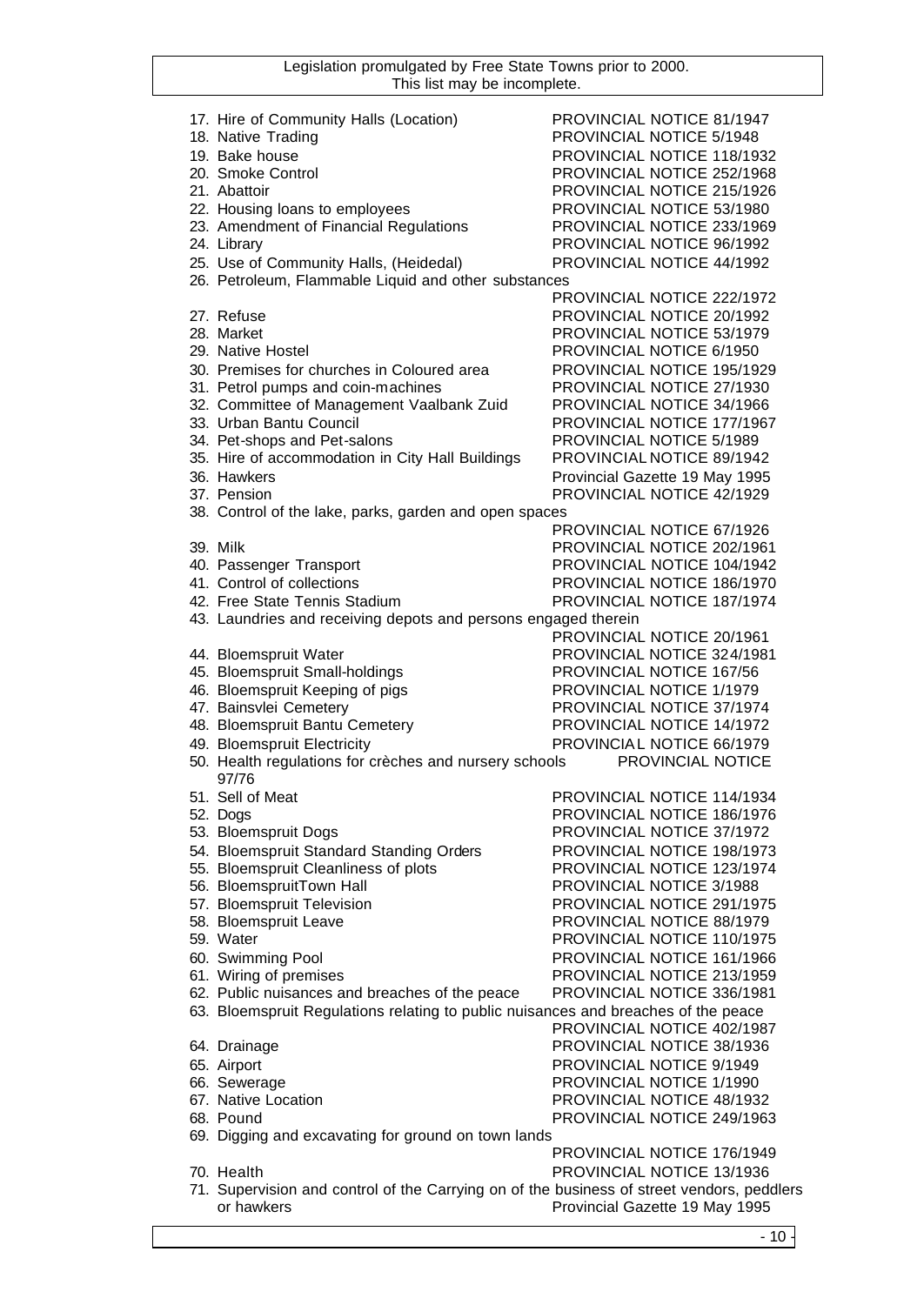| 72. Bainsvlei Display of advertisements | PROVINCIAL NOTICE 34/1979                                                        |
|-----------------------------------------|----------------------------------------------------------------------------------|
| 73. Bainsylei Water                     | <b>PROVINCIAL NOTICE 81/1978</b>                                                 |
| 74. Bainsylei Combined                  | PROVINCIAL NOTICE 167/1956                                                       |
| 75. Bainsvlei Health                    | <b>PROVINCIAL NOTICE 53/1974</b>                                                 |
| 76. Bainsvlei Library                   | <b>PROVINCIAL NOTICE 44/1988</b>                                                 |
| 77. Bainsvlei Electricity               | PROVINCIAL NOTICE 142/1979                                                       |
| 78. Bainsylei Financial                 | <b>PROVINCIAL NOTICE 117/1986</b>                                                |
| 79. Bainsvlei Health                    | <b>PROVINCIAL NOTICE 192/1977</b>                                                |
| 80. Bainsvlei Dogs                      | PROVINCIAL NOTICE 36/1972                                                        |
| 81. Bainsvlei Staff                     | <b>PROVINCIAL NOTICE 89/1985</b>                                                 |
| 82. Bainsylei Television                | PROVINCIAL NOTICE 291/1975                                                       |
| 83. # Mangaung Street Trading           | Provincial Gazette 20 Feb 2004 Notice 6/2004                                     |
|                                         | 84. #Mangaung Reg in respect of the numbering and re-numbering of buildings and  |
|                                         | places, and the assignment of names to and the display thereof on flat buildings |
|                                         | Provincial Gazette 4 June 2004 Notice 71/2004                                    |
|                                         |                                                                                  |

Provincial Gazette 26 March 2004 Notice 33/2004

- 85. #Mangaung Libraries Provincial Gazette 6 August 2004 Notice 100/2004<br>86. #Mangaung Car Guards Provincial Gazette 26 March 2004 Notice 33/2004 87. #Mangaung Lease of Municipal Halls Provincial Gazette 4 June 2004 Notice 73/2004
- 88. #Mangaung Dogs Provincial Gazette 4 June 2004 Notice 72/2004

*# Don't know if the adoption procedures were correct – therefore I don't know if this regulations is correct by law*

**Botshabelo** has the following regulations:

1. Dogs Provincial Gazette 5 March 1999

**Thaba'Nchu** has the following regulations:

1. Standard Standing Orders Provincial Gazette 24 November 1995 Gazette No 78

**Bloemfontein TRC** has the following regulations:

• No regulations

**Thaba'Nchu TRC** has the following regulations:

• No regulations

#### **MANTSOPA**

**Hobhouse** has the following regulations:

| $\mathbf{1}$ . | <b>Cleanliness of Premises</b>                            | PROVINCIAL NOTICE 24/1974                                            |
|----------------|-----------------------------------------------------------|----------------------------------------------------------------------|
| 2.             | Combined                                                  | PROVINCIAL NOTICE 63/1947                                            |
| 3.             | Control of Traffic                                        | PROVINCIAL NOTICE 202/1981                                           |
| 4.             | Dogs                                                      | PROVINCIAL NOTICE 271/1969                                           |
| 5.             | Electricity                                               | PROVINCIAL NOTICE 69/1990                                            |
| 6.             | Fishing                                                   | PROVINCIAL NOTICE 95/1960                                            |
| 7.             | Impounding of Animals                                     | PROVINCIAL NOTICE 88/1982                                            |
| 8.             | <b>Irrigation Water</b>                                   | PROVINCIAL NOTICE 12/1958                                            |
| 9.             | Leave                                                     | PROVINCIAL NOTICE 109/1960                                           |
|                | 10. Library                                               | PROVINCIAL NOTICE 67/1963                                            |
|                | 11. Location                                              | PROVINCIAL NOTICE 164/1961                                           |
|                | 12. Public Health                                         | PROVINCIAL NOTICE 236/1973                                           |
|                | 13. Rent for the Community Hall in Bantu Residential Area |                                                                      |
|                |                                                           | <b>PROVINCIAL NOTICE 58/1968</b>                                     |
|                | 14. Television                                            | PROVINCIAL NOTICE 291/1975                                           |
|                |                                                           | 15. Payment of fees by residents of the Urban Bantu Residential Area |
|                |                                                           | PROVINCIAL NOTICE 40/1970                                            |
|                |                                                           |                                                                      |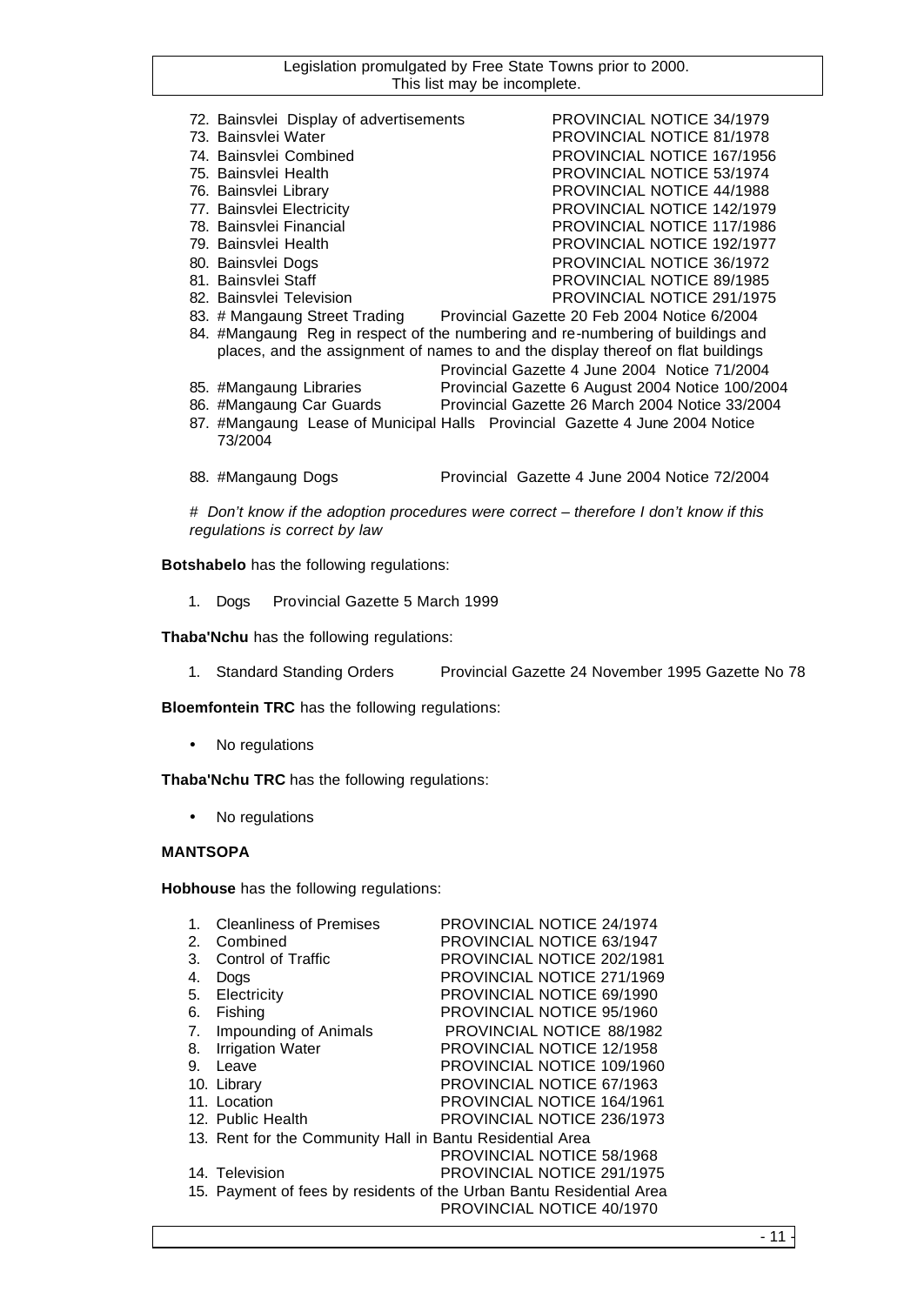## 16. Water PROVINCIAL NOTICE 300/1957

**Thaba Patchoa** has the following regulations:

• No regulations

**Tweespruit** has the following regulations:

- 1. Regulations for the Keeping of Poultry PROVINCIAL NOTICE 84/1991
- 2. Abattoir Regulations PROVINCIAL NOTICE 272/1971
- 3. Native Advisory Board Regulations PROVINCIAL NOTICE 12/1955
- 4. Building Regulations PROVINCIAL NOTICE 196/1971
- 5. Electricity Supply Regulations PROVINCIAL NOTICE 69/1990
- 6. Health Regulations PROVINCIAL NOTICE 192/1977
- 7. Regulations Relating to Dogs PROVINCIAL NOTICE 271/1969
- 8. Regulations for the Payment of Fees by Certain Residents of the Urban Bantu Residential Area **PROVINCIAL NOTICE 203/1970**
- 9. Regulations relating to the erection, installation, control, use or removal of any antenna system for the reception of sound and television broadcast transmissions
	- PROVINCIAL NOTICE 249/1976
- 10. Regulations relating to the control of traffic, public places and public vehicles PROVINCIAL NOTICE 202/1981
- 11. Leave Regulations PROVINCIAL NOTICE 319/1981
- 
- 12. Water Supply Regulations PROVINCIAL NOTICE 221/1977
- 13. Standard Standing Orders Provincial Gazette 24 November 1995 Gazette No 78

**Excelsior** has the following regulations:

| 1. Bantu Residential Area                             | PROVINCIAL NOTICE 218/1969                        |
|-------------------------------------------------------|---------------------------------------------------|
| 2. Library                                            | PROVINCIAL NOTICE 67/1963                         |
| 3. Business of Street Vendors, Peddlers or Hawkers    |                                                   |
|                                                       | <b>PROVINCIAL NOTICE 79/1998</b>                  |
| 4. Combined                                           | PROVINCIAL NOTICE 63/1947                         |
| 5. Electricity Supply                                 | PROVINCIAL NOTICE 69/1990                         |
| 6. Health                                             | PROVINCIAL NOTICE 192/1977                        |
| 7. Leave                                              | <b>PROVINCIAL NOTICE 319/1981</b>                 |
| 8. Dogs                                               | PROVINCIAL NOTICE 271/1969                        |
| 9. Restriction of Supervision of Hawkers and Peddlers |                                                   |
|                                                       | PROVINCIAL NOTICE 62/1949                         |
| 10. Standard Standing Orders                          | Provincial Gazette 24 November 1995 Gazette No 78 |
| 11. Television                                        | PROVINCIAL NOTICE 291/1975                        |

**Ladybrand** has the following regulations:

|  | 1. Library | <b>PROVINCIAL NOTICE 95/1965</b> |
|--|------------|----------------------------------|
|--|------------|----------------------------------|

- 2. Commonage and Camp Regulations PROVINCIAL NOTICE 75/1943
- 3. Electricity PROVINCIAL NOTICE 69/1990
- 4. Financial Regulations re Advances to Municipal Employees for the Purchase or
- Erection of Dwellings PROVINCIAL NOTICE 177/1968
- 5. Health PROVINCIAL NOTICE 236/1973
- 6. Dogs PROVINCIAL NOTICE 271/1969
- 7. Location PROVINCIAL NOTICE 55/1951
- 8. Dairies PROVINCIAL NOTICE 70/1939
- 9. Native Trading PROVINCIAL NOTICE 171/1953
- 10. Combined PROVINCIAL NOTICE 61/1924
- 11. Sewerage PROVINCIAL NOTICE 232/1966
- 12. Business of Street Vendors, Peddlers, Hawkers PROVINCIAL NOTICE 79/1998
- 13. Town Hall PROVINCIAL NOTICE 20/1947
- 14. Stone Quarry Regulations PROVINCIAL NOTICE 105/1945
- 15. Swimming Bath PROVINCIAL NOTICE 37/1928
- 16. Water PROVINCIAL NOTICE 221/1977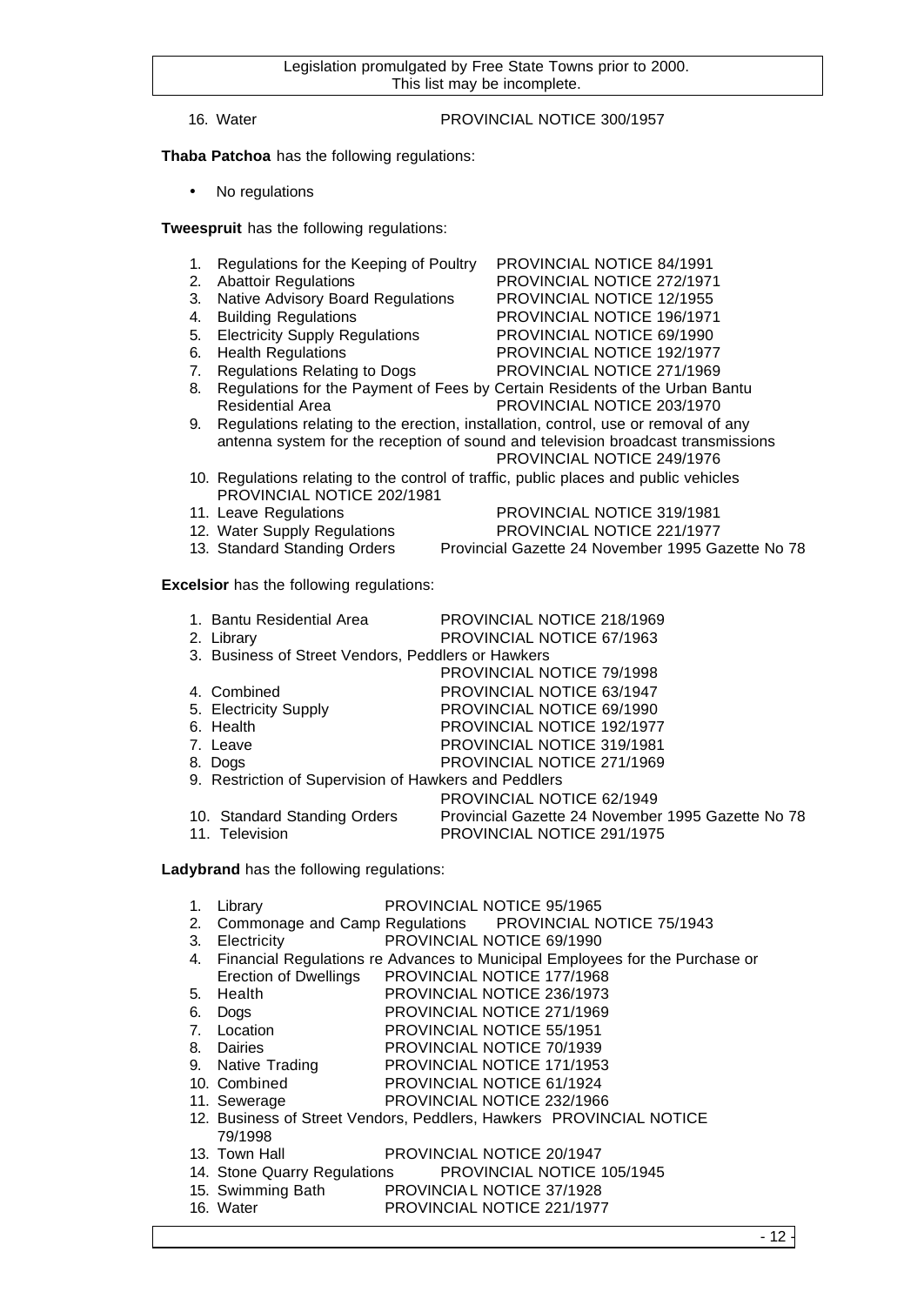- 17. Television PROVINCIAL NOTICE 249/1976
- 18. Livestock Market PROVINCIAL NOTICE 103/1930
- 19. Regulations relating to Personal Public Liability of Municipal Employees
	- PROVINCIAL NOTICE 194/1967
- 20. Ambulance PROVINCIAL NOTICE 108/1948
- 21. Regulations Governing the Keeping of Bees PROVINCIAL NOTICE 184/1965
- 22. Regulations for the Payment of Fees by Certain Residents of the Urban Bantu
- Residential Area PROVINCIAL NOTICE 205/1969
- 23. Cemetery PROVINCIAL NOTICE 189/1981<br>24. Standard Standing Orders Provincial Gazette 24 Nove
- 24. Standard Standing Orders Provincial Gazette 24 November 1995 Gazette No 78<br>25. Keeping of poultry PROVINCIAL NOTICE 102/1971
- PROVINCIAL NOTICE 102/1971
- 26. Control of traffic, public places and public vehicles
	- PROVINCIAL NOTICE 202/1981
- 27. Leave PROVINCIAL NOTICE 181/1966

**Maluti TRC** has the following regulations:

• No regulations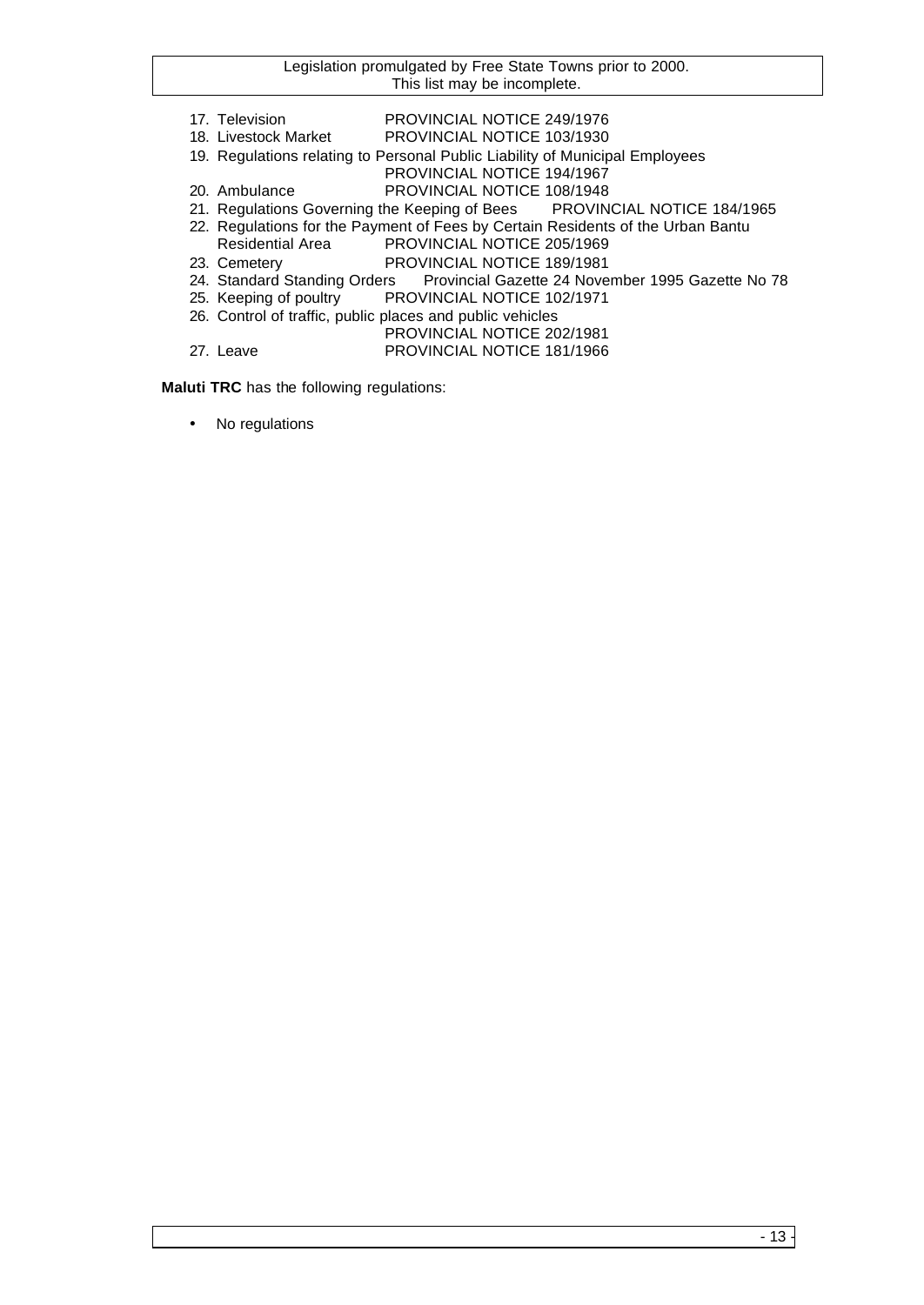## **DISTRICT MUNICIPALITY LEJWELEPUTSWA CONSISTS OF THE FOLLOWING LOCAL MUNICIPALITIES**

- Masilonyana
- Tokologo
- Tswelopele
- Matjhabeng
- Nala

**MASILONYANA MUNICIPALITY CONSISTS OF THE FOLLOWING TOWNS:**

- Soutpan
- Brandfort
- Verkeerdevlei
- Winburg
- Theunissen
- Moddervaal TRC
- Sandrivier TRC

## **TOKOLOGO MUNICIPALITY CONSISTS OF THE FOLLOWING TOWNS:**

- Hertzogville
- Dealesville
- Boshof

## **TSWELOPELE MUNICIPALITY CONSISTS OF THE FOLLOWING TOWNS:**

- Hoopstad
- Bultfontein

## **MATJHABENG MUNICIPALITY CONSISTS OF THE FOLLOWING TOWNS:**

- Allanridge
- Odendaalsrus
- Welkom
- Hennenman
- Virginia
- Ventersburg

## **NALA MUNICIPALITY CONSISTS OF THE FOLLOWING TOWNS:**

- Bothaville
- Wesselsbron
- Vetvaal TRC

## **MASILONYANA** MUNICIPALITY

**Soutpan** has the following regulations:

- 1. Dog Regulations PROVINCIAL NOTICE 190/1966
- 2. Regulations relating to the erection, installation, control, use or removal of any aerial system for the reception of sound and television broadcast transmissions

PROVINCIAL NOTICE 291/1975

3. Regulations relating to the supervision and control of the carrying of the business of Street Vendors, Peddlers or Hawkers Provincial Gazette 79/1998

**Brandfort** has the following regulations:

- 1. Keeping of Pigeons, Poultry and other Birds
	- PROVINCIAL NOTICE 55/1971
- 2. Regulations for the Payment of Fees by Certain Residents of the Urban Bantu Residential Area PROVINCIAL NOTICE 287/1971
- 3. Library Regulations PROVINCIAL NOTICE 67/1963
- 4. Building Regulations PROVINCIAL NOTICE 281/1961
- 5. Conditions of Service PROVINCIAL NOTICE 313/1971
- 
- 6. Regulations i.e. Commonage and Camps PROVINCIAL NOTICE 83/1963
- 7. Electricity Supply Regulations PROVINCIAL NOTICE 69/1990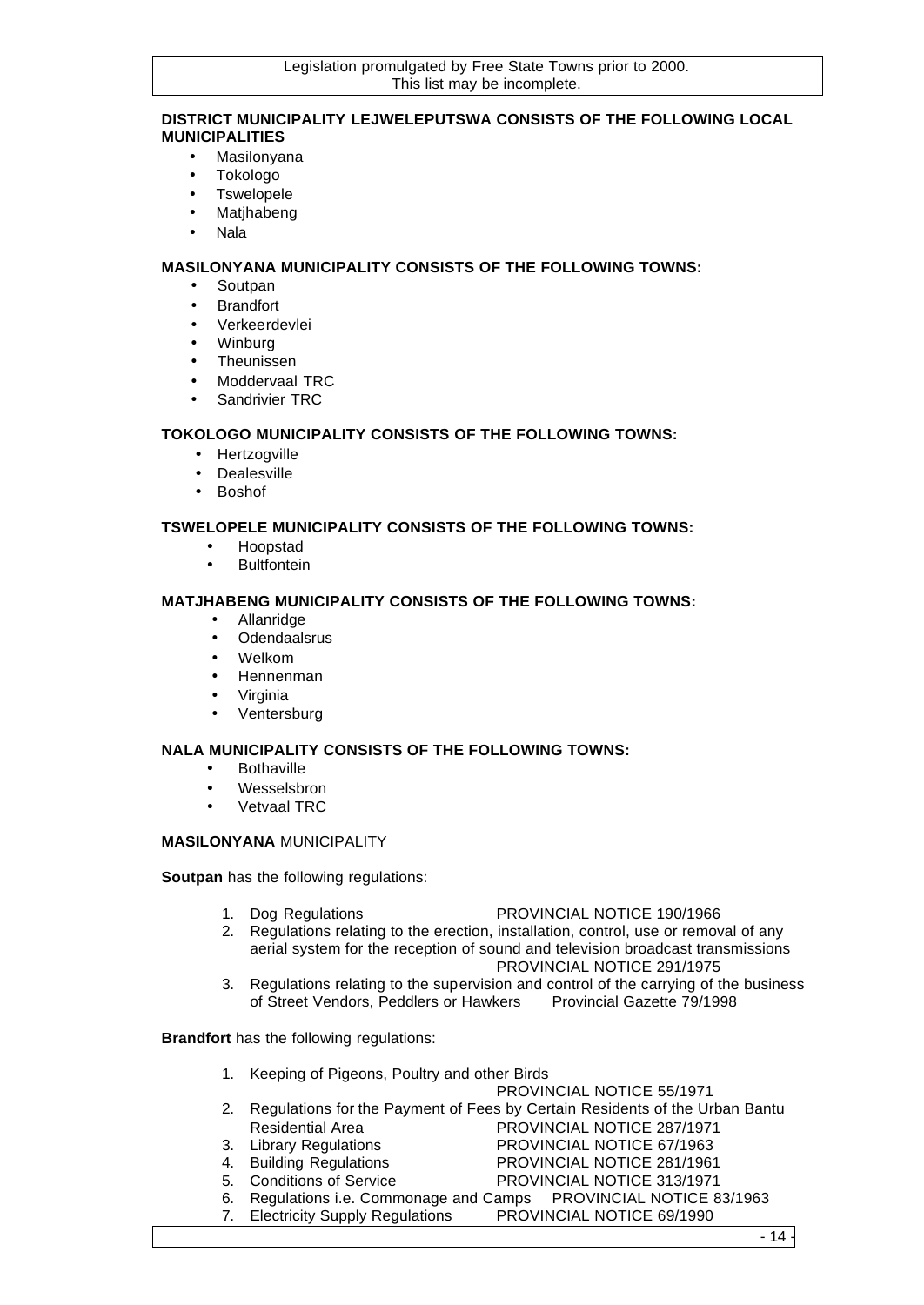- 8. Regulations Relating to Dogs PROVINCIAL NOTICE 271/1969 9. Financial Regulations Governing Loans from Municipal Trust and/or other Internal Funds (Excluding Loan Moneys) Funds for Building or Purchase Residential
- Properties ProvINCIAL NOTICE 324/1971 10. Regulations for the Control of the Caravan Park in Andries Pretorius Park, Brandfort PROVINCIAL NOTICE 76/1969
- 11. Location Regulations PROVINCIAL NOTICE 164/1961
- 12. Regulations for Milk, Milking-sheds, Dairy Farms, Milk-depots, Milk-shops, and Purveyors of Milk PROVINCIAL NOTICE 42/1963<br>13. Combined Regulations PROVINCIAL NOTICE 13/1930
- 
- 14. Sewerage Regulations PROVINCIAL NOTICE 232/1966
- 15. Town Hall Regulations PROVINCIAL NOTICE 166/1973
- 16. Regulations for the Prohibition, Restriction and Supervision of Hawkers
- PROVINCIAL NOTICE 16/1976 17. Regulations relating to the erection, installation, control, use or removal of any aerials system for the reception of sound and television broadcast transmission
- 18. Control of traffic **PROVINCIAL NOTICE 202/1981**
- 
- 19. Leave Regulations PROVINCIAL NOTICE 262/1960

PROVINCIAL NOTICE 13/1930

PROVINCIAL NOTICE 291/1975

- 20. Leave Regulations: Non-Europeans PROVINCIAL NOTICE 146/1977
- 21. Water Supply Regulations PROVINCIAL NOTICE 221/1977
- 22. Fireworks Provincial Gazette 1 April 1999
- 23. Standard Standing Orders Provincial Gazette 24 November 1995 Gazette No 78

**Verkeerdevlei** has the following regulations:

- 1. Cemetery Regulations PROVINCIAL NOTICE 151/1952
- 2. Health Regulations PROVINCIAL NOTICE 192/1977
- 3. Regulations relating to Dogs PROVINCIAL NOTICE 271/1969
- 4. Regulations relating to the Supervision and Control of the carrying of the Business of Street Vendors, Peddlers or Hawkers Provincial Gazette 79/1998
- 5. Regulations relating to Curbside Petrol Pumps

PROVINCIAL NOTICE 12/1953

6. Regulations relating to the control of traffic, public places and public vehicles

PROVINCIAL NOTICE 202/1981

- 7. Regulations relating to the erection, installation, control, use or removal of any aerial PROVINCIAL NOTICE 291/1975
	- system for the reception of sound and television broadcast transmissions
- 8. Domestic Water Regulations PROVINCIAL NOTICE 167/1953
- 9. Standard Standing Orders Provincial Gazette 24 November 1995
- Gazette No 78

**Winburg** has the following regulations:

1. Business of Street Vendors, Peddlers or Hawkers Provincial Gazette 79/1998 2. Combined PROVINCIAL NOTICE 63/1947 3. Control of the Caravan Park PROVINCIAL NOTICE 227/1973 4. Control of the Rietfontein Dam PROVINCIAL NOTICE 21/1960 5. Control of Traffic **PROVINCIAL NOTICE 202/1981** 6. Dogs PROVINCIAL NOTICE 271/1969 7. Electrical Contractor and Wireman Registration PROVINCIAL NOTICE 255/1960 8. Electricity **PROVINCIAL NOTICE 69/1990** 9. Financial PROVINCIAL NOTICE 236/1959 10. Fishing **PROVINCIAL NOTICE 63/1959** 11. Health PROVINCIAL NOTICE 236/1973 12. Keeping of Poultry PROVINCIAL NOTICE 88/1963 13. Keeping of Pigeons PROVINCIAL NOTICE 87/1963 14. Leave PROVINCIAL NOTICE 107/1980 15. Library PROVINCIAL NOTICE 67/1963 16. Location PROVINCIAL NOTICE 164/1961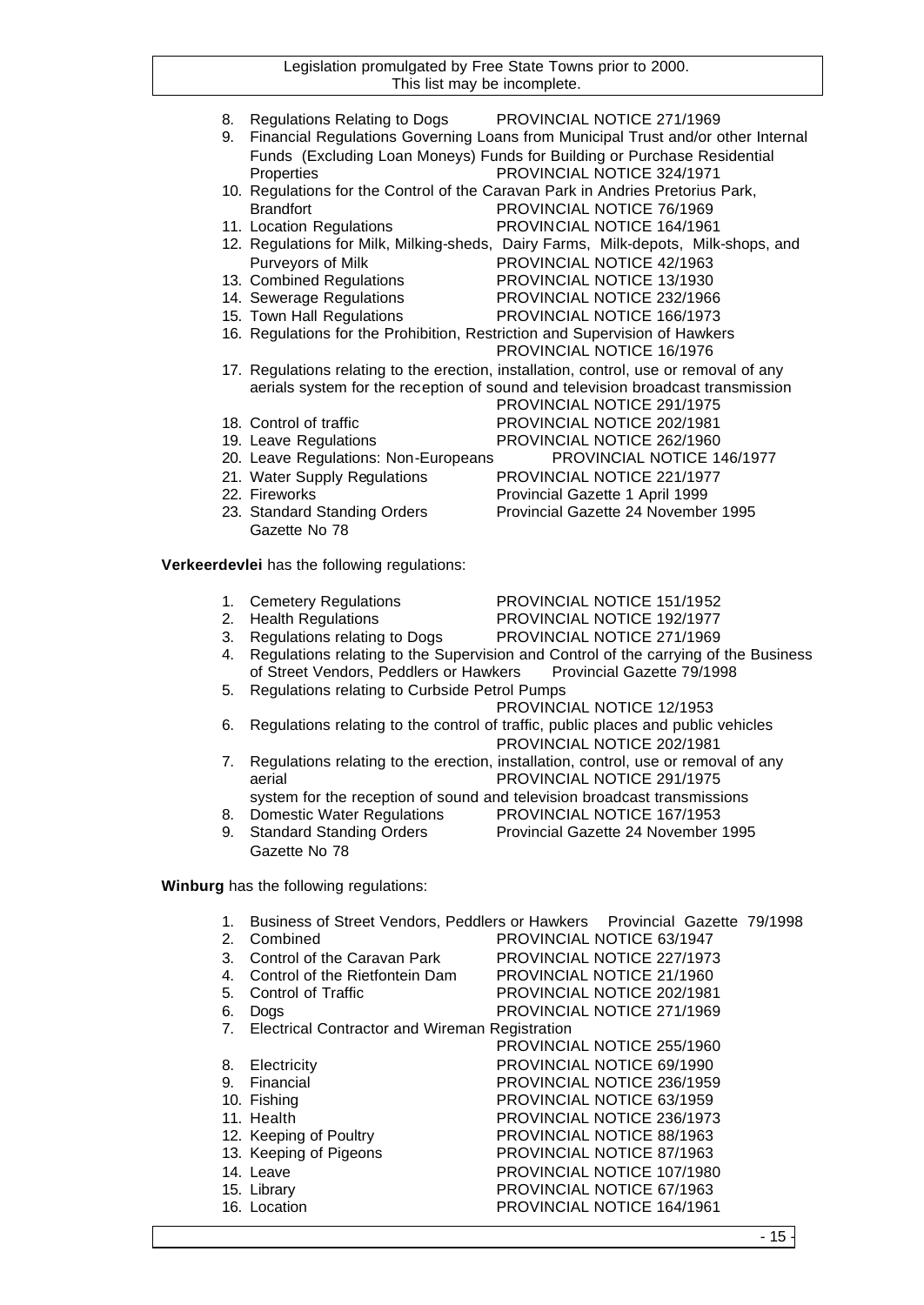17. Milk

- PROVINCIAL NOTICE 42/1963
- 18. Native Stock PROVINCIAL NOTICE 61/1950
- 19. Personal Public Liability of Municipal Employees
	- PROVINCIAL NOTIC 157/1968
- 20. Safeness of Private Swimming Pools PROVINCIAL NOTICE 227/1978
- 
- 21. Sewerage PROVINCIAL NOTICE 105/1969<br>22. Standard Standing Orders Provincial Gazette 24 November Provincial Gazette 24 November 1995
	- Gazette No 78
- 23. Supervision of Hawkers and Peddlers PROVINCIAL NOTICE 99/1962
- 24. Swimming Bath PROVINCIAL NOTICE 25/1969
- 25. Television PROVINCIAL NOTICE 291/1975
- 
- **Theunissen** has the following regulations:
	- 1. Combined Regulations PROVINCIAL NOTICE 63/1947
	- 2. Electricity Supply Regulations PROVINCIAL NOTICE 69/1990
	- 3. Financial Regulations governing loans from Municipal Trust Funds to municipal officers for building or purchasing residential properties
	-
	- PROVINCIAL NOTICE 202/1969 4. Library Regulations PROVINCIAL NOTICE 67/1963
	- 5. Location Regulations PROVINCIAL NOTICE 164/61
	- 6. Public Health Regulations PROVINCIAL NOTICE 236/1973
	- 7. Regulations for Milk, Milking-sheds, Dairy Farms, Milk-depots, Milk shops and
		- Purveyors of Milk PROVINCIAL NOTICE 42/1963
	- 8. Regulations for the Restriction and Supervision of Hawkers and Peddlers PROVINCIAL NOTICE 99/1962
	- 9. Regulations for the Safeguarding of Private Swimming Baths, Dams, Hostels, etc. PROVINCIAL NOTICE 238/1979
	- 10. Regulations relating to Dogs PROVINCIAL NOTICE 271/1969
	- 11. Regulations relating to Personal Public Liability of Municipal Employees PROVINCIAL NOTICE 194/1967
	- 12. Regulations relating to Processions or Gatherings in Public Roads Notice No 56 of 1960
	- 13. Regulations relating to the Erection, Installation, Control, Use or Removal of any Aerial System for the reception of Sound and Television Broadcast Transmissions PROVINCIAL NOTICE 291/1975
	- 14. Regulations relating to the Supervision and Control of the carrying of the business of Street Vendors, Peddlers or Hawkers Provincial Gazette 79/1998
	- 15. Sewerage Regulations PROVINCIAL NOTICE 232/1966
	- 16. Standard Building Regulations PROVINCIAL NOTICE 60/1975
	- 17. Swimming Bath Regulations PROVINCIAL NOTICE 119/1962
	-
	-
	- Gazette No 78

- 18. Trading Regulations PROVINCIAL NOTICE 150/1950
- 19. Water Regulations PROVINCIAL NOTICE 25/1937
- 20. Standard Standing Orders Provincial Gazette 24 November 1995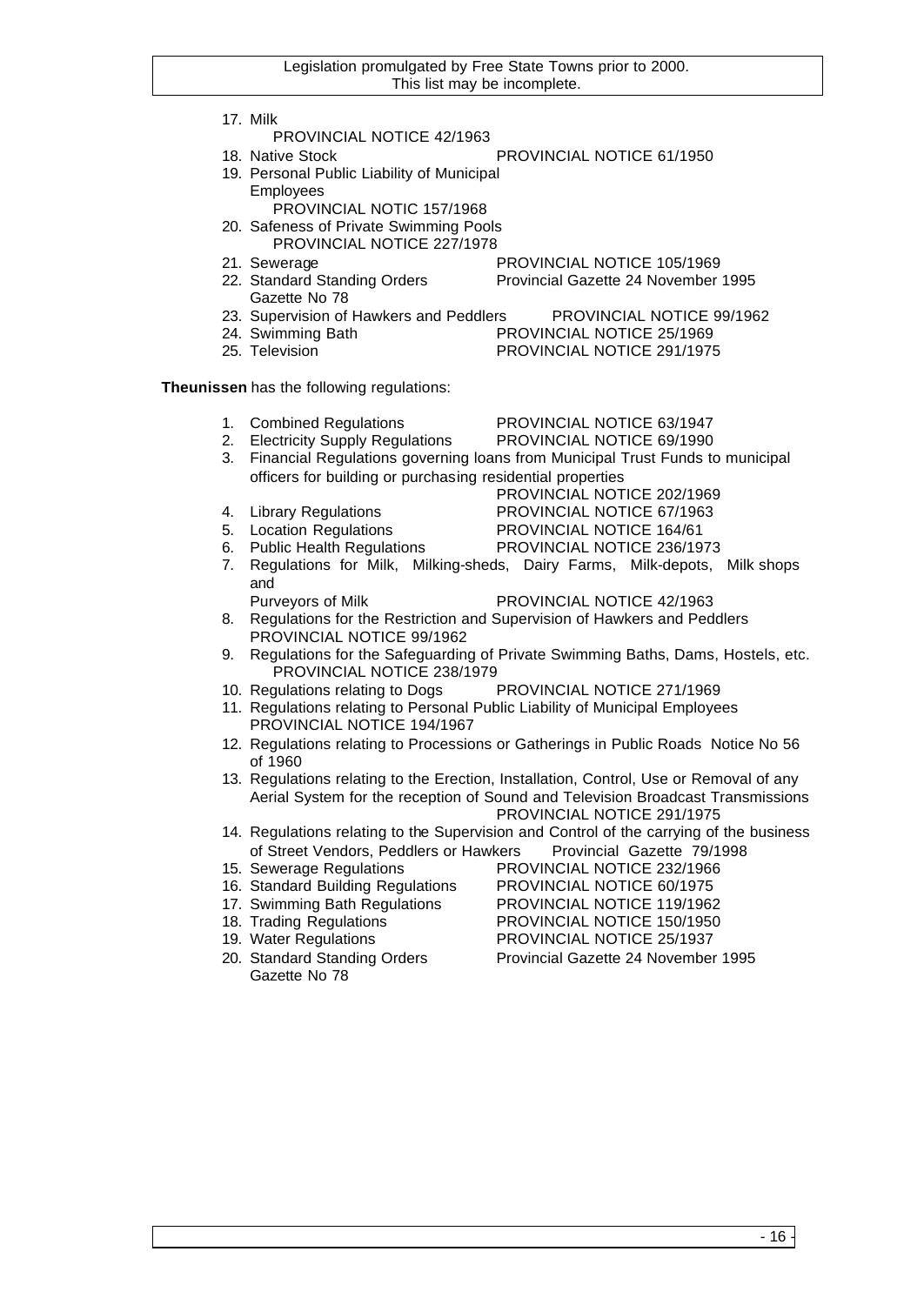## **Moddervaal TRC**

No regulations adopted

## **Sandrivier TRC**

No regulations adopted

## **TOKOLOGO** MUNICIPALITY

**Hertzogville** has the following regulations:

- 1. Combined PROVINCIAL NOTICE 63/1947
- 2. Electricity Supply PROVINCIAL NOTICE 69/1990
- 3. Leave PROVINCIAL NOTICE 319/1981
- 4. Library PROVINCIAL NOTICE 114/1963
- 5. Public Health PROVINCIAL NOTICE 192/1977
- 6. Relating to Dogs PROVINCIAL NOTICE 271/1969
- 7. Standard Standing Orders Provincial Gazette 24 November 1995 Gazette No 78
- 8. Television PROVINCIAL NOTICE 291/1975
- 9. Payment of fees by residents of the Urban Bantu Residential area PROVINCIAL NOTICE 251/1969
- 10. Water PROVINCIAL NOTICE 221/1977

**Dealesville** has the following regulations:

- 1. Health Regulations PROVINCIAL NOTICE 236/1973
- 
- 2. Location Regulations PROVINCIAL NOTICE 164/1961
- 3. Regulations for the Restriction and Supervision of Hawkers and Peddlers PROVINCIAL NOTICE 99/1962
- 4. Regulations relating to the Supervision and Control of the carrying on of the Business of Street Vendors, Peddlers or Hawkers Provincial Gazette 79/1998
- 5. Swimming Bath Regulations PROVINCIAL NOTICE 234/1973
- 6. Regulations relating to the erection, installation, control, use or removal of any aerial PROVINCIAL NOTICE 291/1975 system for the reception of sound and television broadcast transmissions
- 7. Leave Regulations PROVINCIAL NOTICE 319/1981
- 8. Regulations relating to Personal Public Liability of Municipal Employees PROVINCIAL NOTICE 207/1969
- 9. Regulations for the Payment of Fees by Certain Residents of the Urban Bantu Residential Area PROVINCIAL NOTICE 17/1971
- 10. Code of Practice for the Wiring of Premises
- PROVINCIAL NOTICE 12/1972 11. Library Regulations PROVINCIAL NOTICE 67/1963 12. Building Regulations PROVINCIAL NOTICE 227/1972 13. Electricity Supply Regulations PROVINCIAL NOTICE 69/1990
- 14. Combined Regulations PROVINCIAL NOTICE 63/1947

**Boshof** has the following regulations:

| 1. Regulations regarding the Keeping of Poultry |                                                                                  |
|-------------------------------------------------|----------------------------------------------------------------------------------|
|                                                 | PROVINCIAL NOTICE 176/1969                                                       |
| 2. Location Regulations                         | PROVINCIAL NOTICE 182/1925                                                       |
| 3. Library Regulations                          | PROVINCIAL NOTICE 67/1963                                                        |
| 4. Electricity Supply Regulations               | PROVINCIAL NOTICE 69/1990                                                        |
| 5. Combined Regulations                         | PROVINCIAL NOTICE 63/1947                                                        |
| 6. Health Regulations                           | PROVINCIAL NOTICE 236/1973                                                       |
| 7. Regulations relating to Dogs                 | PROVINCIAL NOTICE 271/1969                                                       |
|                                                 | 8. Regulations for Milk, Milking-sheds, Dairy Farms, Milk-depots, Milk-shops and |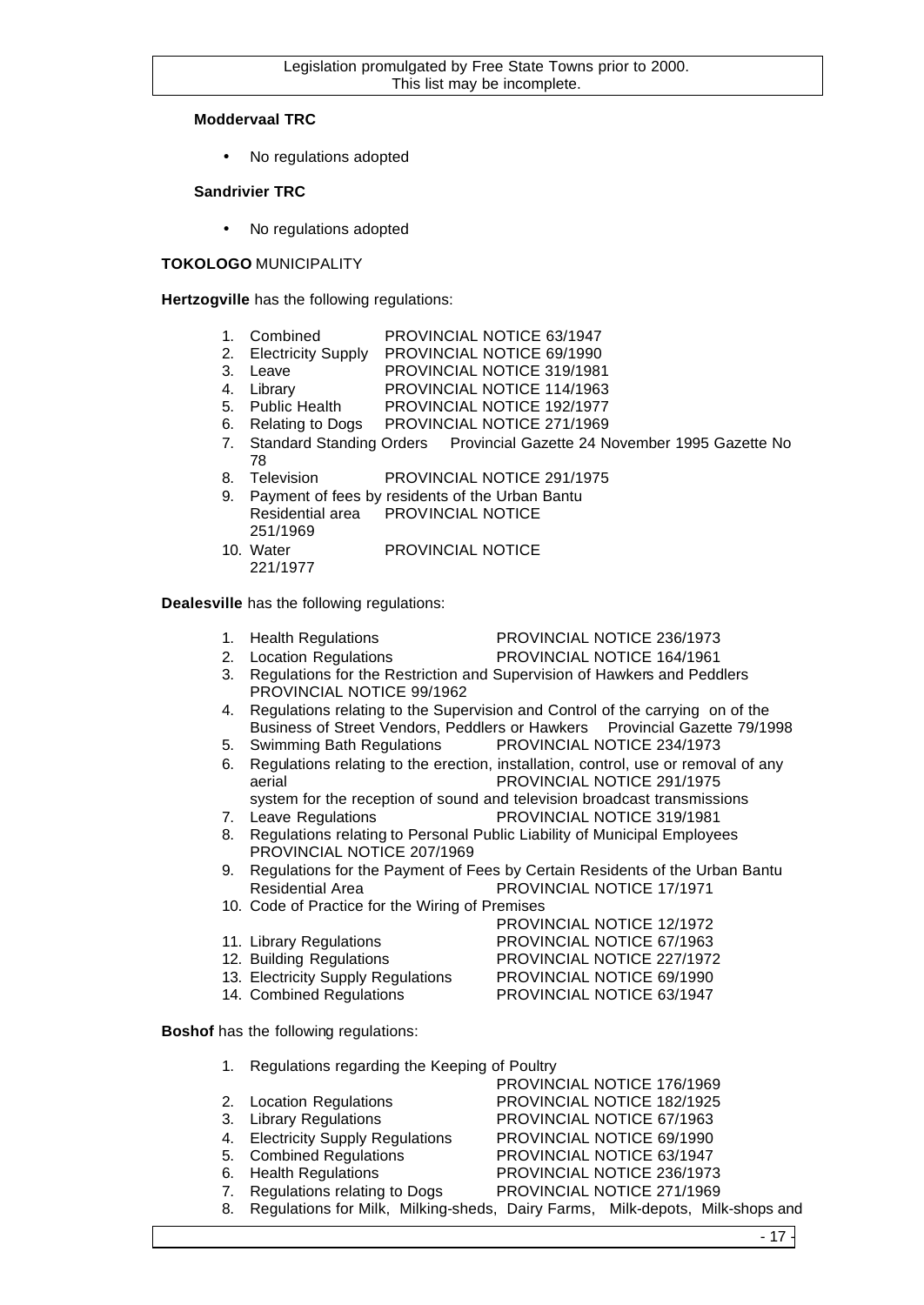- 
- Purveyors of Milk PROVINCIAL NOTICE 42/1963 9. Leave Regulations **PROVINCIAL NOTICE 319/1981**
- 10. Regulations relating to the erection, installation, control, use or removal of any aerial system for the reception of sound and television broadcast transmissions
- 78
- PROVINCIAL NOTICE 291/1975 11. Standard Standing Orders Provincial Gazette 24 Nov 1995 Gazette No

## **TSWELOPELE** MUNICIPALITY

**Hoopstad** has the following regulations:

- 
- 1. Aerodrome PROVINCIAL NOTICE 111/1980
- 2. Business of Street Vendors, Peddlers or Hawkers Provincial Gazette 79/1998 3. Combined PROVINCIAL NOTICE 52/1943
- 
- 4. Control of Traffic, public places and public vehicles PROVINCIAL NOTICE 202/1981
- 5. Dogs PROVINCIAL NOTICE 271/1969
- 6. Electricity Supply PROVINCIAL NOTICE 69/1990
- 7. Health PROVINCIAL NOTICE 236/1973
- 8. Leave **PROVINCIAL NOTICE 319/1981**
- 9. Library **PROVINCIAL NOTICE 114/1963**
- 10. Loans from Municipal Trust PROVINCIAL NOTICE 144/1972
- 
- 
- 11. Location **PROVINCIAL NOTICE 164/1961** 12. Milk PROVINCIAL NOTICE 42/1963
- 13. Personal Public Liability of Municipal Employees PROVINCIAL NOTICE 111/1972
- 14. Reservation, Hire, Use and Control of the Town Hall
	- PROVINCIAL NOTICE 297/1977
- 15. Standard Building PROVINCIAL NOTICE 37/1983

PROVINCIAL NOTICE 322/1971

PROVINCIAL NOTICE 67/1963

PROVINCIAL NOTICE 236/1973

PROVINCIAL NOTICE 154/1945

- 16. Standard Standing Orders Provincial Gazette 24 November 1995 Gazette No 78
- 17. Supervision of Hawkers and Peddlers PROVINCIAL NOTICE 99/1962
- 18. Swimming Bath PROVINCIAL NOTICE 103/1971
- 19. Television PROVINCIAL NOTICE 291/1975
- 20. Payment of fees by residents of the Urban Bantu Residential Area
- 21. Water Supply **PROVINCIAL NOTICE 221/1977**
- 22. Wiring of Premises PROVINCIAL NOTICE 130/1972
- 23. Fireworks **Provincial Gazette 1 April 1999**
- **Bultfontein** has the following regulations:
	- 1. Regulations for the Keeping of Poultry PROVINCIAL NOTICE 20/1964 2. Regulations for the payment of fees by certain residents of the Urban Bantu
	- Residential Area PROVINCIAL NOTICE 28/1969<br>3. Library Regulations PROVINCIAL NOTICE 67/1963
	-
	- 4. Electricity Supply Regulations **PROVINCIAL NOTICE 69/1990**<br>5. Health Regulations **PROVINCIAL NOTICE 236/1973**
	-
	- 6. Regulations Relating to Dogs PROVINCIAL NOTICE 271/1969
	- 7. Location Regulations PROVINCIAL NOTICE 95/1964<br>8. Combined PROVINCIAL NOTICE 154/1949
	-
	- 9. Joint Regulations PROVINCIAL NOTICE 144/1955
	- 10. Sewerage Regulations **PROVINCIAL NOTICE 30/1965**
	- 11. Sportspark Regulations PROVINCIAL NOTICE 264/1976
	- 12. Vacuum Tank Regulations PROVINCIAL NOTICE 104/1954
	- 13. Town Hall Regulations PROVINCIAL NOTICE 81/1950
	- 14. Regulations for the Restriction and Supervision of Hawkers and Peddlers PROVINCIAL NOTICE 99/1962
	- 15. Regulations for the Safeguarding of Private Baths, Dams, Holes, etc. PROVINCIAL NOTICE 154/1985
	- 16. Regulations relating to the erection, installation, control, use or removal of any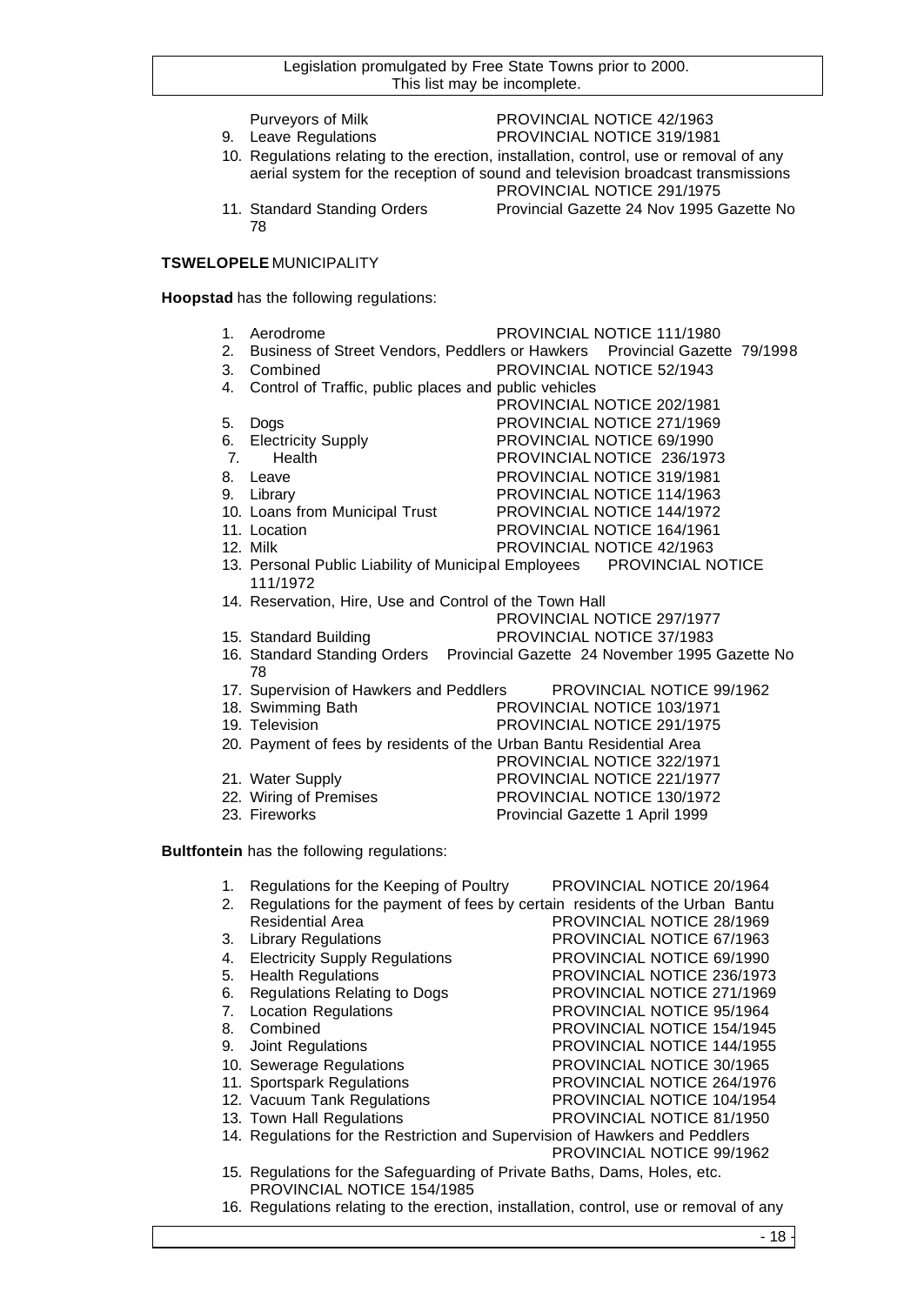|          | aerial system for the reception of sound and television broadcast transmissions                             | PROVINCIAL NOTICE 291/1975                               |
|----------|-------------------------------------------------------------------------------------------------------------|----------------------------------------------------------|
|          | 17. Regulations relating to the control of traffic, public places and public vehicles                       | PROVINCIAL NOTICE 202/1981                               |
|          | 18. Water Supply Regulations<br>19. Leave                                                                   | PROVINCIAL NOTICE 221/1977<br>PROVINCIAL NOTICE 319/1981 |
|          | 20. Standard Standing Orders<br>Provincial Gazette 24 November 1995 Gazette No 78                           |                                                          |
|          | <b>MATJHABENG MUNICIPALITY</b>                                                                              |                                                          |
|          | Allanridge has the following regulations:                                                                   |                                                          |
| 1.       | <b>Health Regulations</b>                                                                                   | PROVINCIAL NOTICE 236/1973                               |
| 2.       | Regulations for the Prohibition, Restriction and Supervision of Hawkers                                     | PROVINCIAL NOTICE 16/1976                                |
| 3.       | Parks and Recreation Grounds and General Street Regulations                                                 |                                                          |
|          |                                                                                                             | PROVINCIAL NOTICE 1/1981                                 |
| 4.<br>5. | Dog Regulations<br><b>Building Regulations</b>                                                              | PROVINCIAL NOTICE 101/1981<br>PROVINCIAL NOTICE 196/1971 |
| 6.       | Supervision and control of the carrying on of the Business of Street Vendors,<br><b>Peddlers or Hawkers</b> | Provincial Gazette 79/1998                               |
| 7.       | Regulations relating to Dilapidated Buildings and Unsightly and                                             |                                                          |
|          | <b>Objectionable Structures</b>                                                                             | PROVINCIAL NOTICE 46/1983                                |
| 8.       | <b>Library Regulations</b>                                                                                  | PROVINCIAL NOTICE 67/1963                                |
| 9.       | Regulations for the Licensing of Premises                                                                   | PROVINCIAL NOTICE 247/1965                               |
|          | 10. Native Hostel Regulations                                                                               | PROVINCIAL NOTICE 187/1960                               |
|          | 11. Cycle Regulations                                                                                       | PROVINCIAL NOTICE 131/1956                               |
|          | 12. Regulations for the Keeping of Poultry                                                                  | PROVINCIAL NOTICE 243/1975                               |
|          | 13. Regulations for Milk, Milking-Sheds, Dairy Farms, Milk-Depots, Milk-Shops and                           |                                                          |
|          | Purveyors of Milk                                                                                           | PROVINCIAL NOTICE 107/1955                               |
|          | 14. Town Hall Regulations                                                                                   | PROVINCIAL NOTICE 153/1961                               |
|          | 15. Barbers' and Hairdressers' Regulations                                                                  | PROVINCIAL NOTICE 18/1957                                |
|          | 16. Regulations relating to the erection, installation, control, use or removal of any                      |                                                          |
|          | aerial system for the reception of sound and television broadcast transmissions                             |                                                          |
|          |                                                                                                             | PROVINCIAL NOTICE 291/1975                               |
|          | 17. Sprouted Grain Regulations                                                                              | PROVINCIAL NOTICE 30/1953                                |
|          | 18. Regulations relating to the use of Amplifiers and Loudspeakers and Processions                          |                                                          |
|          | or Gatherings in Streets and Public Places                                                                  |                                                          |
|          |                                                                                                             | PROVINCIAL NOTICE 38/1966                                |
|          | 19. Electricity Supply Regulations                                                                          | PROVINCIAL NOTICE 70/1980                                |
|          | 20. Regulations relating to Firearms, Air guns, Slings or Catapults                                         |                                                          |
|          |                                                                                                             | PROVINCIAL NOTICE 99/1964                                |
|          | 21. Water Supply Regulations                                                                                | PROVINCIAL NOTICE 101/1980                               |
|          | 22. Standard Standing Orders<br>1995 Gazette No 78                                                          | Provincial Gazette 24 November                           |
|          | Odendaalsrus has the following regulations:                                                                 |                                                          |
| 1.       | <b>Combined Regulations</b>                                                                                 | PROVINCIAL NOTICE 63/1947                                |
| 2.       | <b>Drainage Regulations</b>                                                                                 | PROVINCIAL NOTICE 236/1960                               |
| 3.       | <b>Electricity Supply Regulations</b>                                                                       | PROVINCIAL NOTICE 69/1990                                |
| 4.       | Financial Regulations governing loans from money held in trust or otherwise for                             |                                                          |
|          | the purchase or erection of dwellings                                                                       | PROVINCIAL NOTICE 222/1963                               |
| 5.       | <b>Leave Regulations</b>                                                                                    | PROVINCIAL NOTICE 36/1978                                |
| 6.       | Leave Regulations: Black Employees                                                                          | PROVINCIAL NOTICE 146/1979                               |
| 7.       | <b>Library Regulations</b>                                                                                  | PROVINCIAL NOTICE 114/1963                               |
| 8.       | <b>Parking Meter Regulations</b>                                                                            | PROVINCIAL NOTICE 191/1981                               |
| 9.       | <b>Public Health Regulations</b>                                                                            | PROVINCIAL NOTICE 236/1973                               |
|          | 10. Regulations for Milk, Milking-sheds, Dairy Farms, Milk-depots, Milk-shops and                           |                                                          |
|          |                                                                                                             |                                                          |

- Purveyors of Milk **PROVINCIAL NOTICE 107/1955** 11. Regulations for the Keeping of Pigeons, Poultry and other Birds
	- $-19-$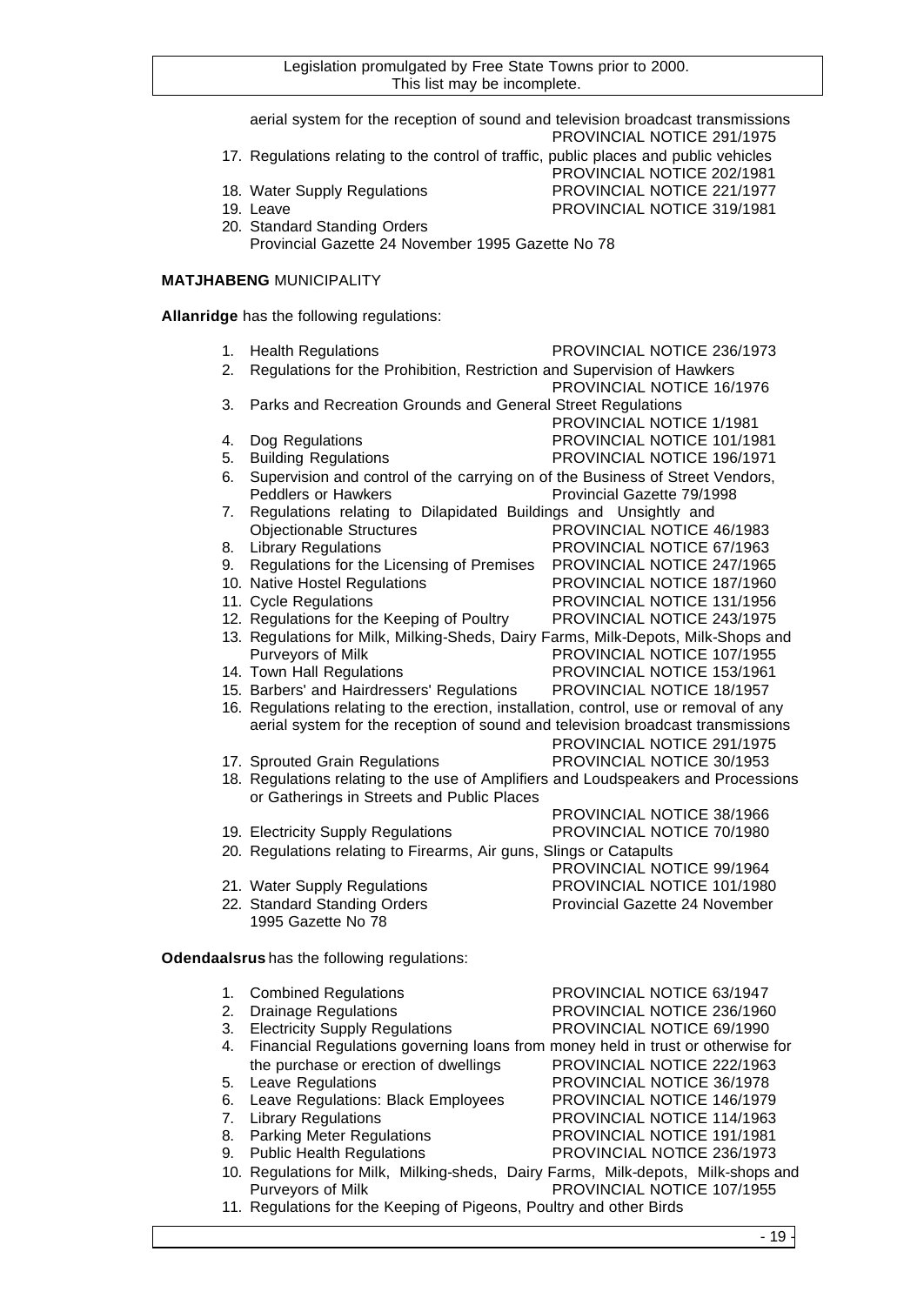|    | 12. Regulations for the Payment of Fees by certain residents of the Urban Bantu                                                    | PROVINCIAL NOTICE 284/1971                               |
|----|------------------------------------------------------------------------------------------------------------------------------------|----------------------------------------------------------|
|    | <b>Residential Area</b>                                                                                                            | PROVINCIAL NOTICE 184/1969                               |
|    | 13. Regulations for the Preservation of Fish in Municipal Waters                                                                   |                                                          |
|    |                                                                                                                                    | PROVINCIAL NOTICE 128/1986                               |
|    | 14. Regulations governing the Hire of Accommodation in the Town Hall Buildings                                                     |                                                          |
|    |                                                                                                                                    | PROVINCIAL NOTICE 147/1953                               |
|    | 15. Regulations relating to Dogs                                                                                                   | PROVINCIAL NOTICE 271/1969                               |
|    | 16. Regulations relating to Inflammable Liquids and Substances                                                                     |                                                          |
|    |                                                                                                                                    | PROVINCIAL NOTICE 216/1973                               |
|    | 17. Regulations relating to the Erection, Installation, Control, Use or Removal of any                                             |                                                          |
|    | Aerial System for the reception of Sound and Television Broadcast Transmissions                                                    |                                                          |
|    |                                                                                                                                    | PROVINCIAL NOTICE 291/1975                               |
|    | 18. Regulations relating to the Use of Taxis within the Municipal Area of                                                          |                                                          |
|    | Odendaalsrus                                                                                                                       | PROVINCIAL NOTICE 106/1953                               |
|    | 19. Regulations: Mimosa Park<br>20. Sprouted Grain Regulations                                                                     | PROVINCIAL NOTICE 234/1984<br>PROVINCIAL NOTICE 126/1961 |
|    | 21. Standard Building Regulations                                                                                                  | PROVINCIAL NOTICE 254/1971                               |
|    | 22. Standard Standing Orders                                                                                                       | Provincial Gazette 24 November                           |
|    | 1995 Gazette No 78                                                                                                                 |                                                          |
|    | 23. Standing Rules                                                                                                                 | PROVINCIAL NOTICE 139/1952                               |
|    | 24. Swimming Bath Regulations                                                                                                      | PROVINCIAL NOTICE 141/1962                               |
|    | 25. Traffic By-laws in regard to Public Transport                                                                                  |                                                          |
|    |                                                                                                                                    | PROVINCIAL NOTICE 66/1992                                |
|    | 26. Urban Bantu Council Regulations                                                                                                | PROVINCIAL NOTICE 251/1968                               |
|    | Provincial Gazette 23 Julie 1999<br>27. Fireworks                                                                                  |                                                          |
|    | 28. Fire Brigade                                                                                                                   | PROVINCIAL NOTICE 21/1970                                |
|    | 29. Regulation relating to the supervision and control of the carrying on of the                                                   |                                                          |
|    | business of street vendors, peddlers, hawkers Provincial Gazette 16<br>January 1998                                                |                                                          |
|    |                                                                                                                                    |                                                          |
|    |                                                                                                                                    |                                                          |
|    |                                                                                                                                    |                                                          |
|    | Welkom has the following regulations:                                                                                              |                                                          |
|    | 1. Abattoir Regulations                                                                                                            | PROVINCIAL NOTICE 97/1966                                |
| 2. | Amendment of regulations for Milk, Milking-sheds, Dairy Farms, Milk-depots, Milk-                                                  |                                                          |
|    | shops and Purveyors of Milk                                                                                                        | PROVINCIAL NOTICE 147/1991                               |
|    | 3. Amendment of Swimming Bath Regulations                                                                                          |                                                          |
|    |                                                                                                                                    | PROVINCIAL NOTICE 151/1991                               |
| 4. | Barbers' and Hairdressers' Regulations                                                                                             | PROVINCIAL NOTICE 18/1957                                |
| 5. | <b>Cemetery Regulations (Colourds)</b>                                                                                             | PROVINCIAL NOTICE 98/1992                                |
| 6. | Cemetery                                                                                                                           | PROVINCIAL NOTICE 46/1992                                |
| 7. | <b>Control of Smoking</b>                                                                                                          | PROVINCIAL NOTICE 136/1978                               |
| 8. | Control of Traffic                                                                                                                 | PROVINCIAL NOTICE 173/1952                               |
| 9. | <b>Electricity Supply Regulations</b>                                                                                              | PROVINCIAL NOTICE 69/1990                                |
|    | 10. Financial regulations governing loans from moneys held in trust or otherwise for<br>the purchase or erection of dwellings      | PROVINCIAL NOTICE 236/1959                               |
|    | 11. Fire Brigade Regulations                                                                                                       | PROVINCIAL NOTICE 151/1964                               |
|    | 12. Public Health Regulations                                                                                                      | PROVINCIAL NOTICE 236/1973                               |
|    | 13. Regulations for Prohibition and Control over the Discharge of Fireworks                                                        |                                                          |
|    | Provincial Gazette 8 May 1998                                                                                                      |                                                          |
|    | 14. Regulations for the Control and Licensing of Persons Touting for Business                                                      |                                                          |
|    |                                                                                                                                    | PROVINCIAL NOTICE 311/1968                               |
|    | 15. Regulations for the Control and Management of the Municipal Market                                                             |                                                          |
|    |                                                                                                                                    | PROVINCIAL NOTICE 110/1965                               |
|    | 16. Regulations for the Control and Supervision of Street Traders                                                                  |                                                          |
|    |                                                                                                                                    | PROVINCIAL NOTICE 21/1953                                |
|    | 17. Regulations for the control of the public library and information center                                                       |                                                          |
|    | PROVINCIAL NOTICE 478/1987                                                                                                         |                                                          |
|    | 18. Regulations for the Keeping of Poultry                                                                                         | PROVINCIAL NOTICE 9/1962                                 |
|    | 19. Regulations for the preservation of fish<br>20. Regulations for the Safeguarding of Private Swimming Baths, Dams, Hotels, etc. | PROVINCIAL NOTICE 8/1989                                 |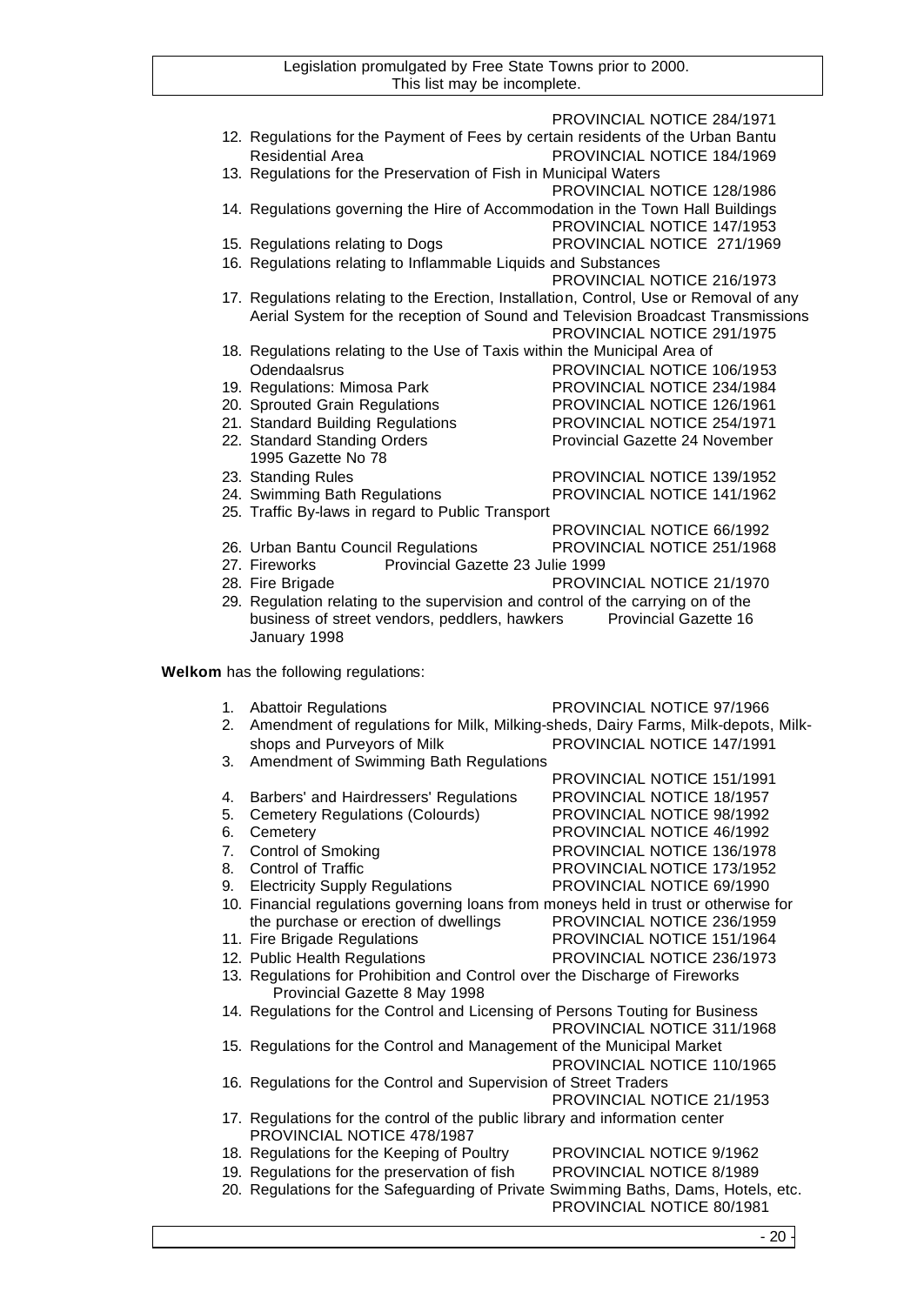|                | 21. Regulations governing the construction and arrangement of buildings and the<br>laying out of streets within the Municipal Area of Welkom                              | <b>PROVINCIAL</b><br>NOTICE 241/1965 and PROVINCIAL NOTICE 146/1966          |
|----------------|---------------------------------------------------------------------------------------------------------------------------------------------------------------------------|------------------------------------------------------------------------------|
|                | 22. Regulations governing the hire of premises in the Civic Centre Buildings                                                                                              | PROVINCIAL NOTICE 66/67                                                      |
|                | 23. Regulations regarding the personal public liability of Municipal Employees                                                                                            | PROVINCIAL NOTICE 170/1967                                                   |
|                | 24. Regulations relating to the Control over and Licensing of Dogs                                                                                                        | PROVINCIAL NOTICE 9/1984                                                     |
|                | 25. Regulations relating to the Erection, Installation, Control, Use or Removal of any<br>Aerial System for the reception of Sound and Television Broadcast Transmissions | PROVINCIAL NOTICE 291/1975                                                   |
|                | 26. Regulations relating to Urban Bantu Council                                                                                                                           | PROVINCIAL NOTICE 173/1963                                                   |
|                | 27. Regulations to provide for the levying of fees for the issue of certificates and the<br>furnishing of information                                                     | PROVINCIAL NOTICE 136/1972                                                   |
|                | 28. Standing Orders                                                                                                                                                       | PROVINCIAL NOTICE 1/1992                                                     |
|                | 29. The Information Trading Sector: Trading Areas and Regulations for Regulating<br><b>Street Trading</b>                                                                 | PROVINCIAL NOTICE 121/1998                                                   |
|                | 30. Traffic By-laws in regard to public transport                                                                                                                         |                                                                              |
|                |                                                                                                                                                                           | PROVINCIAL NOTICE 66/1992                                                    |
|                | 31. Water Regulations                                                                                                                                                     | PROVINCIAL NOTICE 180/1949                                                   |
|                | 32. Control of Parks, Gardens and open spaces                                                                                                                             |                                                                              |
|                |                                                                                                                                                                           | PROVINCIAL NOTICE 438/1987                                                   |
|                | Hennenman has the following regulations:                                                                                                                                  |                                                                              |
| 1.             | <b>Building</b>                                                                                                                                                           | PROVINCIAL NOTICE 136/1944                                                   |
| 2.             | <b>Business of Street Vendors, Peddlers</b>                                                                                                                               | PROVINCIAL NOTICE 79/1998                                                    |
| 3.             | Combined                                                                                                                                                                  | PROVINCIAL NOTICE 144/1955                                                   |
| 4.             | Combined (Petrol Pump)                                                                                                                                                    | PROVINCIAL NOTICE 136/1944                                                   |
| 5.             | Dogs                                                                                                                                                                      | PROVINCIAL NOTICE 271/1969                                                   |
| 6.             | <b>Electricity Supply</b>                                                                                                                                                 | PROVINCIAL NOTICE 69/1990                                                    |
| 7 <sub>1</sub> | Financial                                                                                                                                                                 | PROVINCIAL NOTICE 105/1963                                                   |
| 8.             | Firearms, Air guns, Slings or Catapults<br>NOTICE 11/1965                                                                                                                 | <b>PROVINCIAL</b>                                                            |
| 9.             | Health<br><b>PROVINCIAL</b><br><b>NOTICE 236/1973</b>                                                                                                                     |                                                                              |
|                | 10. Keeping of Poultry                                                                                                                                                    | PROVINCIAL NOTICE 225/1963                                                   |
|                | 11. Leave                                                                                                                                                                 | PROVINCIAL NOTICE 319/1981                                                   |
|                | 12. Library                                                                                                                                                               | PROVINCIAL NOTICE 67/1963                                                    |
|                | 13. Licensing of Plumbers and Drain layers                                                                                                                                | PROVINCIAL NOTICE 62/1983                                                    |
|                | 14. Milk                                                                                                                                                                  | PROVINCIAL NOTICE 107/1955                                                   |
|                | 15. Native Advisory Board                                                                                                                                                 | PROVINCIAL NOTICE 21/1945                                                    |
|                | 16. Native Village (Location)                                                                                                                                             | PROVINCIAL NOTICE 116/1945                                                   |
|                | 17. Public Exhibitions, Displays and Entertainment                                                                                                                        |                                                                              |
|                |                                                                                                                                                                           | PROVINCIAL NOTICE 136/1944                                                   |
|                | 18. Small-Holdings<br>19. Standard Standing Orders<br>78                                                                                                                  | PROVINCIAL NOTICE 167/1956<br>Provincial Gazette 24 November 1995 Gazette No |
|                | 20. Stop-Street                                                                                                                                                           | PROVINCIAL NOTICE 111/1952                                                   |
|                | 21. Television                                                                                                                                                            | PROVINCIAL NOTICE 291/1975                                                   |
|                | 22. The Safety of Private Swimming Pools                                                                                                                                  | PROVINCIAL NOTICE 17/1984                                                    |
|                | 23. Town Hall (Accommodation)                                                                                                                                             | PROVINCIAL NOTICE 210/1964                                                   |
|                | 24. Water                                                                                                                                                                 | PROVINCIAL NOTICE 64/1953                                                    |
|                | Virginia has the following regulations:                                                                                                                                   |                                                                              |
| 1.             | <b>Building and Drainage Regulations</b>                                                                                                                                  | PROVINCIAL NOTICE 329/1986                                                   |
| 2.             | <b>Cemetery Regulations</b>                                                                                                                                               | PROVINCIAL NOTICE 176/1972                                                   |
| 3.             | Dog Regulations                                                                                                                                                           | PROVINCIAL NOTICE 265/1969                                                   |
| 4.             | <b>Electricity Supply Regulations</b>                                                                                                                                     | PROVINCIAL NOTICE 69/1990                                                    |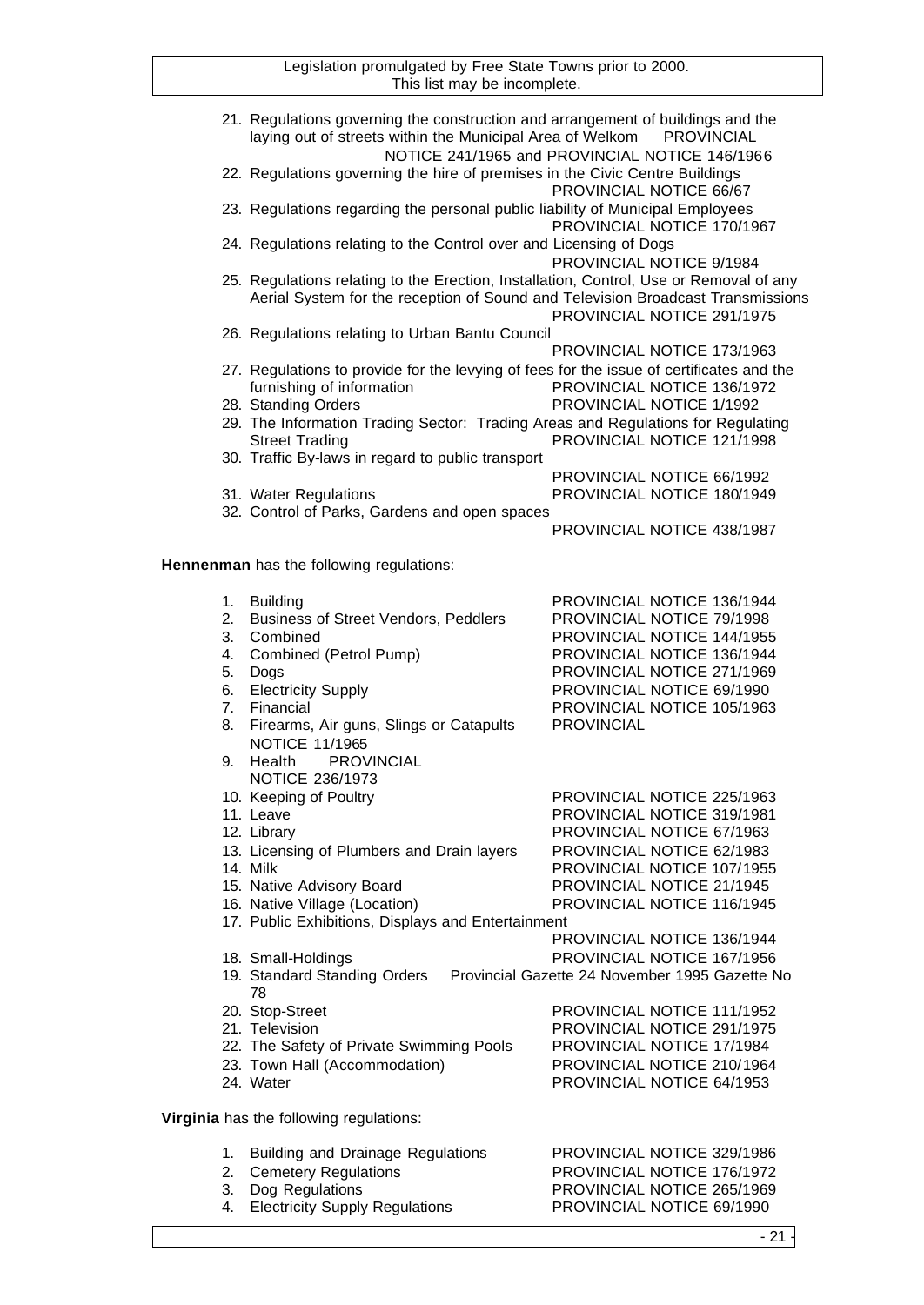|    | 5. Leave Regulations                                                                   | PROVINCIAL NOTICE 319/1977                                                              |
|----|----------------------------------------------------------------------------------------|-----------------------------------------------------------------------------------------|
|    |                                                                                        |                                                                                         |
| 6. | Native Advisory Board Regulations                                                      | PROVINCIAL NOTICE 51/1955                                                               |
| 7. | <b>Native Hostel Regulations</b>                                                       | PROVINCIAL NOTICE 43/1960                                                               |
| 8. | <b>Public Health Regulations</b>                                                       | PROVINCIAL NOTICE 236/1973                                                              |
| 9. | <b>Regulations for Licensed Premises</b>                                               | PROVINCIAL NOTICE 183/1957                                                              |
|    |                                                                                        | 10. Regulations for Milk, Milking-sheds, Dairy Farms, Milk-depots, Milk-shops and       |
|    | Purveyors of Milk                                                                      | PROVINCIAL NOTICE 107/1955                                                              |
|    | 11. Regulations for regulating Controlling and Licensing of Persons who Tout for       |                                                                                         |
|    | <b>Business of Trade</b>                                                               | PROVINCIAL NOTICE 267/1959                                                              |
|    | 12. Regulations for the Control and Supervision of Street Traders                      |                                                                                         |
|    |                                                                                        | PROVINCIAL NOTICE 135/1954                                                              |
|    |                                                                                        |                                                                                         |
|    | 13. Regulations for the Control of Public Exhibitions, Displays and Entertainment      |                                                                                         |
|    |                                                                                        | PROVINCIAL NOTICE 63/1991                                                               |
|    | 14. Regulations for the Control of Sales and Display of Goods Outside Buildings on     |                                                                                         |
|    | <b>Licensed Premises</b>                                                               | PROVINCIAL NOTICE 46/1982                                                               |
|    | 15. Regulations for the Payment of Fees by certain residents of the Urban Bantu        |                                                                                         |
|    | <b>Residential Area</b>                                                                | PROVINCIAL NOTICE 2/1970                                                                |
|    | 16. Regulations on Sprouted Grain                                                      | PROVINCIAL NOTICE 198/1959                                                              |
|    |                                                                                        | 17. Regulations relating to the Control Over the Building of Private Swimming Pools     |
|    | Provincial Gazette 28 May 1999                                                         |                                                                                         |
|    |                                                                                        | 18. Regulations relating to the Erection, Installation, Control, Use or Removal of any  |
|    |                                                                                        | Aerial System for the reception of Sound and Television Broadcast Transmissions         |
|    |                                                                                        | PROVINCIAL NOTICE 291/1975                                                              |
|    |                                                                                        | 19. Regulations relating to the Supervision and Control of the carrying of the business |
|    | of Street Vendors, Peddlers or Hawkers                                                 | Provincial Gazette 79/1998                                                              |
|    | 20. Standard Regulations for the Wiring of Premises                                    |                                                                                         |
|    |                                                                                        | PROVINCIAL NOTICE 67/1973                                                               |
|    | 21. Urban Bantu Council Regulations                                                    | PROVINCIAL NOTICE 205/1968                                                              |
|    |                                                                                        |                                                                                         |
|    | 22. Virginia Park Regulations                                                          | PROVINCIAL NOTICE 232/1970                                                              |
|    | 23. Water Supply By-laws                                                               | PROVINCIAL NOTICE 41/1956                                                               |
|    | 24. Day-care Centres for Children on Private residential Premises                      |                                                                                         |
|    |                                                                                        | PROVINCIAL NOTICE 29/1985                                                               |
|    | 25. Regulations relating to the control over direction signs, information signs and    |                                                                                         |
|    | advertisements<br>Provincial Gazette 28 May 1999                                       |                                                                                         |
|    | 26. Pound                                                                              | PROVINCIAL NOTICE 220/1960                                                              |
|    | 27. Swimming Pool Provincial Gazette 18 June 1993                                      |                                                                                         |
|    |                                                                                        | 28. Standard Standing Orders  Provincial Gazette 24 November 1995 Gazette No            |
|    | 78                                                                                     |                                                                                         |
|    |                                                                                        | 29. *Library - see Provincial Gazette 29 January 1999 - don't know if its promulgated.  |
|    | Got a new set from the municipality.                                                   |                                                                                         |
|    | 30. Traffic and public places regulations                                              | Provincial Gazette 28 May 1999                                                          |
|    |                                                                                        |                                                                                         |
|    | Ventersburg has the following regulations:                                             |                                                                                         |
|    |                                                                                        |                                                                                         |
| 1. | <b>Building Regulations</b>                                                            | PROVINCIAL NOTICE 196/1971                                                              |
| 2. | <b>Electricity Supply Regulations</b>                                                  | PROVINCIAL NOTICE 69/1990                                                               |
| 3. | <b>Combined Regulations</b>                                                            | PROVINCIAL NOTICE 144/1955                                                              |
| 4. | <b>Health Regulations</b>                                                              | PROVINCIAL NOTICE 236/1973                                                              |
| 5. | <b>Regulations Relating to Dogs</b>                                                    | PROVINCIAL NOTICE 271/1969                                                              |
| 6. | <b>Livestock Market Regulations</b>                                                    | PROVINCIAL NOTICE 90/1956                                                               |
| 7. | <b>Town Hall Regulations</b>                                                           | PROVINCIAL NOTICE 225/1957                                                              |
| 8. | Regulations for the Restriction and Supervision of Hawkers and Peddlers                |                                                                                         |
|    | PROVINCIAL NOTICE 99/1962                                                              |                                                                                         |
| 9. | Regulations for the Construction of Private Swimming Baths, Dams, Holes, etc.          |                                                                                         |
|    |                                                                                        |                                                                                         |
|    |                                                                                        | PROVINCIAL NOTICE 134/1971                                                              |
|    | 10. Regulations relating to the erection, installation, control, use or removal of any |                                                                                         |
|    | aerial system for the reception of sound and television broadcast transmissions        |                                                                                         |
|    |                                                                                        | PROVINCIAL NOTICE 291/1975                                                              |
|    | 11. Regulations relating to the control of traffic, public places and public vehicles  |                                                                                         |
|    |                                                                                        | PROVINCIAL NOTICE 202/1981                                                              |

12. Leave Regulations PROVINCIAL NOTICE 265/1982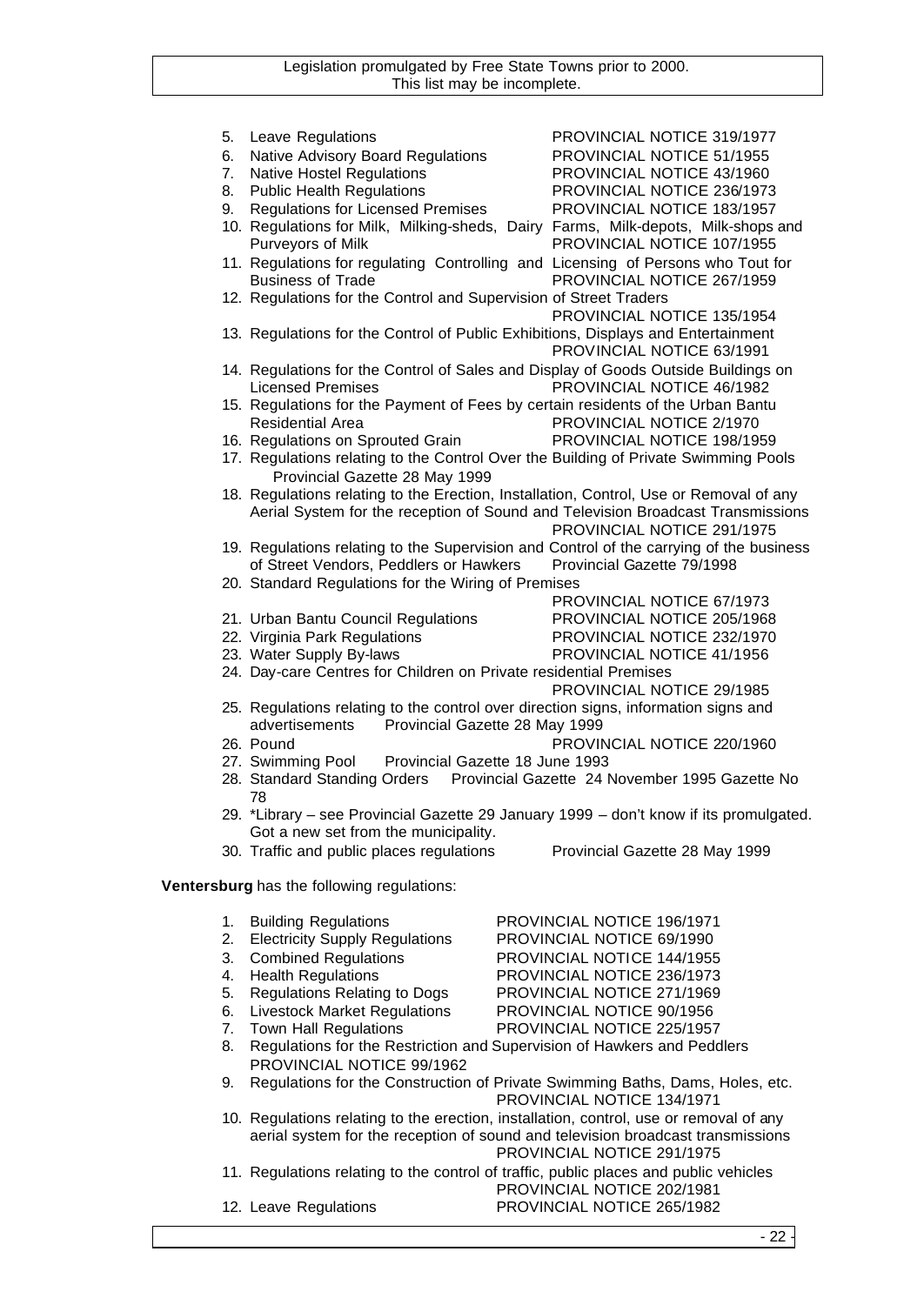13. Water Supply Regulations PROVINCIAL NOTICE 221/1977 14. Regulations regarding the Personal Public Liability of Municipal Employees PROVINCIAL NOTICE 169/1967 15. Regulations for the Keeping of Poultry PROVINCIAL NOTICE 154/1988 16. Library Regulations PROVINCIAL NOTICE 67/1963 17. Location Regulations **PROVINCIAL NOTICE 52/1959** 18. Regulation for the Payment of Fees by Certain Residents of the Urban Bantu Residential Area **PROVINCIAL NOTICE 213/1970** 19. Standard Building Regulations PROVINCIAL NOTICE 176/1983 20. Regulations Relating to the Keeping of Bees PROVINCIAL NOTICE 58/1965 21. Standard Standing Orders Provincial Gazette 24 November 1995 Gazette No 78 22. Fireworks **Provincial Gazette 1 April 1999 NALA** MUNICIPALITY

**Bothaville** has the following regulations:

| 1. | Regulations regarding the Keeping of Pigeons and Poultry       |                                                                                                             |
|----|----------------------------------------------------------------|-------------------------------------------------------------------------------------------------------------|
|    |                                                                | PROVINCIAL NOTICE 2/1969                                                                                    |
| 2. | <b>Cemetery Regulations</b>                                    | PROVINCIAL NOTICE 134/1991                                                                                  |
| 3. | <b>Library Regulations</b>                                     | PROVINCIAL NOTICE 67/1963                                                                                   |
| 4. |                                                                | Regulations relating to Dilapidated Buildings and Unsightly and Objectionable                               |
|    | <b>Structures</b>                                              | PROVINCIAL NOTICE 210/1974                                                                                  |
| 5. | <b>Building Regulations</b>                                    | PROVINCIAL NOTICE 101/1933                                                                                  |
| 6. | <b>Electricity Supply Regulations</b>                          | PROVINCIAL NOTICE 69/1990                                                                                   |
| 7. | <b>Health Regulations</b>                                      | PROVINCIAL NOTICE 236/1973                                                                                  |
| 8. | <b>Combined Regulations</b>                                    | PROVINCIAL NOTICE 144/1955                                                                                  |
| 9. |                                                                | Regulations for the Safeguarding of Private Swimming Baths, Dams, Holes, etc.<br>PROVINCIAL NOTICE 243/1976 |
|    |                                                                | 10. Financial Regulations Governing Loans from Municipal Trust Funds or Moneys                              |
|    | otherwise held for Building Residential Properties             |                                                                                                             |
|    |                                                                | PROVINCIAL NOTICE 157/1960                                                                                  |
|    | 11. Regulations relating to dogs                               | PROVINCIAL NOTICE 271/1969                                                                                  |
|    |                                                                | 12. Location and Native Village Regulations  PROVINCIAL NOTICE 173/1949                                     |
|    | 13. Regulations relating to Inflammable Liquids and Substances |                                                                                                             |
|    |                                                                | PROVINCIAL NOTICE 216/1973                                                                                  |
|    | Notice No 83/1991                                              | 14. Regulations relating to Public Amenities Provincial Gazette 17 May 1991                                 |
|    | 15. Public Amenities Regulations                               | PROVINCIAL NOTICE 83/1991                                                                                   |
|    | 16. Parking Meter Regulations                                  | PROVINCIAL NOTICE 272/1978                                                                                  |
|    | 17. Standing Orders                                            | PROVINCIAL NOTICE 1/1992                                                                                    |
|    | 18. Standard Standing Orders                                   | Provincial Gazette 24 Nov 1995 Gazette No 78                                                                |
|    | 19. Sewerage Regulations                                       | PROVINCIAL NOTICE 147/1966                                                                                  |
|    | PROVINCIAL NOTICE 97/1947                                      | 20. Regulations for the Restriction and Supervision of Hawkers and Peddlers                                 |
|    |                                                                | 21. Regulations relating to the supervision and control of the carrying on of the                           |
|    |                                                                | business of street vendors, peddlers or hawkers Provincial Gazette 79/1998                                  |
|    | 22. Street and Miscellaneous Regulations                       | PROVINCIAL NOTICE 92/1992                                                                                   |
|    | 23. Pound Regulations                                          | PROVINCIAL NOTICE 28/1981                                                                                   |
|    | 24. Regulations Governing the Hire of Town Hall                |                                                                                                             |
|    |                                                                | PROVINCIAL NOTICE 133/1944                                                                                  |
|    |                                                                | 25. Regulations relating to the erection, installation, control, use or removal of any                      |
|    |                                                                | aerial system for the reception of sound and television broadcast transmissions                             |
|    |                                                                | PROVINCIAL NOTICE 291/1975                                                                                  |
|    | 26. Sale Kraals Regulations                                    | PROVINCIAL NOTICE 133/1944                                                                                  |
|    | 27. Traffic Regulations                                        | PROVINCIAL NOTICE 107/1992                                                                                  |
|    | 28. Water Supply Regulations                                   | PROVINCIAL NOTICE 221/1977 -                                                                                |
|    | PROVINCIAL NOTICE 83/1992                                      |                                                                                                             |
|    |                                                                |                                                                                                             |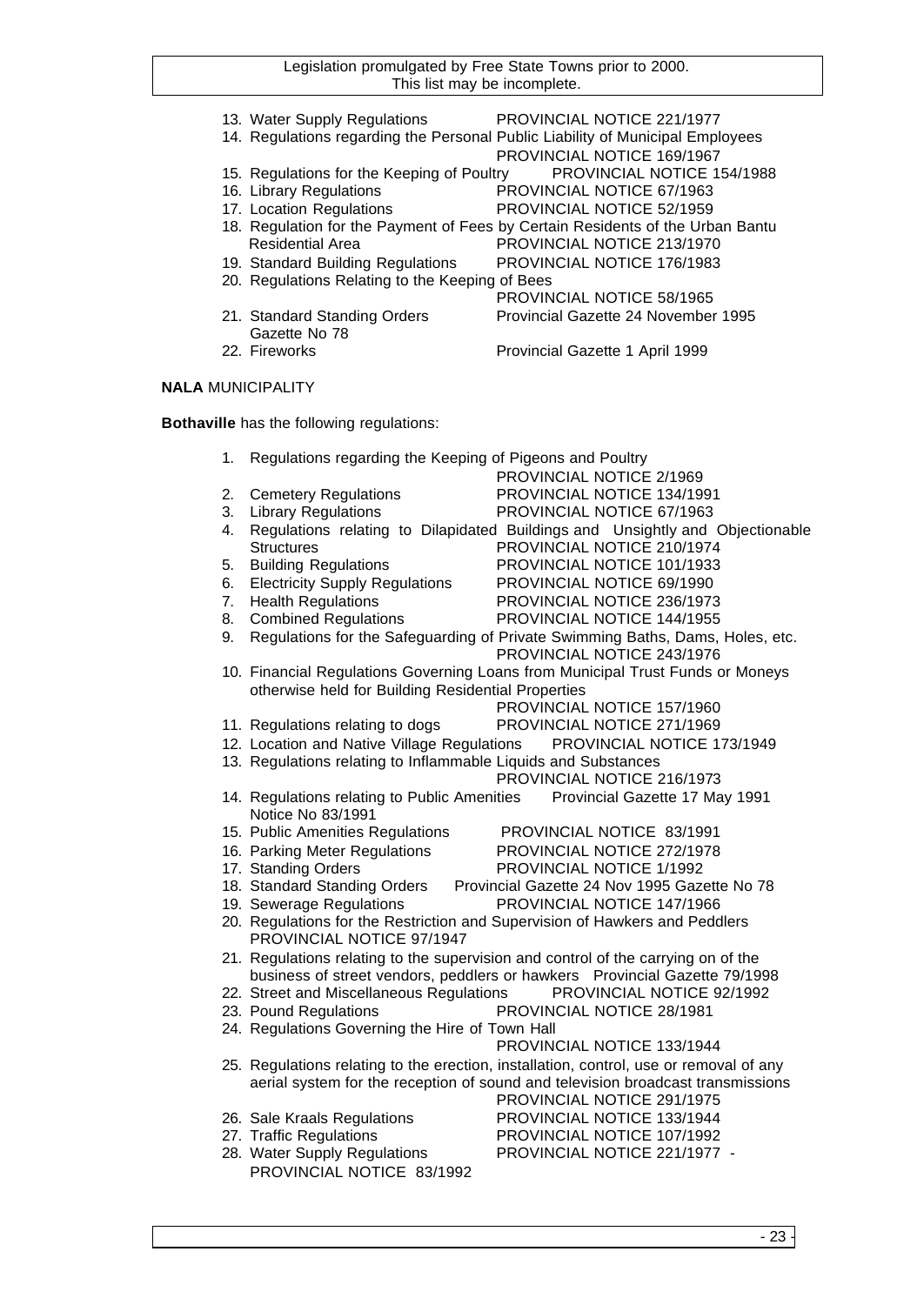## **Vetvaal TRC**

• No regulations adopted

**Wesselsbron** has the following regulations:

|    | 1. Building                                           | PROVINCIAL NOTICE 264/1960                                                                 |
|----|-------------------------------------------------------|--------------------------------------------------------------------------------------------|
|    | 2. Restriction and supervision of hawkers and pedlars |                                                                                            |
|    |                                                       | PROVINCIAL NOTICE 99/1962                                                                  |
| 3. | Cemeteries                                            | PROVINCIAL NOTICE 144/1955 (Part of Combined                                               |
|    | regulations)                                          |                                                                                            |
|    |                                                       |                                                                                            |
|    |                                                       | 4. Combined PROVINCIAL NOTICE 144/1955<br>5. Control of Traffic PROVINCIAL NOTICE 202/1981 |
| 6. | Dogs                                                  | PROVINCIAL NOTICE 271/1969                                                                 |
|    | 7. Electricity                                        | PROVINCIAL NOTICE 69/1990                                                                  |
|    |                                                       | 8. Fencing of Open Air Business Premises PROVINCIAL NOTICE 96/1993                         |
|    | 9. Financial                                          | PROVINCIAL NOTICE 236/1959                                                                 |
|    | 10. Health                                            | PROVINCIAL NOTICE 236/1973                                                                 |
|    |                                                       | 11. Keeping of Poultry, Pigeons and Birds PROVINCIAL NOTICE 27/1977                        |
|    | 12. Leave                                             | PROVINCIAL NOTICE 204/1975                                                                 |
|    | 13. Library                                           | PROVINCIAL NUTILE 07/1300<br>PROVINCIAL NOTICE 164/1961<br>CONSIDERED ANOTICE 6            |
|    | 14. Location                                          |                                                                                            |
|    |                                                       | 15. Municipal Stock Sale Kraals PROVINCIAL NOTICE 6/1944                                   |
|    | 16. Personal Public Liability of Municipal Employees  |                                                                                            |
|    |                                                       | PROVINCIAL NOTICE 194/1967                                                                 |
|    |                                                       | 17. Standard Standing Orders <b>Provincial Gazette 24 Nov 1995 Gazette No</b>              |
|    | 78                                                    |                                                                                            |
|    |                                                       | 18. Supervision and control of the business of street vendors, Peddlers or hawkers         |
|    |                                                       | PROVINCIAL NOTICE 79/1998                                                                  |

- 
- 

19. Television PROVINCIAL NOTICE 291/1975<br>20. Water Supply PROVINCIAL NOTICE 221/1977 20. Water Supply PROVINCIAL NOTICE 221/1977<br>21. Fireworks Provincial Gazette 1 April 1999 Provincial Gazette 1 April 1999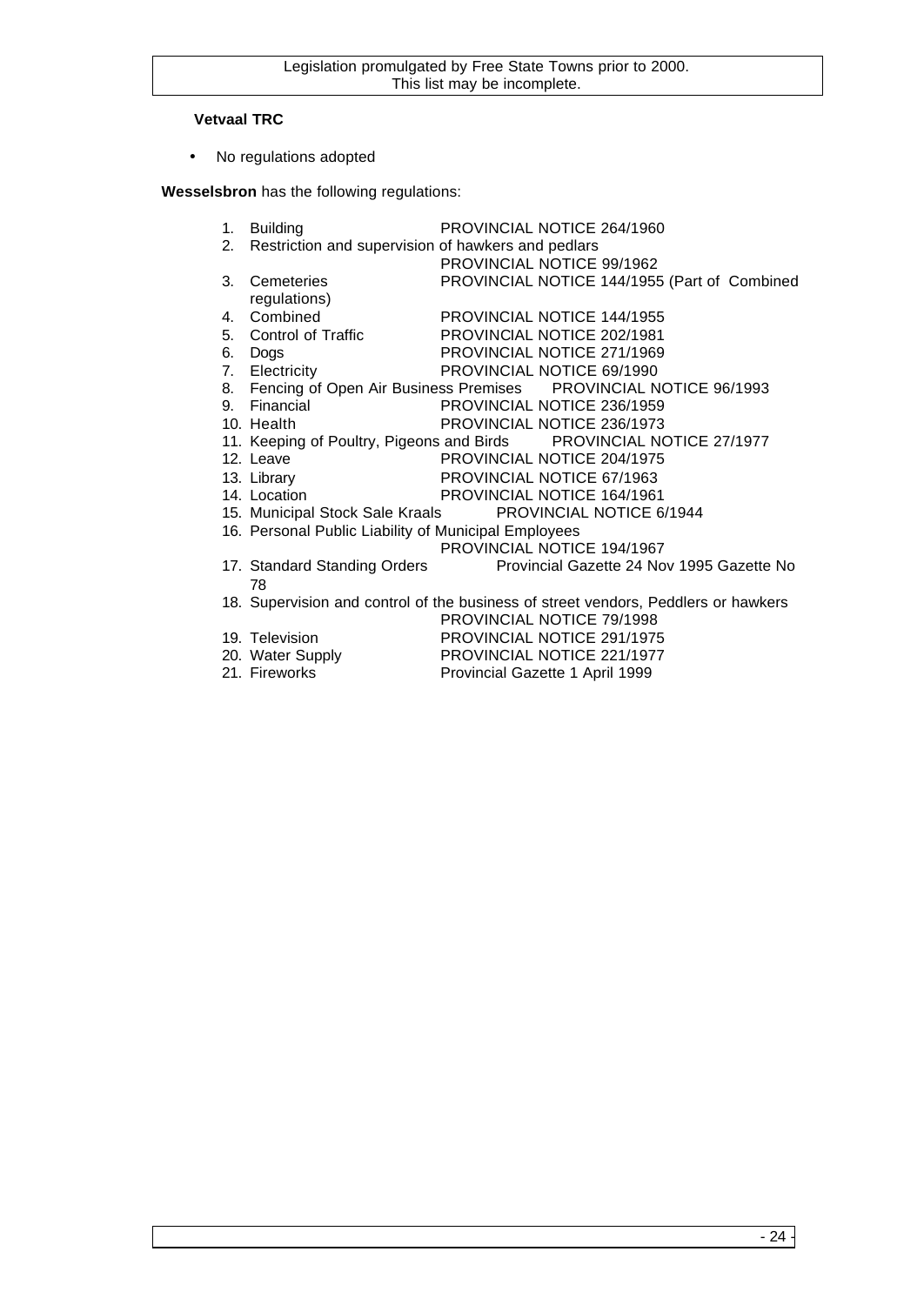## **DISTRICT MUNICIPALITY THABO MOFUTSANYANA CONSISTS OF THE FOLLOWING LOCAL MUNICIPALITIES:**

- SETSOTO
- DIHLABENG
- NKETOANA
- MALUTI A PHOFUNG
- PHUMELELA

## **SETSOTO MUNICIPALITY CONSISTS OF THE FOLLOWING TOWNS:**

- Senekal
- Marquard
- Ficksburg
- Clocolan

## **DIHLABENG MUNICIPALITY CONSISTS OF THE FOLLOWING TOWNS:**

- Paul Roux
- Mashae-Fourie/Fouriesburg
- Clarens
- **Bethlehem**
- Mautsendal/Rosendal
- Drakensberg TRC

## **NKETOANA MUNICIPALITY CONSISTS OF THE FOLLOWING TOWNS:**

- Petrus Steyn
- Reitz
- Arlington
- **Lindley**
- Riemland TRC

## **MALUTI A PHOFUNG MUNICIPALITY CONSISTS OF THE FOLLOWING TOWNS:**

- Kestell
- **Harrismith**
- Phuthaditjhaba
- Qwa-Qwa TRC

## **PHUMELELA MUNICIPALITY CONSISTS OF THE FOLLOWING TOWNS:**

- Warden
- Vrede
- Memel
- Riemland TRC

## **SETSOTO** MUNICIPALITY

**Senekal** has the following regulations:

- 1. Building Regulations **PROVINCIAL NOTICE 27/1936**
- 
- 3. Combined Regulations PROVINCIAL NOTICE 144/1955
- 2. Cemetery Regulations PROVINCIAL NOTICE 27/1936
	-
- 4. Electricity Supply Regulations PROVINCIAL NOTICE 69/1990 5. Financial Regulations governing Loan from money held in Trust otherwise for the Purchase or Erection of Dwellings PROVINCIAL NOTICE 216/1962
- 6. Leave Regulations PROVINCIAL NOTICE 59/1975
- 7. Library Regulations PROVINCIAL NOTICE 114/1963
- 
- 8. Miscellaneous Regulations PROVINCIAL NOTICE 27/1963<br>9. Noxious and Offensive Trades PROVINCIAL NOTICE 27/1936 9. Noxious and Offensive Trades
- 10. Public Health Regulations PROVINCIAL NOTICE 236/1973
- 11. Regulations for Milk, Milking sheds, Dairy Farms, Milk-depots, Milk shops and Purveyors of Milk PROVINCIAL NOTICE 42/1963
- 12. Regulations for Retiring Allowances to Municipal Officials

PROVINCIAL NOTICE 40/1927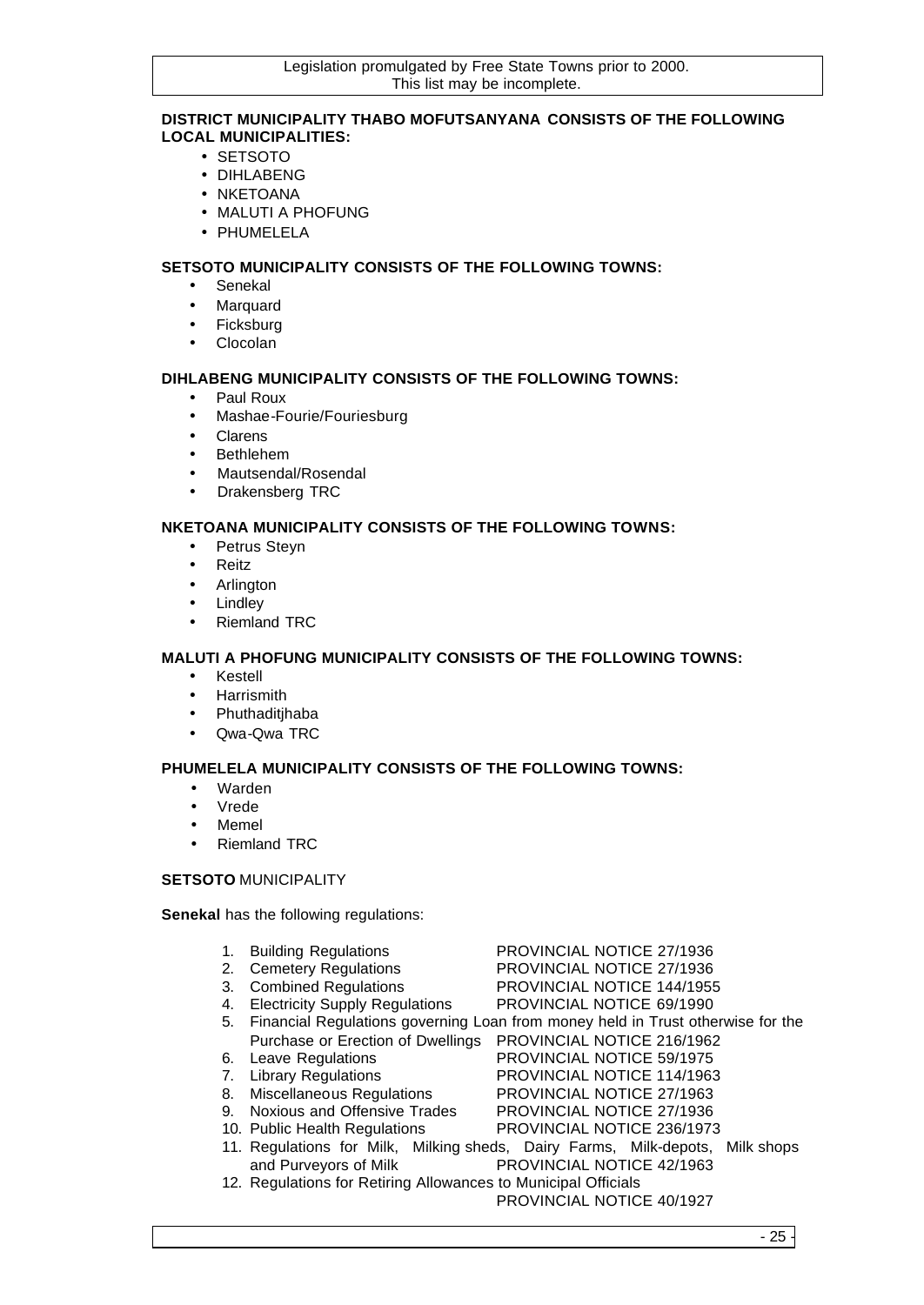|                                                                        | 13. Regulations for the Restriction and Supervision of Hawkers and Peddlers<br>PROVINCIAL NOTICE 99/1962 |
|------------------------------------------------------------------------|----------------------------------------------------------------------------------------------------------|
|                                                                        |                                                                                                          |
|                                                                        | 14. Regulations for the Safeguarding of Private Swimming Baths, Dams, Hostels, etc.                      |
|                                                                        | PROVINCIAL NOTICE 56/1982                                                                                |
| 15. Regulations for the Use by Natives of the Voortrekker Outspan Camp |                                                                                                          |
| PROVINCIAL NOTICE 48/1942                                              |                                                                                                          |
|                                                                        |                                                                                                          |
| 16. Regulations re Standing Orders                                     | <b>PROVINCIAL NOTICE 21/1974</b>                                                                         |
| 17. Regulations re Standing Orders: Public Meetings                    |                                                                                                          |
|                                                                        | PROVINCIAL NOTICE 113/1984                                                                               |
| 18. Regulations relating to Dogs                                       | PROVINCIAL NOTICE 271/1969                                                                               |
|                                                                        | 19. Regulations relating to the Control of Traffic, Public Places and Public Vehicles                    |
|                                                                        |                                                                                                          |
|                                                                        | PROVINCIAL NOTICE 202/1981                                                                               |
|                                                                        | 20. Regulations relating to the Erection, Installation, Control, Use or Removal of any                   |
|                                                                        | Aerial System for the reception of Sound and Television Broadcast Transmissions                          |
|                                                                        | PROVINCIAL NOTICE 291/1975                                                                               |
| 21. Sewerage Regulations                                               | PROVINCIAL NOTICE 30/1965                                                                                |
|                                                                        |                                                                                                          |
| 22. Standard Standing Orders                                           | Provincial Gazette 24 November 1995                                                                      |
| Gazette No 78                                                          |                                                                                                          |
| 23. Stock Sale Kraals Regulations                                      | <b>PROVINCIAL NOTICE 73/1945</b>                                                                         |
| 24. Touting Regulations                                                | PROVINCIAL NOTICE 104/1933                                                                               |
| 25. Town Hall Regulations                                              | <b>PROVINCIAL NOTICE 73/1965</b>                                                                         |
|                                                                        |                                                                                                          |
| 26. Water Supply Regulations                                           | PROVINCIAL NOTICE 27/1936 and                                                                            |
| PROVINCIAL NOTICE 221/1977                                             |                                                                                                          |
|                                                                        |                                                                                                          |

**Marquard** has the following regulations:

|  |  | <b>Combined Regulations</b> | PROVINCIAL NOTICE 63/1947 |
|--|--|-----------------------------|---------------------------|
|--|--|-----------------------------|---------------------------|

- 2. Electricity Supply Regulations<br>
2. Leave Regulations<br>
PROVINCIAL NOTICE 319/1981 PROVINCIAL NOTICE 319/1981
- 
- 4. Library Regulations<br>
5. Location Regulations<br>
PROVINCIAL NOTICE 40/1957
- 
- 6. Public Health Regulations PROVINCIAL NOTICE 192/1977
- 7. Regulations for the Payment of Fees by certain residents of the Urban Bantu Residential Area PROVINCIAL NOTICE 162/1969
- 8. Regulations relating to Dogs PROVINCIAL NOTICE 271/1969
- 9. Regulations relating to Processions or Gatherings in Public Roads
	- PROVINCIAL NOTICE 56/1960

PROVINCIAL NOTICE 40/1957

- 10. Regulations relating to the Erection, Installation, Control, Use or Removal or any Aerial System for the reception of Sound and Television Broadcast Transmissions PROVINCIAL NOTICE 291/1975
- 11. Regulations relating to the Supervision and Control of the carrying of the business of Street Vendors, Peddlers or Hawkers PROVINCIAL NOTICE 79/1998
- 12. Sewerage Regulations PROVINCIAL NOTICE 105/1969
- Gazette No 78
- 13. Standard Standing Orders Provincial Gazette 24 November 1995

**Ficksburg** has the following regulations:

| 1. | <b>Cleanliness of Premises</b>                       | PROVINCIAL NOTICE 129/1976        |
|----|------------------------------------------------------|-----------------------------------|
| 2. | Combined                                             | PROVINCIAL NOTICE 144/1955        |
| 3. | Electricity                                          | PROVINCIAL NOTICE 69/1990         |
| 4. | Financial                                            | <b>PROVINCIAL NOTICE 179/1959</b> |
| 5. | Fishing                                              | <b>PROVINCIAL NOTICE 67/1925</b>  |
| 6. | <b>Public Health</b>                                 | PROVINCIAL NOTICE 236/1973        |
| 7. | <b>Horticultural Hall</b>                            | <b>PROVINCIAL NOTICE 125/1953</b> |
| 8. | Leave                                                | PROVINCIAL NOTICE 104/1981        |
| 9. | Library                                              | PROVINCIAL NOTICE 155/1965        |
|    | 10. Location                                         | PROVINCIAL NOTICE 53/1959         |
|    | 11. Milk                                             | <b>PROVINCIAL NOTICE 129/1970</b> |
|    | 12. Parking Meter                                    | PROVINCIAL NOTICE 103/1980        |
|    | 13. Peddlers and Hawkers                             | PROVINCIAL NOTICE 34/1954         |
|    | 14. Personal Public Liability of Municipal Employees |                                   |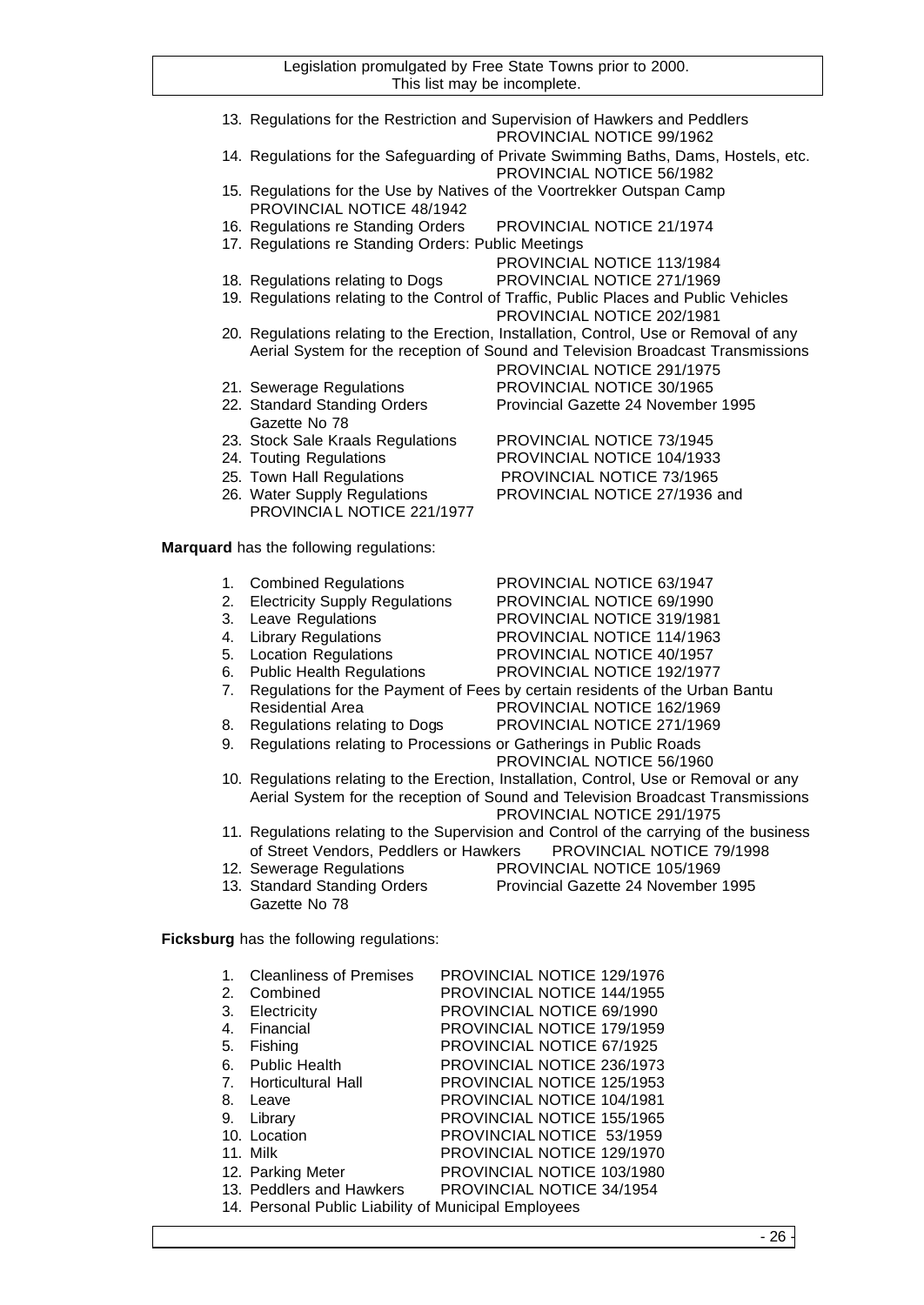|                                                         | PROVINCIAL NOTICE 173/1968                                                  |
|---------------------------------------------------------|-----------------------------------------------------------------------------|
| 15. Relating to Dogs                                    | PROVINCIAL NOTICE 271/1969                                                  |
|                                                         | 16. Relating to the control of Traffic, public places and public vehicles   |
|                                                         | PROVINCIAL NOTICE 202/1981                                                  |
| 17. Safeguarding of Private Swimming Baths, Dams, Holes |                                                                             |
|                                                         | PROVINCIAL NOTICE 313/1981                                                  |
| 18. Sale of Livestock                                   | PROVINCIAL NOTICE 18/1956                                                   |
| 19. Sewerage                                            | PROVINCIAL NOTICE 30/1965                                                   |
|                                                         |                                                                             |
| 20. Standard Standing Orders                            | Provincial Gazette 24 November 1995                                         |
| Gazette No 78                                           |                                                                             |
| 21. Television                                          | PROVINCIAL NOTICE 249/1976                                                  |
|                                                         | 22. Regulations for the payment of fees by certain residents of Urban Bantu |
| <b>Residential Area</b>                                 | PROVINCIAL NOTICE 315/1971                                                  |
| 23. Water                                               | PROVINCIAL NOTICE 96/1911                                                   |
| 24. Fireworks                                           | Provincial Gazette1 April 1999<br>PROVINCIAL NOTICE 220/1966                |

**Clocolan** has the following regulations:

| 1. |                                                                    |  | Regulations for the payment of fees by certain residents of the Urban Bantu            |
|----|--------------------------------------------------------------------|--|----------------------------------------------------------------------------------------|
|    | <b>Residential Area</b>                                            |  | PROVINCIAL NOTICE 94/1970                                                              |
| 2. | <b>Library Regulations</b>                                         |  | PROVINCIAL NOTICE 67/1963                                                              |
| 3. | <b>Building Regulations</b>                                        |  | PROVINCIAL NOTICE 196/1971                                                             |
| 4. | <b>Dipping Tank Regulations</b>                                    |  | PROVINCIAL NOTICE 18/1947                                                              |
| 5. | Drainage and Sewerage Regulations                                  |  | PROVINCIAL NOTICE 253/1971                                                             |
| 6. | <b>Electricity Supply Regulations</b>                              |  | PROVINCIAL NOTICE 69/1990                                                              |
| 7. | <b>Health Regulations</b>                                          |  | PROVINCIAL NOTICE 236/1973                                                             |
| 8. | <b>Combined Regulations</b>                                        |  | PROVINCIAL NOTICE 144/1955                                                             |
| 9. | <b>Regulations Relating to Dogs</b>                                |  | PROVINCIAL NOTICE 271/1969                                                             |
|    |                                                                    |  | 10. Regulations for Milk, Milking-sheds, Dairy Farms, Milk-depots, Milk-shops and      |
|    | Purveyors of Milk                                                  |  | PROVINCIAL NOTICE 42/1963                                                              |
|    | 11. Regulations relating to Public Nuisances and Breaches of Peace |  |                                                                                        |
|    |                                                                    |  |                                                                                        |
|    |                                                                    |  | PROVINCIAL NOTICE 190/1987                                                             |
|    |                                                                    |  | 12. Regulations for the Restricting and Supervision of Hawkers and Peddlers            |
|    | PROVINCIAL NOTICE 99/1962                                          |  |                                                                                        |
|    |                                                                    |  | 13. Regulations for the Safeguarding of Private Swimming Baths, Dams, Holes, etc.      |
|    |                                                                    |  | PROVINCIAL NOTICE 83/1982                                                              |
|    |                                                                    |  | 14. Regulations relating to the Supervision and Control of the carrying on of the      |
|    |                                                                    |  | business of street vendors, peddlers or hawkers Provincial Gazette 79/1998             |
|    |                                                                    |  | 15. Regulations relating to the erection, installation, control, use or removal of any |
|    |                                                                    |  | aerial system for the reception of sound and television broadcast transmission         |
|    |                                                                    |  | PROVINCIAL NOTICE 291/1975                                                             |
|    | 16. Leave Regulations                                              |  | PROVINCIAL NOTICE 35/1978                                                              |
|    |                                                                    |  | 17. Regulations relating to the control of traffic, public places and public vehicles  |
|    |                                                                    |  | PROVINCIAL NOTICE 202/1981                                                             |
|    | 18. Water Supply Regulations                                       |  | PROVINCIAL NOTICE 221/1977                                                             |
|    | 19. Standard Standing Orders                                       |  | Provincial Gazette 24 November                                                         |
|    | 1995 Gazette No 78                                                 |  |                                                                                        |
|    | 20. Town Hall                                                      |  | PROVINCIAL NOTICE 78/1945                                                              |
|    |                                                                    |  |                                                                                        |
|    | <b>DIHLABENG MUNICIPALITY</b>                                      |  |                                                                                        |
|    |                                                                    |  |                                                                                        |
|    | Paul Roux has the following regulations:                           |  |                                                                                        |
|    |                                                                    |  |                                                                                        |
| 1. | Water                                                              |  | PROVINCIAL NOTICE 173/1987                                                             |
| 2. | Regulations for the Fencing of Open Air Business Premises          |  |                                                                                        |
|    |                                                                    |  | PROVINCIAL NOTICE 1/1993                                                               |
| 3. | Combined                                                           |  | PROVINCIAL NOTICE 63/1947                                                              |
| 4. | Health                                                             |  | PROVINCIAL NOTICE 236/1973                                                             |

5. Electricity PROVINCIAL NOTICE 69/1990

PROVINCIAL NOTICE 271/1969

*7. Location PROVINCIAL NOTICE 99/1939 REPEALED 2/3/2007*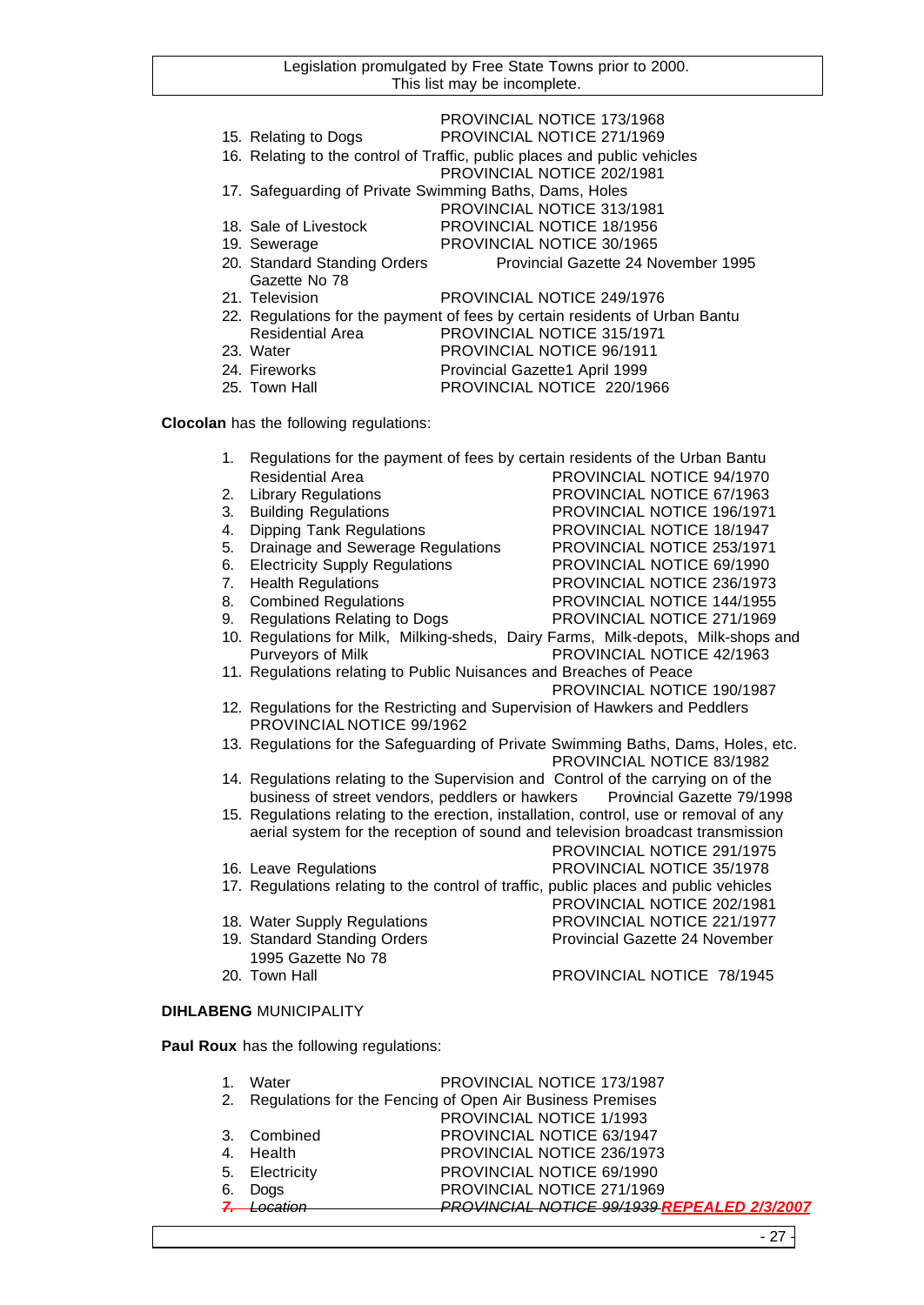- 
- 8. Library PROVINCIAL NOTICE 321/1968<br>
9. Television PROVINCIAL NOTICE 291/1975
	- Television PROVINCIAL NOTICE 291/1975
- 10. Regulations relating to the control of traffic, public places and public vehicles PROVINCIAL NOTICE 202/1981
- *11. Standard Standing Orders Provincial Gazette 24 November 1995 Gazette No 78 REPEALED 2/3/2007*

## **Mashae-Fourie/Fouriesburg has the following regulations:**

- 1. Supervision and control of the carrying on of the Business of Street Vendors or Hawkers **PROVINCIAL NOTICE 79/1998** 2. Combined PROVINCIAL NOTICE 63/1947 3. Electricity Supply PROVINCIAL NOTICE 69/1990
- 
- 4. Health PROVINCIAL NOTICE 192/1977
- 5. Leave PROVINCIAL NOTICE 319/1981
- 
- 6. Library PROVINCIAL NOTICE 114/1963 7. Relating to Dogs PROVINCIAL NOTICE 271/1969
- *8. Relating to Processions or Gatherings in Public Roads PROVINCIAL NOTICE 56/1960 REPEALED*

- *2/3/2007* 9. Restriction and Supervision of Hawkers and Peddlers
- PROVINCIAL NOTICE 99/1962 *10. Standard Standing Orders Provincial Gazette 24 November 1995 Gazette No 78 REPEALED 2/3/2007*
- 11. Television PROVINCIAL NOTICE 249/1976
- *12. The Control of the Caravan Park and Camping Sites*
- *PROVINCIAL NOTICE 144/1969 REPEALED 2/3/2007*
- *13. Urban Bantu Residential Area PROVINCIAL NOTICE 161/1969 REPEALED 2/3/2007*

**Clarens** has the following regulations:

| 1. Library Regulations  | PROVINCIAL NOTICE 321/1968 |
|-------------------------|----------------------------|
| 2. Building Regulations | PROVINCIAL NOTICE 227/1972 |
| 3. Combined Regulations | PROVINCIAL NOTICE 52/1943  |
| 4. Health Regulations   | PROVINCIAL NOTICE 236/1973 |
| 5. Location Regulations | PROVINCIAL NOTICE 125/1927 |
| 6. Fencing Regulations  | PROVINCIAL NOTICE 113/1970 |

*7. Regulations Relating to Processions or Gatherings in Public Roads*

*PROVINCIAL NOTICE 56/1960 REPEALED* 

## *2/3/2007*

8. Sanitary Regulations **PROVINCIAL NOTICE 129/1932** 

*9. Regulations relating to the erection, installation, control, use or removal of any aerial system for the reception of sound and television broadcast transmissions PROVINCIAL NOTICE 291/1975 REPEALED* 

## *2/3/2007*

- 10. Water Regulations PROVINCIAL NOTICE 37/1982
- *11. Standard Standing Orders Provincial Gazette 24 November 1995 Gazette No 78 REPEALED 2/3/2007*
- 12. Leave **Provincial Gazette 31 October 1997** 13. Dogs PROVINCIAL NOTICE 271/1969

**Bethlehem** has the following regulations:

- 1. Commonage and Camp Regulations PROVINCIAL NOTICE 188/1949
- 2. Regulations relating to supervision of pedlars and hawkers
- Provincial Gazette 21 August 1998 and Provincial Gazette 11 September 1998 3. Ambulance and Fire Regulations PROVINCIAL NOTICE 188/1949
- 4. Regulations for the Control of Peddling and Hawking in the Bethlehem Location PROVINCIAL NOTICE 91/1944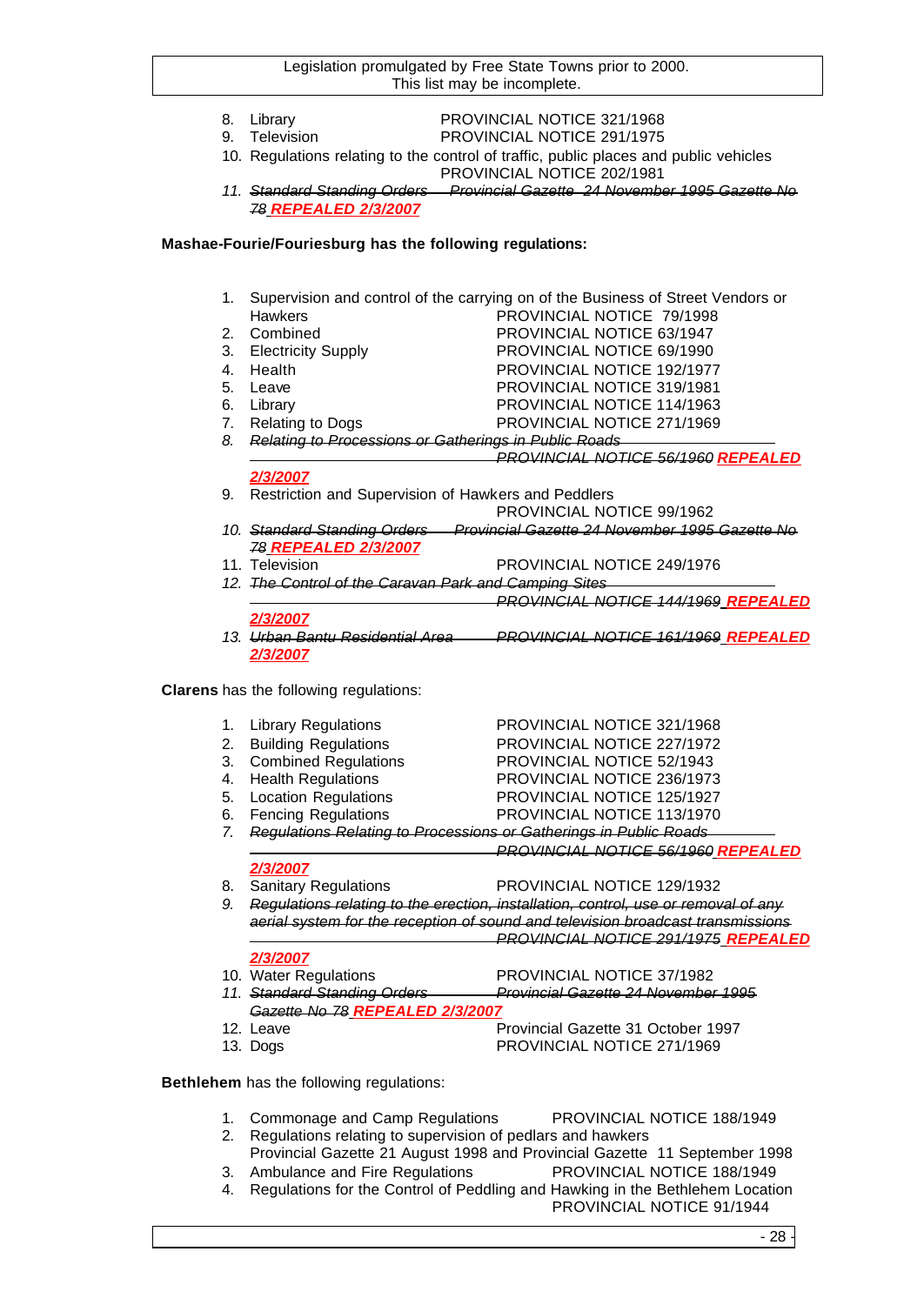| 5. | Regulations for the Supervision of Hawkers                                        |                                   |
|----|-----------------------------------------------------------------------------------|-----------------------------------|
|    |                                                                                   | PROVINCIAL NOTICE 286/1975        |
| 6. | <b>Street Regulations</b>                                                         | PROVINCIAL NOTICE 152/1980        |
| 7. | Swimming-Bath Regulations                                                         | PROVINCIAL NOTICE 88/1992         |
| 8. | <b>General Regulations (Bally-Duff)</b>                                           | PROVINCIAL NOTICE 167/1956        |
| 9. | Regulations for the Control of Lakes, Parks, Gardens and Open Spaces              |                                   |
|    |                                                                                   | PROVINCIAL NOTICE 92/1934         |
|    |                                                                                   |                                   |
|    | 10. Parking Meter Regulations                                                     | PROVINCIAL NOTICE 93/1972         |
|    | 11. Pay and Display Parking Meter Regulations                                     |                                   |
|    |                                                                                   | PROVINCIAL NOTICE 405/1987        |
|    | 12. Regulations governing the construction and arrangement of buildings and the   |                                   |
|    | laying out of streets within the municipality of Bethlehem                        |                                   |
|    |                                                                                   | PROVINCIAL NOTICE 2/1941          |
|    | 13. Cemetery Regulations                                                          | PROVINCIAL NOTICE 148/1980        |
|    | 14. Regulations for the Supervision of Dams and Boats                             |                                   |
|    |                                                                                   | PROVINCIAL NOTICE 79/1984         |
|    | 15. Dipping Tank                                                                  | <b>PROVINCIAL NOTICE 4/1934</b>   |
|    |                                                                                   |                                   |
|    | <b>REPEALED 2/3/2007</b>                                                          |                                   |
|    | 16. Financial Regulations governing Loans from Municipal Trust Funds or Moneys    |                                   |
|    | otherwise held for Building Residential Properties in Bethlehem                   |                                   |
|    |                                                                                   | <b>PROVINCIAL NOTICE 326/1975</b> |
|    | <b>REPEALED 2/3/2007</b>                                                          |                                   |
|    | 17. Regulations for Control of Loch Athlone                                       | <b>PROVINCIAL NOTICE 76/1951</b>  |
|    | <b>REPEALED 2/3/2007</b>                                                          |                                   |
|    | 18. Abattoir Regulations                                                          | PROVINCIAL NOTICE 23/1946         |
|    | 19. Regulations for the Conservation of Fish                                      | Provincial Gazette 30 June 1995   |
|    |                                                                                   |                                   |
|    | 20. Regulations for the payment of fees by certain residents of the Urban Bantu   |                                   |
|    | <b>Residential Area</b>                                                           | <b>PROVINCIAL NOTICE 200/1969</b> |
|    | <b>REPEALED 2/3/2007</b>                                                          |                                   |
|    | 21. Library Regulations                                                           | PROVINCIAL NOTICE 146/1992        |
|    | 22. Regulations relating to the Control of the "Bethlehem Brass Band"             |                                   |
|    |                                                                                   | <b>PROVINCIAL NOTICE 150/1966</b> |
|    | <b>REPEALED 2/3/2007</b>                                                          |                                   |
|    | 23. Pound Regulations                                                             | PROVINCIAL NOTICE 46/1938         |
|    | 24. Sick Fund Regulations                                                         | <b>PROVINCIAL NOTICE 20/1952</b>  |
|    | <b>REPEALED 2/3/2007</b>                                                          |                                   |
|    | 25. Quarrying and Brick making                                                    | PROVINCIAL NOTICE 155/1928        |
|    | 26. Public Exhibitions, Displays and Open-Air Entertainment Regulations           |                                   |
|    |                                                                                   |                                   |
|    | PROVINCIAL NOTICE 43/1950                                                         |                                   |
|    | 27. Pension Regulations                                                           | <b>PROVINCIAL NOTICE 71/1923</b>  |
|    | <b>REPEALED 2/3/2007</b>                                                          |                                   |
|    | 28. Airport Regulations                                                           | PROVINCIAL NOTICE 53/1954         |
|    | 29. Milk and Dairy Regulations                                                    | PROVINCIAL NOTICE 319/1975        |
|    | 30. Regulations for Subdivision of Erven-                                         | <b>PROVINCIAL NOTICE 198/1950</b> |
|    | <b>REPEALED 2/3/2007</b>                                                          |                                   |
|    | 31. Protection of Wild Animals, Birds etc. (Additional Regulations)               |                                   |
|    |                                                                                   | PROVINCIAL NOTICE 85/1927         |
|    | <b>REPEALED 2/3/2007</b>                                                          |                                   |
|    | 32. Regulations for the Control of the Gymnasium Hall and Tearoom at Gable Park   |                                   |
|    |                                                                                   | PROVINCIAL NOTICE 223/1961        |
|    |                                                                                   |                                   |
|    | 33. Regulations for Day-Care Centres for Children on Private Residential Premises |                                   |
|    |                                                                                   | PROVINCIAL NOTICE 82/1991         |
|    | 34. Additional Regulations: Touting                                               | <b>PROVINCIAL NOTICE 93/1926</b>  |
|    | <b>REPEALED 2/3/2007</b>                                                          |                                   |
|    | 35. Location Regulations                                                          | <b>PROVINCIAL NOTICE 46/1958</b>  |
|    | <b>REPEALED 2/3/2007</b>                                                          |                                   |
|    | 36. Financial Regulations                                                         | <b>PROVINCIAL NOTICE 194/1971</b> |
|    |                                                                                   |                                   |
|    | <b>REPEALED 2/3/2007</b>                                                          |                                   |
|    | 37. Regulations for Licensed Premises                                             | <b>PROVINCIAL NOTICE 34/1957</b>  |
|    | <b>REPEALED 2/3/2007</b>                                                          |                                   |
|    | 38. Rye lands Regulations                                                         | <b>PROVINCIAL NOTICE 173/1966</b> |
|    | <b>REPEALED 2/3/2007</b>                                                          |                                   |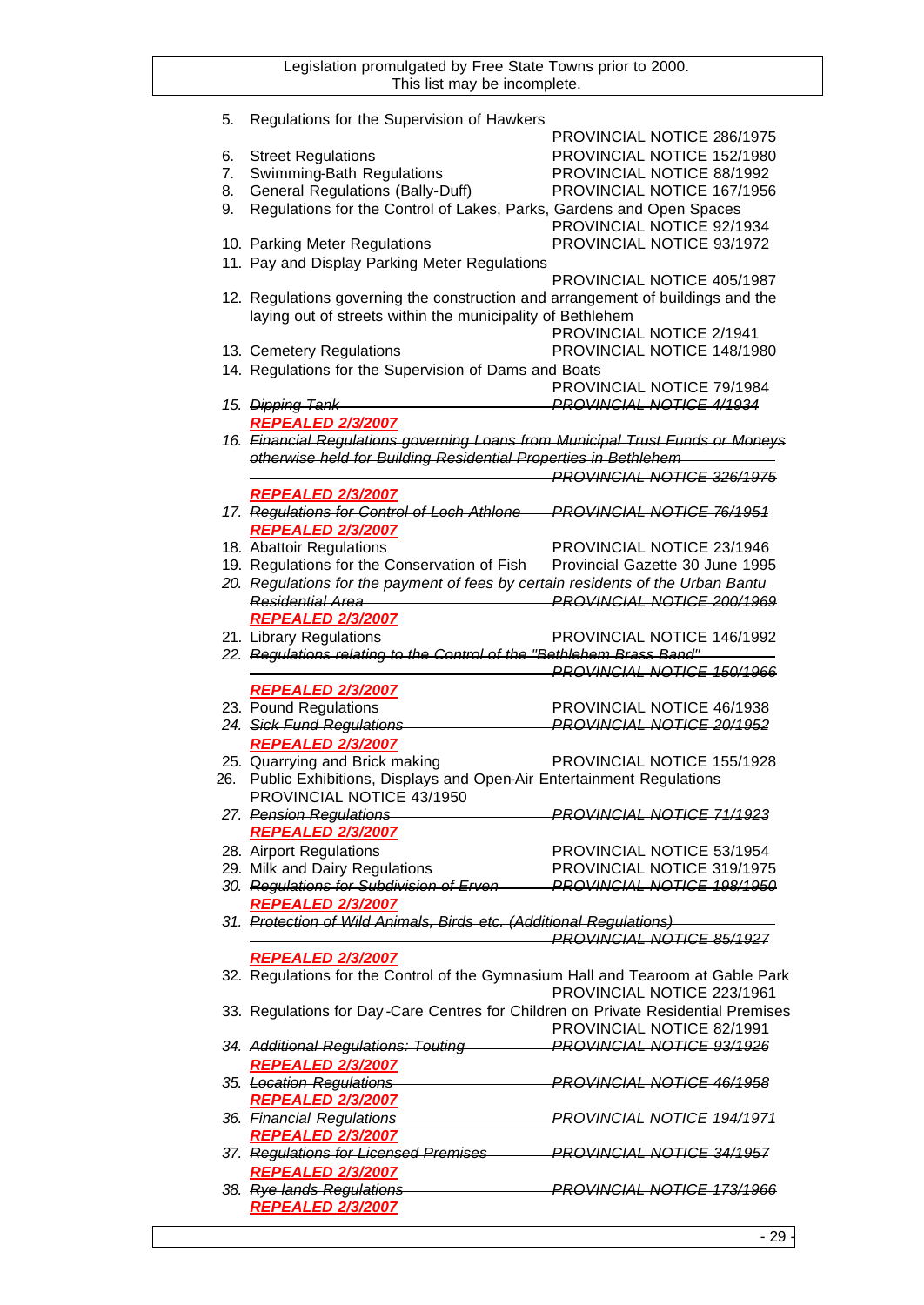|                                                    | 39. Regulations relating to Petroleum, Inflammable Liquid and other substances         | <b>PROVINCIAL NOTICE 4/1981</b>  |
|----------------------------------------------------|----------------------------------------------------------------------------------------|----------------------------------|
|                                                    | 40. Leave Regulations: Non-Whites                                                      | PROVINCIAL NOTICE 50/1065        |
|                                                    | <b>REPEALED 2/3/2007</b>                                                               |                                  |
|                                                    | $41 \text{ Leave}$                                                                     | PROVINCIAL NOTICE 128/1975       |
|                                                    | <u>REPEALED 2/3/2007</u>                                                               |                                  |
|                                                    | 42. Additional Regulations: Regulations relating to the sell of meat                   |                                  |
|                                                    |                                                                                        | PROVINCIAL NOTICE 171/1929       |
|                                                    | 43. Health Regulations                                                                 | PROVINCIAL NOTICE 163/1950       |
|                                                    | 44. Sale of Live Stock Regulations                                                     | PROVINCIAL NOTICE 104/1939       |
|                                                    | 45. Regulations relating to the erection, installation, control, use or removal of any |                                  |
|                                                    | antenna system for the reception of sound and television broadcast transmissions       |                                  |
|                                                    |                                                                                        | PROVINCIAL NOTICE 249/1976       |
|                                                    | <b>REPEALED 2/3/2007</b>                                                               |                                  |
|                                                    | 46. Regulations for the Control of Street Collections and Begging within the Municipal |                                  |
|                                                    | Area                                                                                   | PROVINCIAL NOTICE 100/1940       |
|                                                    | 47. Regulations relating to the Urban Bantu Council                                    |                                  |
|                                                    |                                                                                        | PROVINCIAL NOTICE 153/1968       |
|                                                    | <b>REPEALED 2/3/2007</b>                                                               |                                  |
|                                                    | 48. Regulations Governing the Hire of Accommodation in Town Hall Buildings and         |                                  |
|                                                    | Tariff of Charges                                                                      | PROVINCIAL NOTICE 188/1949       |
|                                                    | 49. Standard Standing Orders                                                           | Provincial Gazette 24 November   |
|                                                    | 1995 Gazette No 78                                                                     |                                  |
|                                                    | 50. Control of fumigation                                                              | PROVINCIAL NOTICE 34/1942        |
|                                                    | 51. Standing Orders                                                                    | <b>PROVINCIAL NOTICE 74/1974</b> |
|                                                    | <b>REPEALED 2/3/2007</b>                                                               |                                  |
|                                                    | 52. Control of meetings, processions, etc                                              | PROVINCIAL NOTICE 107/1958       |
|                                                    |                                                                                        |                                  |
| Mautsendal/Rosendal has the following regulations: |                                                                                        |                                  |

- 1. Combined PROVINCIAL NOTICE 144/1955<br>2. Health PROVINCIAL NOTICE 192/1977 PROVINCIAL NOTICE 192/1977
- 3. Combined PROVINCIAL NOTICE 94/1930
- 4. Electricity PROVINCIAL NOTICE 69/1990
- 5. Television PROVINCIAL NOTICE 249/1976
- 6. Location PROVINCIAL NOTICE 164/1961
- 7. Processions or Gatherings in Public Roads
- PROVINCIAL NOTICE 56/1960
- 8. Town Hall PROVINCIAL NOTICE 74/1945
- 9. Standard Standing Orders Provincial Gazette24 November 1995 Gazette No 78

## **Drakensberg TRC**

•  $\vdash$  No regulations adopted

## **NKETOANA** MUNICIPALITY

**Reitz** has the following regulations:

- 1. Prohibition and control over the discharge of fireworks Provincial Gazette 1 April 1999
- 2. Leave PROVINCIAL NOTICE 64/1981
- 3. Business of Street vendors, peddlers or hawkers Provincial Gazette 79/1998

| 4. Combined                                     | PROVINCIAL NOTICE 63/1947  |
|-------------------------------------------------|----------------------------|
| 5. Sewerage                                     | PROVINCIAL NOTICE 232/1966 |
| 6. Electricity                                  | PROVINCIAL NOTICE 69/1990  |
| 7. Health                                       | PROVINCIAL NOTICE 236/1973 |
| 8. Swimming Pool                                | PROVINCIAL NOTICE 17/1942  |
| 9. Water                                        | PROVINCIAL NOTICE 221/1977 |
| 10. Keeping of Poultry, Pigeons and other Birds |                            |
|                                                 | PROVINCIAL NOTICE 288/1982 |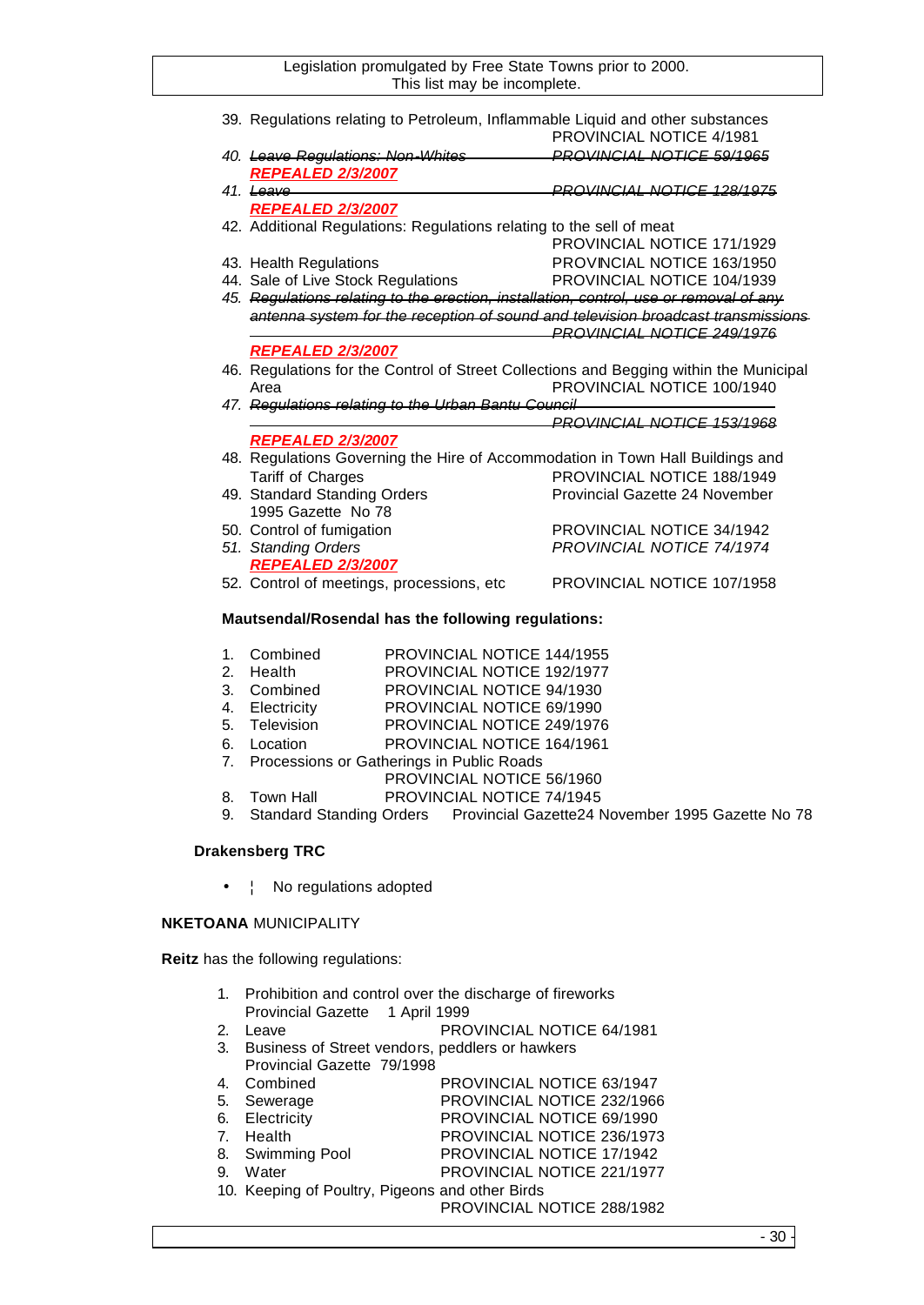- 11. Control of Traffic, public places and public vehicles
	- PROVINCIAL NOTICE 202/1981
- 12. Dogs PROVINCIAL NOTICE 271/1969
- 13. Milk, Milking-Sheds, Dairy Farms, Milk-Depots, Milk-Shops and Purveyors of Milk PROVINCIAL NOTICE 42/1963
- 14. Payment of Fees by Certain Residents of the Urban Bantu Residential Area PROVINCIAL NOTICE 229/1971
- 15. Library PROVINCIAL NOTICE 67/1963
- 16. Financial Regulations Governing Loans from Municipal Trust Funds for Building or PROVINCIAL NOTICE 152/1971
- 17. Television PROVINCIAL NOTICE 249/1976
- 18. Standard Standing Orders Provincial Gazette 24 November 1995 Gazette No 78

**Arlington** has the following regulations:

- 1. Water Regulations PROVINCIAL NOTICE 211/1969
- 2. Public Health PROVINCIAL NOTICE 192/1977
- 3. Building Regulations PROVINCIAL NOTICE 196/1971
- 4. Library Regulations PROVINCIAL NOTICE 321/1968
- 5. Regulations relating to Dogs PROVINCIAL NOTICE 271/1969
- 6. Market Regulations PROVINCIAL NOTICE 34/1933
- 7. Standard Standing Orders Provincial Gazette 24 November 1995 Gazette No 78
- 

8. Pound PROVINCIAL NOTICE 5/1932

- **Lindley** has the following regulations:
	- 1. Regulations for the restriction and supervision of hawkers and pedlars PROVINCIAL NOTICE 99/1962 2. Regulations for the Supervision and control of the carrying on of the business of
	- street vendors Hawkers and Peddlers Provincial Gazette 79/1998
	- 3. Combined PROVINCIAL NOTICE 63/1947
	- 4. Water **PROVINCIAL NOTICE 119/1945**
	- 5. Health PROVINCIAL NOTICE 236/1973
	- 6. Swimming Pool PROVINCIAL NOTICE 88/1950
	- 7. Electricity PROVINCIAL NOTICE 69/1990
	- 8. Regulations for the control of Holiday resorts, public parks and sports grounds PROVINCIAL NOTICE 39/1976
	- 9. Regulations relating to Personal Liability of Municipal Employees PROVINCIAL NOTICE 14/1968
	- 10. \*Abattoir
	- 11. Regulations for the Payment of Fees by Certain Residents of the Urban Bantu Residential Area **PROVINCIAL NOTICE 1/1969**
	- 12. Library PROVINCIAL NOTICE 67/1963
	- 13. Regulations for public entertainment halls
	-
	-
	-
	- 14. Television PROVINCIAL NOTICE 291/1975 15. Leave PROVINCIAL NOTICE 133/1975 16. Regulations relating to fishmongers PROVINCIAL NOTICE 211/1971 17. Standard Standing Orders Provincial Gazette No 78 24 November 1995

PROVINCIAL NOTICE 90/1937

- 18. Sewerage **PROVINCIAL NOTICE 140/1968**
- **Riemland TRC**
	- No regulations adopted

**Petrus Steyn** has the following regulations:

- 1. Building Regulations PROVINCIAL NOTICE 220/1972
	-
	- 3. Electricity Supply Regulations PROVINCIAL NOTICE 69/1990

2. Standard Building **PROVINCIAL NOTICE 195/1978**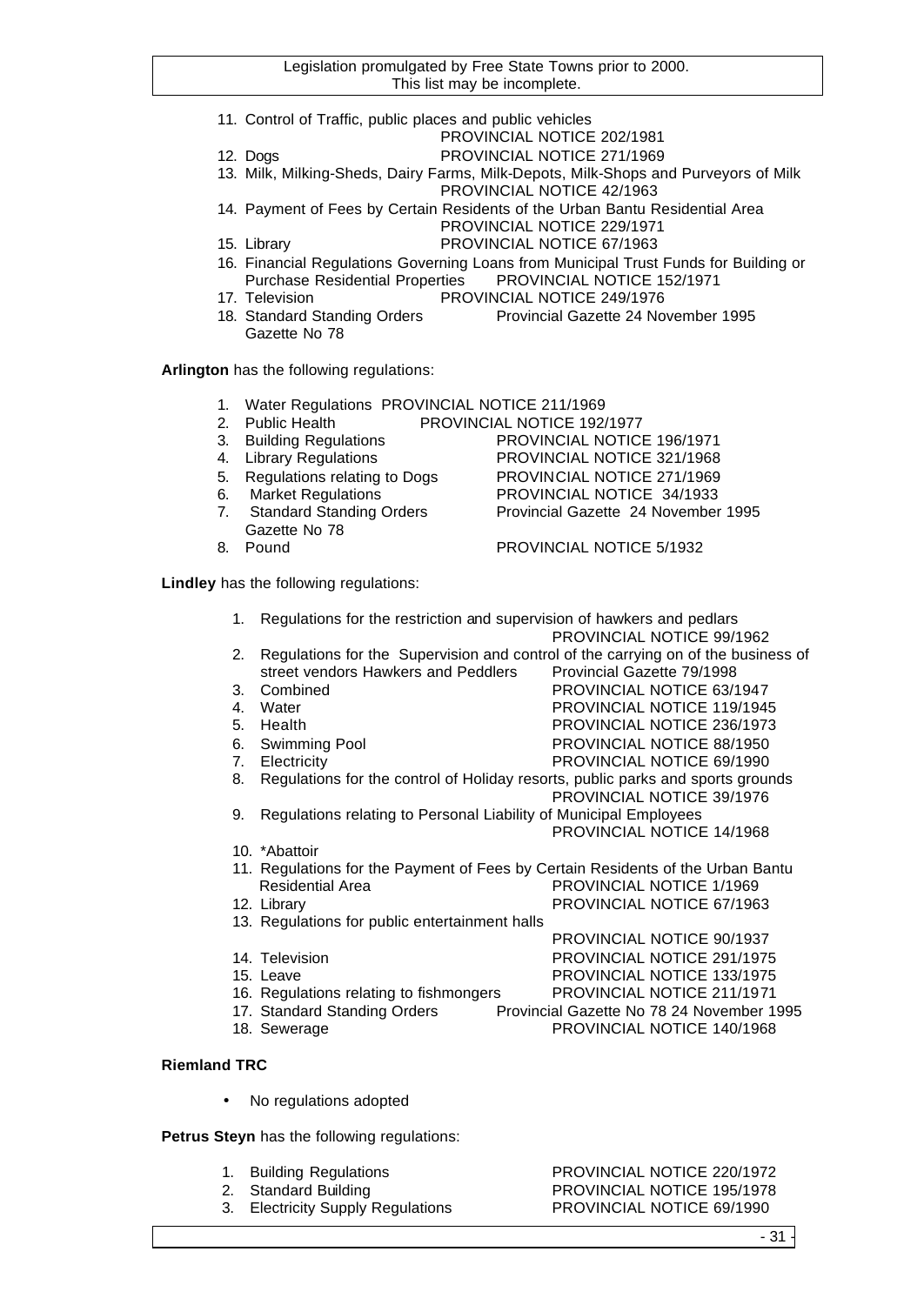- 4. Library Regulations PROVINCIAL NOTICE 67/1963
- 5. Combined Regulations PROVINCIAL NOTICE 144/1955
- 6. Joint Regulations PROVINCIAL NOTICE 52/1943
- 7. Health Regulations PROVINCIAL NOTICE 236/1973
- 8. Dog Regulations **PROVINCIAL NOTICE 271/1969**
- 9. Location Regulations PROVINCIAL NOTICE 52/1959
- 10. Milk Regulations PROVINCIAL NOTICE 145/1969
- 11. Keeping of Poultry Regulations PROVINCIAL NOTICE 205/1966
- 12. Standard Standing Orders Provincial Gazette 24 November 1995 Gazette No 78
- 13. Television Regulations PROVINCIAL NOTICE 291/1975
- 14. Leave and Conditions of Employment PROVINCIAL NOTICE 133/1975
- 15. Water Regulations PROVINCIAL NOTICE 47/1972
- 16. Restriction and Supervision of Hawkers and Peddlers Regulations
	- PROVINCIAL NOTICE 99/1962

17. Payment of Fees by Certain Residents of the Urban Bantu Residential Area PROVINCIAL NOTICE 117/1970

## **MALUTI A PHOFUNG MUNICIPALITY**

**Kestell** has the following regulations:

| $1_{-}$        | Water                                                            | PROVINCIAL NOTICE 221/1977                                                 |
|----------------|------------------------------------------------------------------|----------------------------------------------------------------------------|
| 2.             | Health                                                           | PROVINCIAL NOTICE 192/1977                                                 |
|                | 3. Combined                                                      | PROVINCIAL NOTICE 52/1943                                                  |
| 4.             | Electricity                                                      | PROVINCIAL NOTICE 69/1990                                                  |
| 5.             | Urban Bantu Residential Area                                     | PROVINCIAL NOTICE 330/1968                                                 |
| 6.             | Dipping Tank                                                     | PROVINCIAL NOTICE 4/1924                                                   |
| 7.             |                                                                  | Standard Standing Orders Provincial Gazette 24 November 1995 Gazette No 78 |
| 8.             | Location                                                         | PROVINCIAL NOTICE 33/1925                                                  |
|                | 9. Fencing of Premises                                           | <b>PROVINCIAL NOTICE 72/1974</b>                                           |
|                | 10. Leave                                                        | PROVINCIAL NOTICE 319/1981                                                 |
|                |                                                                  |                                                                            |
|                | Harrismith has the following regulations:                        |                                                                            |
|                |                                                                  |                                                                            |
|                | 1. Abattoir tariffs                                              | Provincial Gazette 24 April 1973                                           |
| 2 <sub>1</sub> | Aerodromes                                                       | PROVINCIAL NOTICE 144/1955                                                 |
| 3.             | Ambulance                                                        | PROVINCIAL NOTICE 95/1940                                                  |
| 4.             | <b>Building</b>                                                  | PROVINCIAL NOTICE 222/1969                                                 |
| 5.             | Combined                                                         | <b>PROVINCIAL NOTICE 144/1955</b>                                          |
| 6.             | Control of Projection from Buildings, verandahs, pavement lights |                                                                            |
|                |                                                                  | PROVINCIAL NOTICE 258/1966                                                 |
| 7.             | <b>Electricity Supply</b>                                        | PROVINCIAL NOTICE 69/1990                                                  |
| 8.             | Financial                                                        | PROVINCIAL NOTICE 236/1959                                                 |
|                |                                                                  |                                                                            |
| 9.             | <b>Hawkers and Peddlers</b>                                      | PROVINCIAL NOTICE 38/1964                                                  |
|                | 10. Health                                                       | PROVINCIAL NOTICE 236/1973                                                 |

- 12. Leave PROVINCIAL NOTICE 118/1974
- 13. Leave: Black Employees PROVINCIAL NOTICE 229/1978
- 14. Licensed Premises PROVINCIAL NOTICE 105/1960
- 15. Location PROVINCIAL NOTICE 164/1961
- 16. Location Trading **PROVINCIAL NOTICE 119/1952**
- 17. Market **PROVINCIAL NOTICE 86/1944**
- 18. Noxious and Offensive Trades PROVINCIAL NOTICE 97/1931
- 19. Parking Meter **PROVINCIAL NOTICE 208/1975**
- 20. Supervision and control of street vendors, Peddlers and Hawkers Provincial Gazette 12 December 1997
- 21. Plumbers and Drain-layers PROVINCIAL NOTICE 56/1951 22. Standard Building PROVINCIAL NOTICE 282/1975 23. Standard Standing Orders Provincial Gazette No 78 24 November 1995 24. Television PROVINCIAL NOTICE 291/1975 25. Town Hall **Example 25. Town Hall** PROVINCIAL NOTICE 121/1947
	- 32 -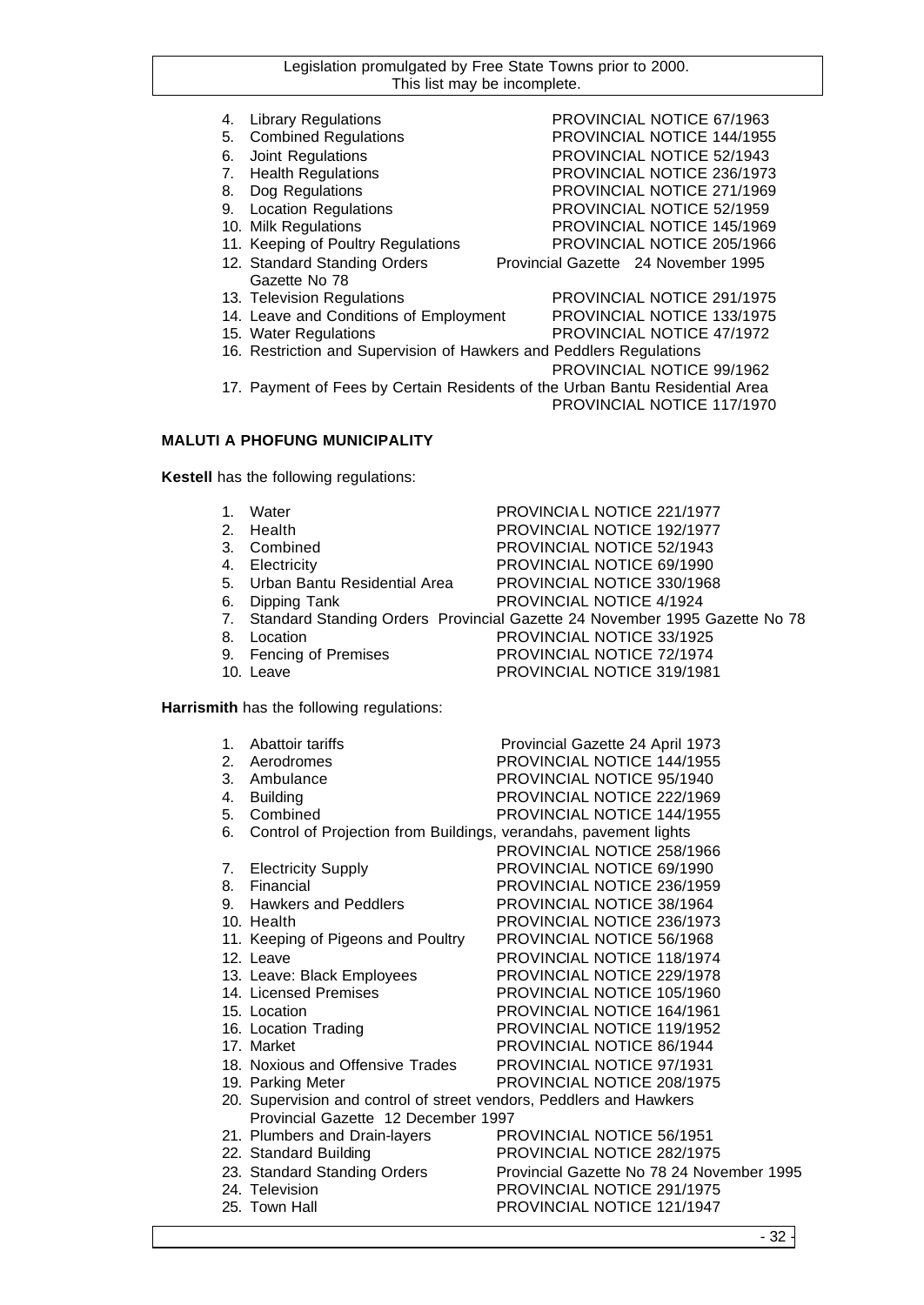- 
- 

## 26. Townlands PROVINCIAL NOTICE 87/1939 PROVINCIAL NOTICE 144/1955

## **Phuthaditjhaba**

• No regulations adopted

## **Qwa-Qwa TRC**

• No regulations adopted

## **PHUMELELA** MUNICIPALITY

**Warden** has the following regulations:

- 1. Business of Street vendors, peddlers or hawkers Provincial Gazette 79/1998
- 2. Combined PROVINCIAL NOTICE 144/1955
- 3. Restriction and supervision of Hawkers and Peddlers
	- PROVINCIAL NOTICE 99/1962
- 4. Health PROVINCIAL NOTICE 192/1977
- 5. Water **PROVINCIAL NOTICE 70/1966**
- 6. Payment of Fees by certain residents of the Urban Bantu Residential Area PROVINCIAL NOTICE 269/1969
- 7. Library **PROVINCIAL NOTICE 67/1963**
- 8. Television PROVINCIAL NOTICE 291/1975
- 
- 9. Dogs<br>
10. Abattoir Tariffs<br>
10. Abattoir Tariffs<br>
20. Provincial Gazette 1 December 1
- 11. Leave **PROVINCIAL NOTICE 319/1981**
- 12. Fishing **PROVINCIAL NOTICE 63/1955**
- 
- 
- 13. Town Hall **Example 20 FROVINCIAL NOTICE 99/1966** 14. Control of Traffic, public places and public vehicles PROVINCIAL NOTICE 202/1981

Provincial Gazette 1 December 1971

15. Standard Standing Orders Provincial Gazette 24 November 1995 Gazette No 78

**Vrede** has the following regulations:

| 1. | Adoption of Standard Building Regulations                |                                                                               |
|----|----------------------------------------------------------|-------------------------------------------------------------------------------|
|    |                                                          | PROVINCIAL NOTICE 95/1980                                                     |
| 2. | <b>Combined Regulations</b>                              | PROVINCIAL NOTICE 144/1955                                                    |
| 3. | Electricity Supply Regulations PROVINCIAL NOTICE 69/1990 |                                                                               |
| 4. |                                                          | Financial Regulations governing loans from Municipal Trust Funds or money     |
|    | otherwise held for building residential properties       |                                                                               |
|    |                                                          | PROVINCIAL NOTICE 236/1959                                                    |
| 5. | Leave Regulations and Conditions of Employment           |                                                                               |
|    |                                                          | PROVINCIAL NOTICE 41/1976                                                     |
| 6. | <b>Library Regulations</b>                               | PROVINCIAL NOTICE 95/1965                                                     |
| 7. | <b>Location Regulations</b>                              | PROVINCIAL NOTICE 150/1956                                                    |
| 8. | <b>Pound Regulations</b>                                 | PROVINCIAL NOTICE 144/1955 Part of                                            |
|    | <b>Combined Regulations</b>                              |                                                                               |
| 9. | <b>Public Health Regulations</b>                         | PROVINCIAL NOTICE 236/1973                                                    |
|    | 10. Regulations for Licensed Premises                    | PROVINCIAL NOTICE 168/1957                                                    |
|    |                                                          | 11. Regulations for the payment of fees by certain residents of Urban Bantu   |
|    | <b>Residential Area</b>                                  | PROVINCIAL NOTICE 83/1971                                                     |
|    |                                                          | 12. Regulations for the Restriction and Supervision of Hawkers and Peddlers   |
|    | PROVINCIAL NOTICE 99/1962                                |                                                                               |
|    |                                                          | 13. Regulations for the use and control of privately owned boats on Vrede Dam |
|    |                                                          | PROVINCIAL NOTICE 116/1955                                                    |
|    | 14. Regulations regulating Public Sales by Auction       |                                                                               |
|    |                                                          | PROVINCIAL NOTICE 26/1916                                                     |

15. Regulations relating to Dairies, Milk shops, Purveyors of Milk and Cowsheds PROVINCIAL NOTICE 184/1963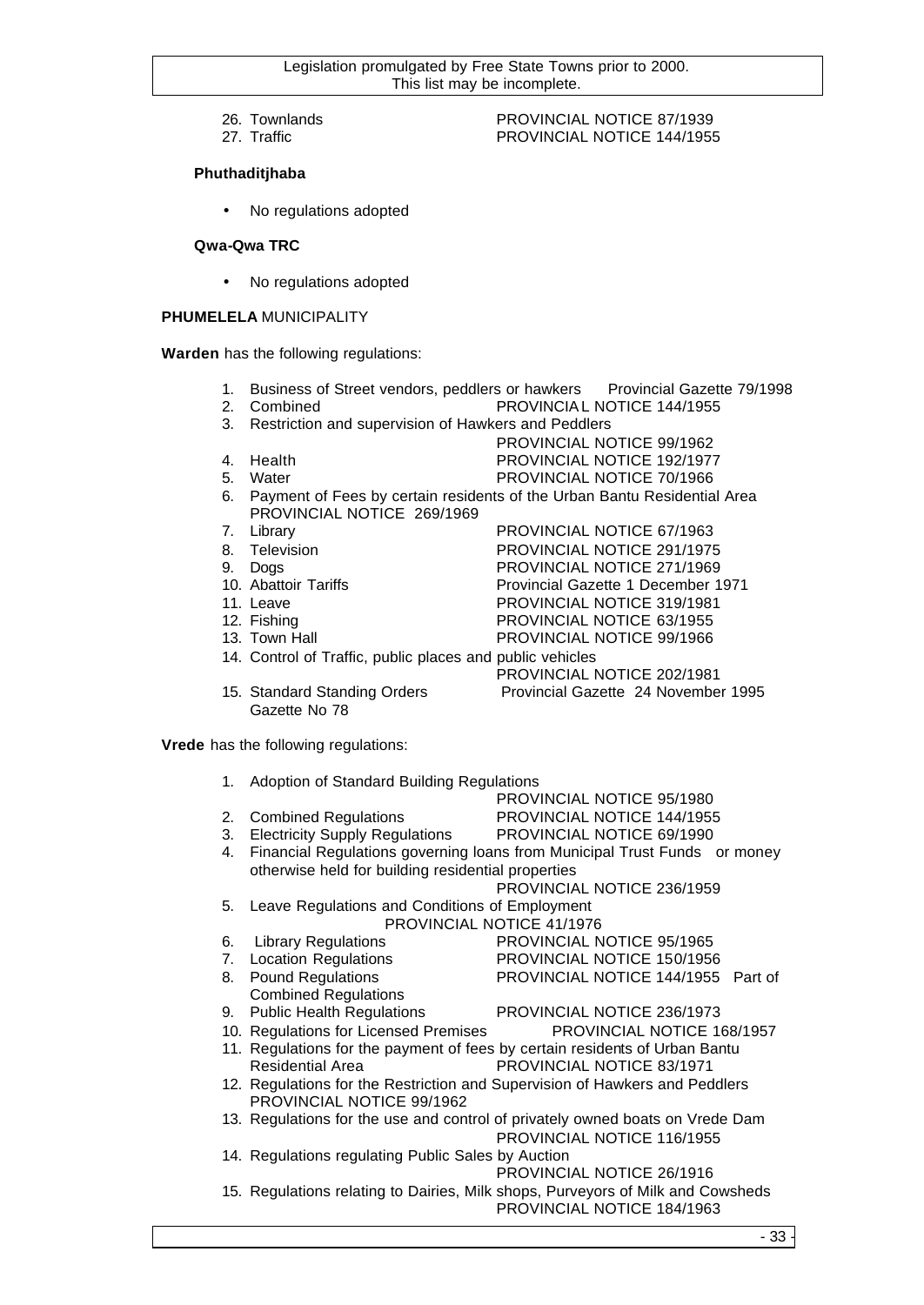- 16. Regulations relating to dilapidated building and unsightly and objectionable structures PROVINCIAL NOTICE 200/1975
- 17. Regulations relating to Dogs PROVINCIAL NOTICE 271/1969
- 18. Regulations relating to personal liability of Municipal Employees PROVINCIAL NOTICE 241/1967
- 19. Regulations relating to the Control of Traffic, Public and Public Vehicles PROVINCIAL NOTICE 202/1981
- 20. Regulations relating to the erection, installation, control, use or removal of any aerial system for the reception of sound and television broadcast transmission PROVINCIAL NOTICE 291/1975
- 21. Regulations relating to the Supervision and Control of the carrying of the business of Street Vendors, Peddlers or Hawkers Provincial Gazette 79/1998
- 22. Town Hall Regulations PROVINCIAL NOTICE 242/1959
- 23. Water Supply Regulations PROVINCIAL NOTICE 72/1964
- 24. Standard Standing Orders Provincial Gazette 24 November 1995 Gazette No 78 25. Fireworks Provincial Gazette 1 April 1999

**Memel** has the following regulations:

- 
- 1. Combined Regulations<br>
2. Electricity Supply Regulations<br>
PROVINCIAL NOTICE 69/1990 2. Electricity Supply Regulations PROVINCIAL NOTICE 69/1990
- 3. Leave Regulations PROVINCIAL NOTICE 290/1977
- 4. Library Regulations PROVINCIAL NOTICE 95/1965
- 5. Location Regulations PROVINCIAL NOTICE 164/1961
- 6. Public Health Regulations PROVINCIAL NOTICE 236/1973
- 
- 7. Regulations for the Payment of Fees by certain residents of the Urban Bantu Residential Area **PROVINCIAL NOTICE 4/1970**
- 8. Regulations for the Restriction and Supervision of Hawkers and Peddlers PROVINCIAL NOTICE 99/1962
- 9. Regulations relating to Dogs PROVINCIAL NOTICE 271/1969
- 10. Regulations relating to the Control of Traffic, Public Places and Public Vehicles
- PROVINCIAL NOTICE 202/1981 11. Regulations relating to the Erection, Installation, Control, Use or Removal of any Aerial System for the reception of Sound and Television Broadcast Transmissions
- 12. Standard Standing Orders Provincial Gazette 24 November 1995 Gazette No 78
- 13. Water Regulations PROVINCIAL NOTICE 89/1954

PROVINCIAL NOTICE 291/1975

**Riemland TRC** has the following regulations:

No regulations.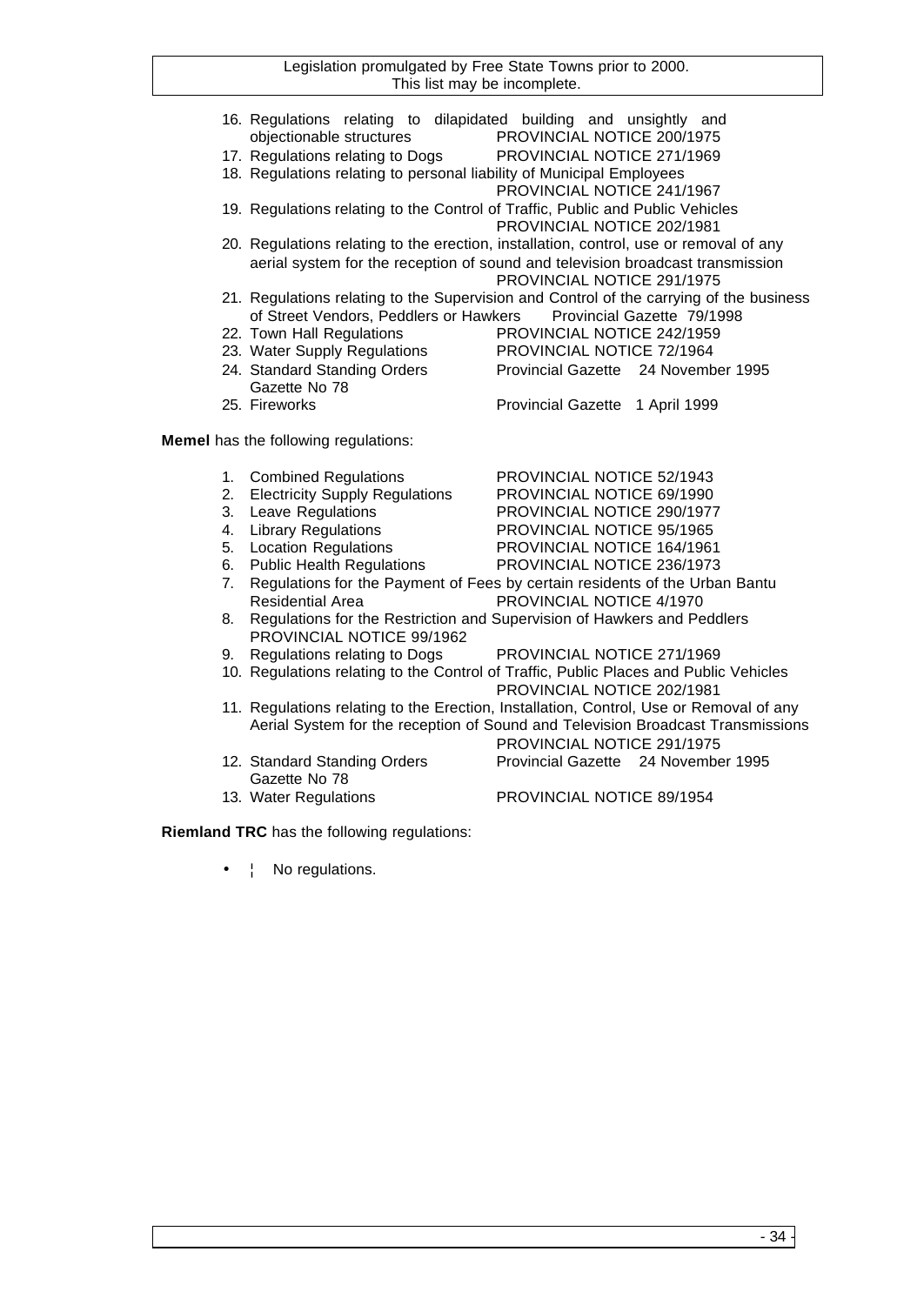## **DISTRICT MUNICIPALITY: FEZILE DABI CONSISTS OF THE FOLLOWING LOCAL MUNICIPALITIES:**

- MOQHAKA
- NGWATHE
- METSIMAHOLO
- MAFUBE

## **MOQHAKA CONSISTS OF THE FOLLOWING TOWNS:**

- Kroonstad
- Steynsrus
- Viljoenskroon
- Koepel TRC
- Kroonkop TRC

## **NGWATHE CONSISTS OF THE FOLLOWING TOWNS:**

- Parys
- Vredefort
- Koppies
- Edenville
- Heilbron
- Vaaldam TRC

## **METSIMAHOLO CONSISTS OF THE FOLLOWING TOWNS:**

- Sasolburg
- Deneysville
- Oranjeville

## **MAFUBE CONSISTS OF THE FOLLOWING TOWNS:**

- Villiers
- Cornelia
- Frankfort
- Tweeling

## **FEZILE DABI D/C** has the following regulations:

• No regulations

## **MOQHAKA**

**Kroonstad** has the following regulations:

| 1. | Drainage                                                                        | <b>PROVINCIAL NOTICE 39/1940</b>  |
|----|---------------------------------------------------------------------------------|-----------------------------------|
| 2. | Health                                                                          | PROVINCIAL NOTICE 77/1935         |
|    | Most repealed by                                                                | PROVINCIAL NOTICE 236/1973        |
| З. | Vrischgewaagd Small-Holding Board of Control                                    |                                   |
|    |                                                                                 | PROVINCIAL NOTICE 419/1987        |
| 4. | Small Holding Area Vrischgewaagd                                                | <b>PROVINCIAL NOTICE 87/1968</b>  |
| 5. | Dawid Malan Small-Holding Board of Control                                      |                                   |
|    |                                                                                 | PROVINCIAL NOTICE 387/1987        |
| 6. | Kraalkop                                                                        | PROVINCIAL NOTICE 167/1956        |
| 7. | Regulations, Village Management Board of the David Malan Small Holdings         |                                   |
|    |                                                                                 | PROVINCIAL NOTICE 5/1966          |
| 8. | Riverside                                                                       | PROVINCIAL NOTICE 167/1956        |
| 9. | Petrol Pump                                                                     | PROVINCIAL NOTICE 118/1939        |
|    | 10. Registration of Natives                                                     | PROVINCIAL NOTICE 122/1949        |
|    | 11. Urban Bantu Council Regulations                                             | <b>PROVINCIAL NOTICE 164/1965</b> |
|    | 12. Regulations for the Payment of Fees by Certain Residents of the Urban Bantu |                                   |
|    | <b>Residential Area</b>                                                         | PROVINCIAL NOTICE 209/1969        |
|    | 13. Livestock Market Regulations                                                | PROVINCIAL NOTICE 170/1927        |
|    | 14. Town Lands                                                                  | PROVINCIAL NOTICE 45/1946         |
|    | 15. Health                                                                      | PROVINCIAL NOTICE 236/1973        |
|    |                                                                                 | $\sim$                            |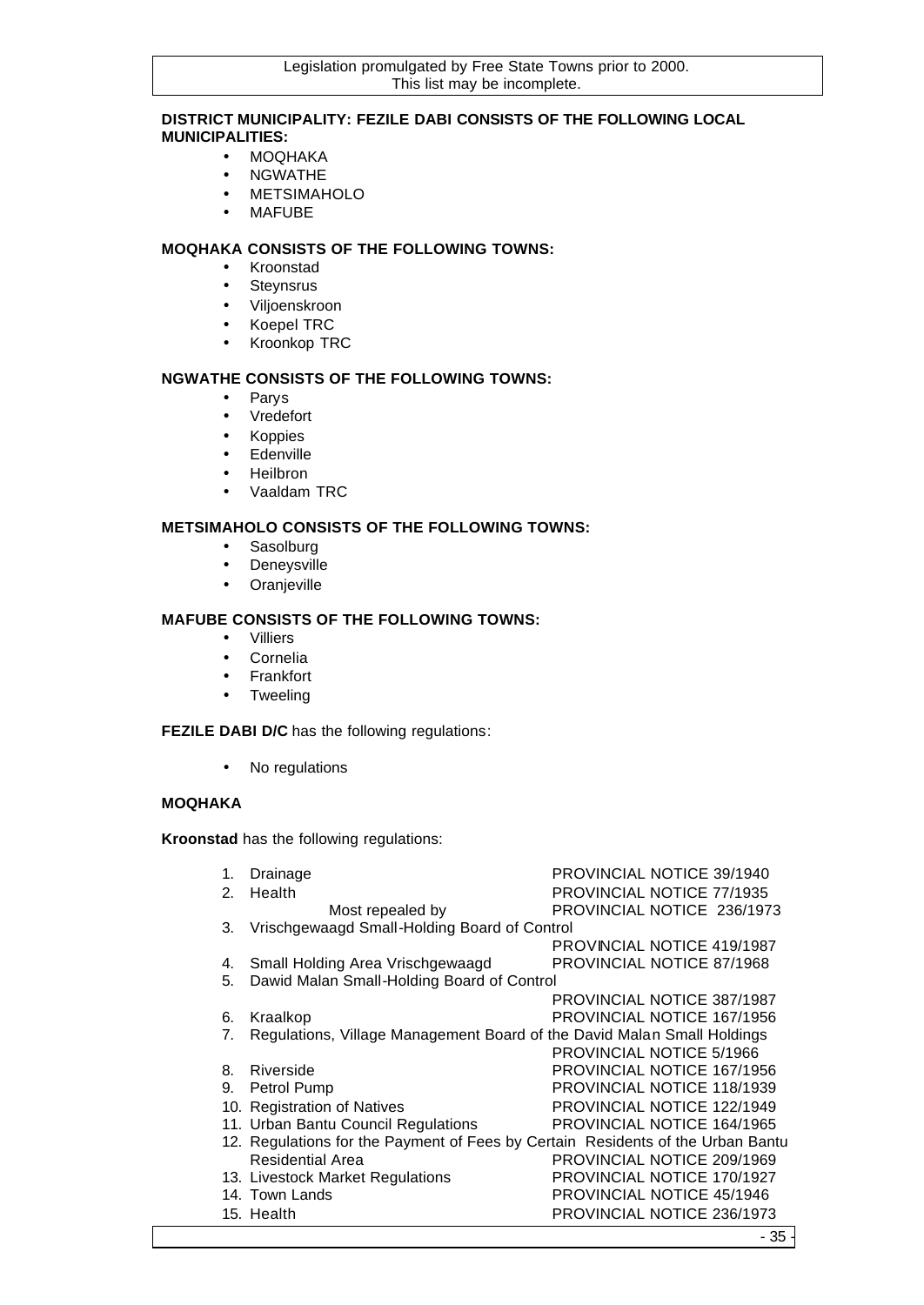|    | Parks; Riverbanks; Open Spaces and Recreation Grounds         | 16. For the Regulations of Swimming Baths, Boating; Bungalow Camp; Cemeteries;      |
|----|---------------------------------------------------------------|-------------------------------------------------------------------------------------|
|    |                                                               |                                                                                     |
|    |                                                               | PROVINCIAL NOTICE 187/1949                                                          |
|    | 17. Boating                                                   | PROVINCIAL NOTICE 152/1930                                                          |
|    | 18. Water                                                     | PROVINCIAL NOTICE 138/1948                                                          |
|    | 19. Display of Advertisement                                  | PROVINCIAL NOTICE 64/1993                                                           |
|    | 20. Street Collections                                        | PROVINCIAL NOTICE 217/1952                                                          |
|    | 21. Code of Practice for the Safety of Private Swimming Pools |                                                                                     |
|    |                                                               | PROVINCIAL NOTICE 268/1984                                                          |
|    |                                                               | 22. Regulations for the Control and Regulations of Public Exhibitions, Displays and |
|    |                                                               | Entertainment, and for the Prohibition of Merry-go-rounds within the Municipal      |
|    | Area of Kroonstad                                             | PROVINCIAL NOTICE 121/1949                                                          |
|    |                                                               | 23. Draft Regulations for the Gathering and Removal of Wood from the River Banks    |
|    |                                                               | PROVINCIAL NOTICE 24/1923                                                           |
|    |                                                               | PROVINCIAL NOTICE 69/1990                                                           |
|    | 24. Electricity                                               |                                                                                     |
|    | 25. Dogs                                                      | PROVINCIAL NOTICE 271/1969                                                          |
|    | 26. Abattoir                                                  | PROVINCIAL NOTICE 11/1944                                                           |
|    | 27. Library                                                   | PROVINCIAL NOTICE 114/1963                                                          |
|    |                                                               | 28. Regulations for Controlling and Regulating the Storage of Inflammable Liquids   |
|    |                                                               | PROVINCIAL NOTICE 81/1933                                                           |
|    | 29. Fire                                                      | PROVINCIAL NOTICE 24/1936                                                           |
|    |                                                               | 30. Financial Regulations Governing Loans from Municipal Trust Funds for Building   |
|    | Residential Properties in Kroonstad                           | PROVINCIAL NOTICE 133/1957                                                          |
|    | 31. Regulations for Licensed Premises                         | PROVINCIAL NOTICE 43/1952                                                           |
|    | 32. Supplementary Dog Regulations                             | PROVINCIAL NOTICE 48/1977                                                           |
|    |                                                               | 33. Regulations concerning the Importation, Transportation and Storage of Meat in   |
|    | the Municipal Area                                            | PROVINCIAL NOTICE 205/1926                                                          |
|    | 34. Market                                                    | PROVINCIAL NOTICE 64/1949                                                           |
|    |                                                               |                                                                                     |
|    | 35. Milk and Dairy Regulations                                | PROVINCIAL NOTICE 188/1965                                                          |
|    | 36. Cyanide Disinfection Regulations                          | PROVINCIAL NOTICE 71/1919                                                           |
|    | 37. Pension                                                   | PROVINCIAL NOTICE 71/1918                                                           |
|    | 38. Regulations for smoke control                             | PROVINCIAL NOTICE 107/1973                                                          |
|    |                                                               | 39. Regulations for the Control, Management and Lease of Halls, Facilities and      |
|    | Equipment in the Theatre Complex                              | PROVINCIAL NOTICE 269/1976                                                          |
|    | 40. Brickfields and Quarry and Cartage of Ground Regulations  |                                                                                     |
|    |                                                               | PROVINCIAL NOTICE 207/1926                                                          |
|    | 41. Television                                                | PROVINCIAL NOTICE 291/1975                                                          |
|    | 42. Traffic                                                   | PROVINCIAL NOTICE 119/1948                                                          |
|    | 43. Traffic By Law in Regard to Public Transport              |                                                                                     |
|    |                                                               | PROVINCIAL NOTICE 103/1993                                                          |
|    | 44. Leave                                                     | PROVINCIAL NOTICE 170/1959                                                          |
|    | 45. Leave                                                     | PROVINCIAL NOTICE 117/1980                                                          |
|    | 46. Standard Standing Orders                                  | Provincial Gazette 24 November 1995                                                 |
|    | Gazette No 78                                                 |                                                                                     |
|    |                                                               | PROVINCIAL NOTICE 157/1955                                                          |
|    | 47. Town Hall                                                 |                                                                                     |
|    | 48. Coloured Area                                             | PROVINCIAL NOTICE 168/1927                                                          |
|    | Steynsrus has the following regulations:                      |                                                                                     |
|    |                                                               |                                                                                     |
| 1. | <b>Building Regulations</b>                                   | PROVINCIAL NOTICE 196/1971                                                          |
| 2. | <b>Combined Regulations</b>                                   | PROVINCIAL NOTICE 144/1955                                                          |
| 3. | <b>Electricity Supply Regulations</b>                         | PROVINCIAL NOTICE 107/1977                                                          |
| 4. | Leave Regulations and Conditions of Employment                |                                                                                     |
|    |                                                               | PROVINCIAL NOTICE 133/1975                                                          |
|    |                                                               |                                                                                     |
| 5. | <b>Library Regulations</b>                                    | PROVINCIAL NOTICE 67/1963                                                           |
| 6. | <b>Location Regulations</b>                                   | PROVINCIAL NOTICE 164/1961                                                          |
| 7. | <b>Public Health Regulations</b>                              | PROVINCIAL NOTICE 192/1977                                                          |
| 8. | Regulations governing the hire of the Town Hall               |                                                                                     |
|    |                                                               | PROVINCIAL NOTICE 62/1945                                                           |

9. Regulations relating to Dogs PROVINCIAL NOTICE 271/1969

10. Regulations relating to the erection, installation, control, use or removal of any antenna system for the reception of sound and television broadcast transmissions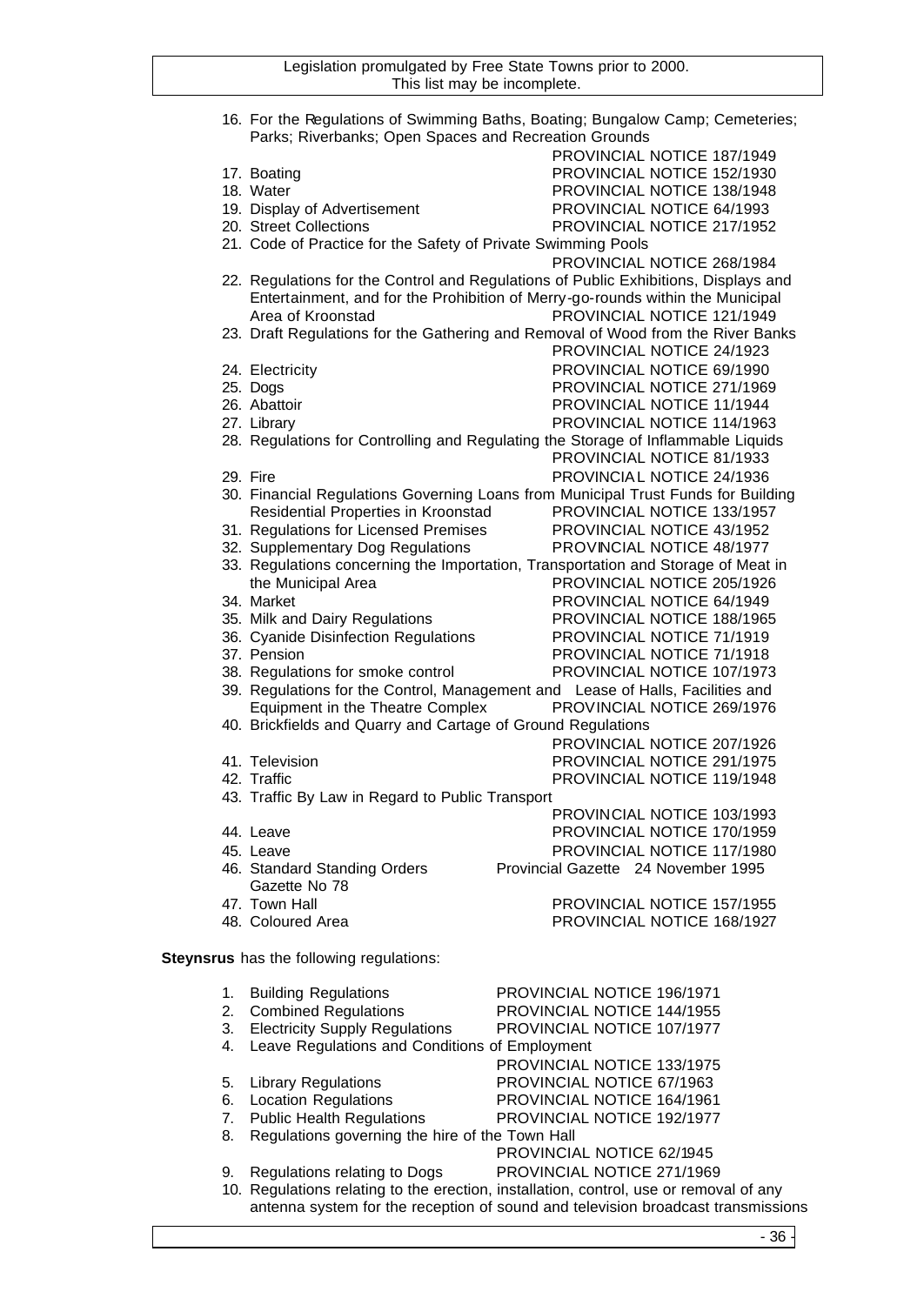PROVINCIAL NOTICE 249/1976 11. Regulations relating to the supervision and control of the carrying of the business of Street Vendors, Peddlers or Hawkers Provincial Gazette 21 August 1998 12. Standard Building Regulations PROVINCIAL NOTICE 174/1982 13. Water Supply Regulations PROVINCIAL NOTICE 221/1977 **Viljoenskroon** has the following regulations: 1. Library Regulations **PROVINCIAL NOTICE 321/1968**<br>2. Cemeteries **PROVINCIAL NOTICE 144/1955** PROVINCIAL NOTICE 144/1955 3. Electricity Supply Regulations PROVINCIAL NOTICE 69/1990 4. Financial Regulations governing Loans from Municipal Trust or Moneys otherwise held for the building of residential properties in Viljoenskroon PROVINCIAL NOTICE 39/1978 5. Combined Regulations PROVINCIAL NOTICE 144/1955 6. Health Regulations PROVINCIAL NOTICE 236/1973 7. Regulations relating to Dogs PROVINCIAL NOTICE 271/1969 8. Location and Native Village Regulations PROVINCIAL NOTICE 48/1950 9. Regulations for the Keeping of Poultry, Pigeons and other birds PROVINCIAL NOTICE 118/1978 10. Standing Orders of the Council PROVINCIAL NOTICE 4/1979 11. Regulations for the Control of Sanitary Lanes PROVINCIAL NOTICE 130/1955 12. Regulations for the Safeguarding of Private Swimming baths, Dams, Holes, etc. PROVINCIAL NOTICE 59/1979 13. Relations relating to the supervision and control of the carrying of the business of street vendors, peddlers or hawkers Provincial Gazette 79/1998 14. Regulations relating to the erection, installation, control, use or removal of any aerial system for the reception of sound and television broadcast transmissions PROVINCIAL NOTICE 291/1975 15. Regulations relating to the control of traffic, public places and public vehicles PROVINCIAL NOTICE 202/1981 16. Leave Regulations PROVINCIAL NOTICE 67/1996 17. Water Supply Regulations PROVINCIAL NOTICE 221/1977 18. Standard Standing Orders Provincial Gazette 24 November 1995 Gazette No 78 19. Taxi Ranks PROVINCIAL NOTICE 56/1991

**Koepel TRC** has the following regulations:

No regulations

**Kroonkop TRC** has the following regulations:

No regulations

#### **NGWATHE**

**Parys** has the following regulations:

| 1. | <b>Abattoir Regulations</b>                                                   | PROVINCIAL NOTICE 184/1958       |
|----|-------------------------------------------------------------------------------|----------------------------------|
| 2. | <b>Borehole Regulations</b>                                                   | PROVINCIAL NOTICE 24/1987        |
| 3. | <b>Cemetery Regulations</b>                                                   | PROVINCIAL NOTICE 23/1931        |
| 4. | <b>Combined Regulations</b>                                                   | PROVINCIAL NOTICE 23/1931        |
| 5. | Conditions of employment                                                      | PROVINCIAL NOTICE 116/1968       |
| 6. | Disturbance of the Peace and Sundry Regulations                               |                                  |
|    |                                                                               | <b>PROVINCIAL NOTICE 76/1981</b> |
| 7. | <b>Electricity Supply Regulations</b>                                         | PROVINCIAL NOTICE 69/1990        |
| 8. | Financial Regulations governing loans from municipal trust funds for building |                                  |
|    | residential properties                                                        | PROVINCIAL NOTICE 143/1969       |
| 9. | Fire Brigade and Ambulance Regulations                                        | PROVINCIAL NOTICE 100/1957       |
|    | 10. Health Regulations                                                        | PROVINCIAL NOTICE 21/1972        |
|    |                                                                               | - 37                             |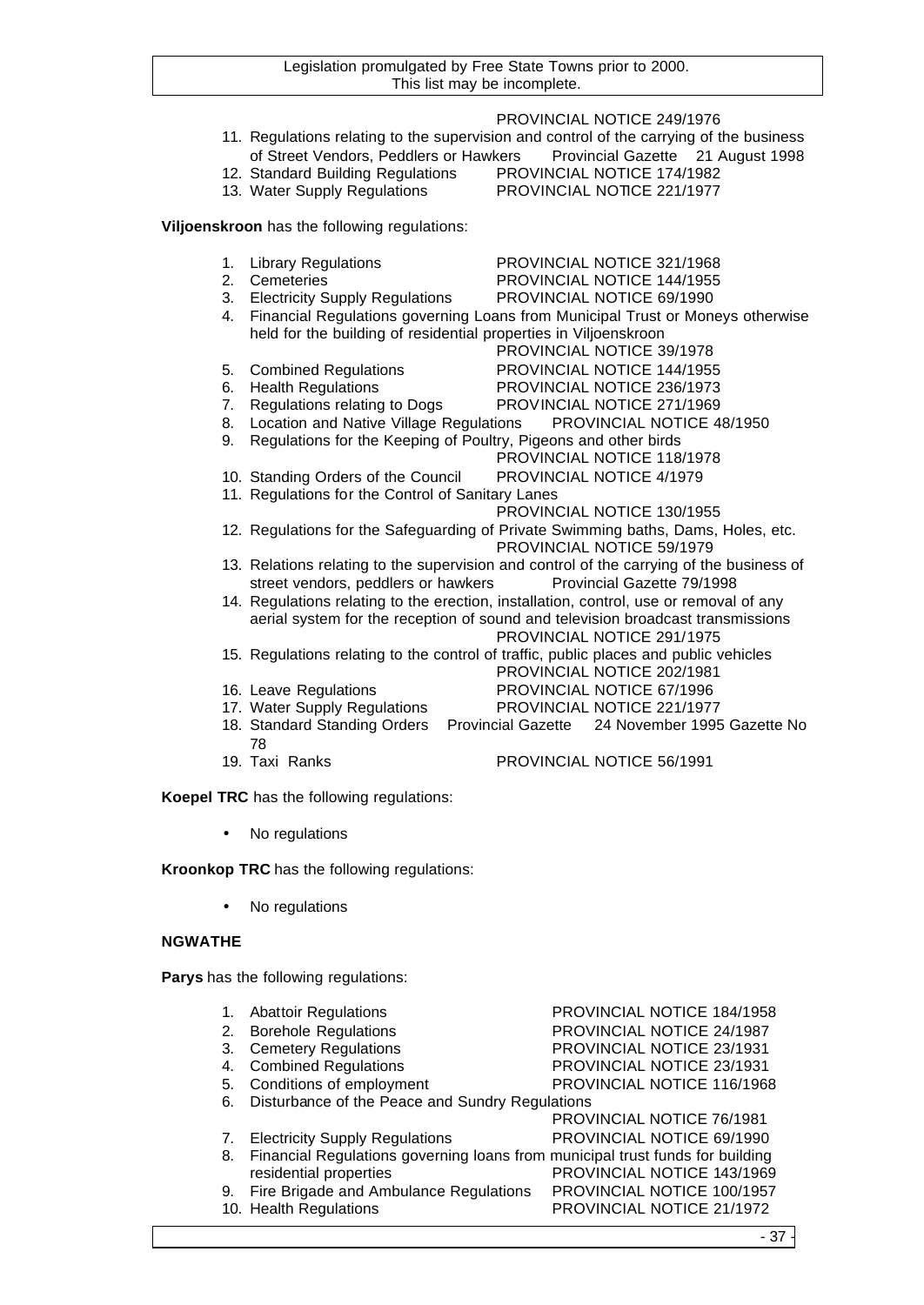|    | 11. Public Health                                                        | PROVINCIAL NOTICE 23/1931                                                               |
|----|--------------------------------------------------------------------------|-----------------------------------------------------------------------------------------|
|    | 12. Library Regulations                                                  | PROVINCIAL NOTICE 67/1963                                                               |
|    | 13. Regulations for Licensed Premises                                    | PROVINCIAL NOTICE 186/1962                                                              |
|    | 14. Regulations for the Control and Use of Taxis within the Municipality |                                                                                         |
|    |                                                                          | PROVINCIAL NOTICE 125/1971                                                              |
|    | 15. Regulations for the Control of Hawkers                               | PROVINCIAL NOTICE 85/1962                                                               |
|    | 16. Regulations for the Control of Holiday Resorts and Public Parks      |                                                                                         |
|    |                                                                          | PROVINCIAL NOTICE 124/1972                                                              |
|    |                                                                          |                                                                                         |
|    | 17. Regulations for the Control of Parking Meters                        |                                                                                         |
|    |                                                                          | PROVINCIAL NOTICE 250/1982                                                              |
|    | 18. Regulations for the Control of Public Swimming Baths                 |                                                                                         |
|    |                                                                          | PROVINCIAL NOTICE 169/1963                                                              |
|    |                                                                          | 19. Regulations for the Control of Street Trading by White and Coloured children        |
|    |                                                                          | PROVINCIAL NOTICE 204/1972                                                              |
|    |                                                                          | 20. Regulations for the Convening and Holding of Public Meetings for the Discussion     |
|    | of Public Matters                                                        | PROVINCIAL NOTICE 5/1976                                                                |
|    |                                                                          | 21. Regulations for the Payment of Fees by certain residents of the Urban Bantu         |
|    | <b>Residential Area</b>                                                  | PROVINCIAL NOTICE 213/1969                                                              |
|    | 22. Regulations governing the Hire of the Town Hall and the Supper-Room  |                                                                                         |
|    | PROVINCIAL NOTICE 34/1945                                                |                                                                                         |
|    | 23. Regulations governing the Supply of Purified Water                   |                                                                                         |
|    |                                                                          | PROVINCIAL NOTICE 232/1952                                                              |
|    |                                                                          | 24. Regulations regarding the Levying of Search Fees for the furnishing of information  |
|    | from the Council Records                                                 | PROVINCIAL NOTICE 52/1982                                                               |
|    |                                                                          | 25. Regulations regarding the Personal Public Liability of Municipal Employees          |
|    |                                                                          | PROVINCIAL NOTICE 168/1967                                                              |
|    | 26. Regulations relating to Dogs                                         | PROVINCIAL NOTICE 271/1969                                                              |
|    |                                                                          | 27. Regulations relating to the Erection, Installation, Control, Use and Removal of any |
|    |                                                                          | Aerial System for the reception of sound and Television Broadcast Transmissions         |
|    |                                                                          | PROVINCIAL NOTICE 291/1975                                                              |
|    | 28. Sewerage Regulations                                                 | PROVINCIAL NOTICE 187/1962                                                              |
|    | 29. Standard Regulations for the Wiring of Premises                      |                                                                                         |
|    |                                                                          | PROVINCIAL NOTICE 56/1942                                                               |
|    | 30. Standard Standing Orders                                             | Provincial Gazette 24 November                                                          |
|    | 1995 Gazette No 78                                                       |                                                                                         |
|    | <b>Standing Orders</b>                                                   | PROVINCIAL NOTICE 190/1970                                                              |
|    | 31. Standing Orders                                                      | PROVINCIAL NOTICE 121/1930                                                              |
|    | 32. Town Lands and Grazing Regulations                                   | PROVINCIAL NOTICE 264/1965                                                              |
|    | 33. Traffic Regulations                                                  | PROVINCIAL NOTICE 115/1940                                                              |
|    | 34. Urban Bantu Council Regulations                                      | PROVINCIAL NOTICE 197/1966                                                              |
|    |                                                                          |                                                                                         |
|    | Vredefort has the following regulations:                                 |                                                                                         |
|    |                                                                          |                                                                                         |
|    |                                                                          | 1. Business of Street vendors, peddlers or hawkers  Provincial Gazette 21               |
|    | August 1998                                                              |                                                                                         |
| 2. | Combined                                                                 | PROVINCIAL NOTICE 144/1955                                                              |
| 3. | Hawkers                                                                  | PROVINCIAL NOTICE 99/1962                                                               |
| 4. | Health                                                                   | PROVINCIAL NOTICE 236/1973                                                              |
|    | 5. Water                                                                 | PROVINCIAL NOTICE 13/1965                                                               |
|    | 6. Poultry                                                               | PROVINCIAL NOTICE 252/1965                                                              |
| 7. | <b>Bees</b>                                                              | PROVINCIAL NOTICE 48/1972                                                               |
| 8. | <b>Building</b>                                                          | PROVINCIAL NOTICE 227/1972                                                              |
|    | 9. Electricity                                                           | PROVINCIAL NOTICE 69/1990                                                               |
|    | 10. Urban Bantu Residential Area                                         | PROVINCIAL NOTICE 179/1970                                                              |
|    | 11. Library                                                              | PROVINCIAL NOTICE 67/1963                                                               |
|    | 12. Financial                                                            | PROVINCIAL NOTICE 142/1966                                                              |
|    | 13. Dogs                                                                 | PROVINCIAL NOTICE 271/1969                                                              |
|    | 14. Location                                                             | PROVINCIAL NOTICE 164/1961                                                              |
|    | 15. Native Trading                                                       | PROVINCIAL NOTICE 172/1953                                                              |
|    | 16. Personal Public Liability of Municipal Employees                     |                                                                                         |
|    |                                                                          | PROVINCIAL NOTICE 120/1968                                                              |
|    | 17. Standard Building                                                    | PROVINCIAL NOTICE 299/1975                                                              |
|    |                                                                          |                                                                                         |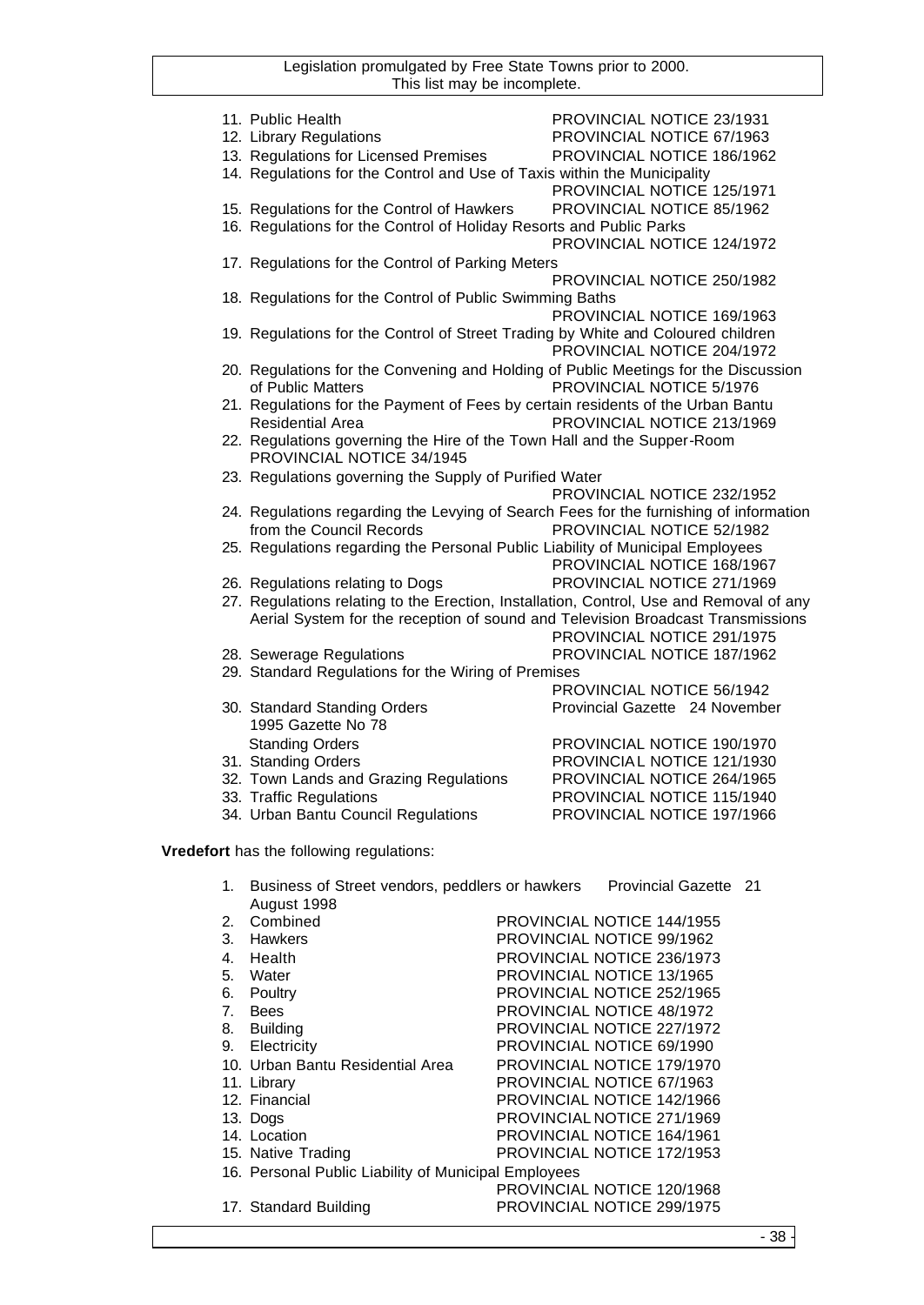| 18. Town Hall                                 | PROVINCIAL NOTICE 164/1970 |
|-----------------------------------------------|----------------------------|
| 19. Television                                | PROVINCIAL NOTICE 291/1975 |
| 20. Livestock Kraals                          | PROVINCIAL NOTICE 11/1916  |
| 21. Processions or Gatherings in Public Roads |                            |
|                                               | PROVINCIAL NOTICE 56/1960  |
| 22. Leave                                     | PROVINCIAL NOTICE 319/1981 |
|                                               |                            |

**Koppies** has the following regulations:

| 1. | Combined             | <b>PROVINCIAL NOTICE 144/1955</b>                                               |
|----|----------------------|---------------------------------------------------------------------------------|
| 2. | Water                | <b>PROVINCIAL NOTICE 169/1927</b>                                               |
| 3. | Hawkers and Peddlers | PROVINCIAL NOTICE 99/1962                                                       |
| 4. | Health               | PROVINCIAL NOTICE 236/1973                                                      |
| 5. | <b>Building</b>      | <b>PROVINCIAL NOTICE 169/1927</b>                                               |
| 6. | Electricity          | PROVINCIAL NOTICE 69/1990                                                       |
| 7. | Dogs                 | PROVINCIAL NOTICE 271/1969                                                      |
| 8. |                      | Regulations Relating to Personal Liability of Municipal Employees               |
|    |                      | PROVINCIAL NOTICE 174/1970                                                      |
| 9. | Ambulance            | PROVINCIAL NOTICE 101/1973                                                      |
|    | 10. Library          | PROVINCIAL NOTICE 67/1963                                                       |
|    |                      | 11. Coloured Location PROVINCIAL NOTICE 5/1928                                  |
|    |                      | 12. Regulations for the payment of fees by certain residents of the Urban Bantu |
|    | Residential Area     | PROVINCIAL NOTICE 151/1971                                                      |
|    | 13. Milk             | PROVINCIAL NOTICE 42/1963                                                       |
|    |                      | 14. Regulations Relating to Processions or Gatherings in Public Roads           |
|    |                      | PROVINCIAL NOTICE 56/1960                                                       |
|    | 15. Television       | PROVINCIAL NOTICE 291/1975                                                      |
|    | 16. Leave            | <b>PROVINCIAL NOTICE 319/1981</b>                                               |

E**denville** has the following regulations:

| 1. Bantu Residential Area                   | PROVINCIAL NOTICE 111/1969        |  |
|---------------------------------------------|-----------------------------------|--|
| 2. Building                                 | PROVINCIAL NOTICE 196/1971        |  |
| 3. Combined                                 | PROVINCIAL NOTICE 144/1955        |  |
| 4. Electricity                              | PROVINCIAL NOTICE 69/1990         |  |
| 5. Health                                   | <b>PROVINCIAL NOTICE 192/1977</b> |  |
| 6. Library                                  | PROVINCIAL NOTICE 67/1963         |  |
| 7. Processions of Gathering in Public Roads |                                   |  |
|                                             | PROVINCIAL NOTICE 56/1960         |  |
| 8 Poloting to Doge                          | DDOVINCIAL NOTICE 271/1060        |  |

- 8. Relating to Dogs<br>
9. Supply of Water<br>
PROVINCIAL NOTICE 68/1955 PROVINCIAL NOTICE 68/1955
- 

10. Television Provincial Gazette 1 October 1976 Notice no 249 of 1976

**Heilbron** has the following regulations:

| 1. | Business of Street Vendors, Peddlers or Hawkers Provincial Gazette 79/1998 |                                   |  |
|----|----------------------------------------------------------------------------|-----------------------------------|--|
| 2. | Cemetery                                                                   | <b>PROVINCIAL NOTICE 128/1944</b> |  |
| 3. | Combined                                                                   | PROVINCIAL NOTICE 63/1947         |  |
| 4. | <b>Dogs</b>                                                                | PROVINCIAL NOTICE 271/1969        |  |
| 5. | Electricity                                                                | PROVINCIAL NOTICE 207/1963        |  |
| 6. | Erection of Pigeon-Houses                                                  | PROVINCIAL NOTICE 107/1969        |  |
| 7. | Fencing                                                                    | <b>PROVINCIAL NOTICE 21/1971</b>  |  |
| 8. | Fishing                                                                    | PROVINCIAL NOTICE 253/1958        |  |
| 9. | Health                                                                     | PROVINCIAL NOTICE 236/1973        |  |
|    | 10. Keeping Poultry                                                        | PROVINCIAL NOTICE 182/1962        |  |
|    | 11. Leave                                                                  | PROVINCIAL NOTICE 208/1981        |  |
|    | 12. Library                                                                | PROVINCIAL NOTICE 67/1963         |  |
|    | 13. Market                                                                 | PROVINCIAL NOTICE 128/1944        |  |
|    | 14. Milk                                                                   | PROVINCIAL NOTICE 186/1961        |  |
|    | 15. Native Location                                                        | PROVINCIAL NOTICE 210/1956        |  |
|    | 16. Personal Public Liability of Municipal Employees                       |                                   |  |
|    |                                                                            | PROVINCIAL NOTICE 194/1967        |  |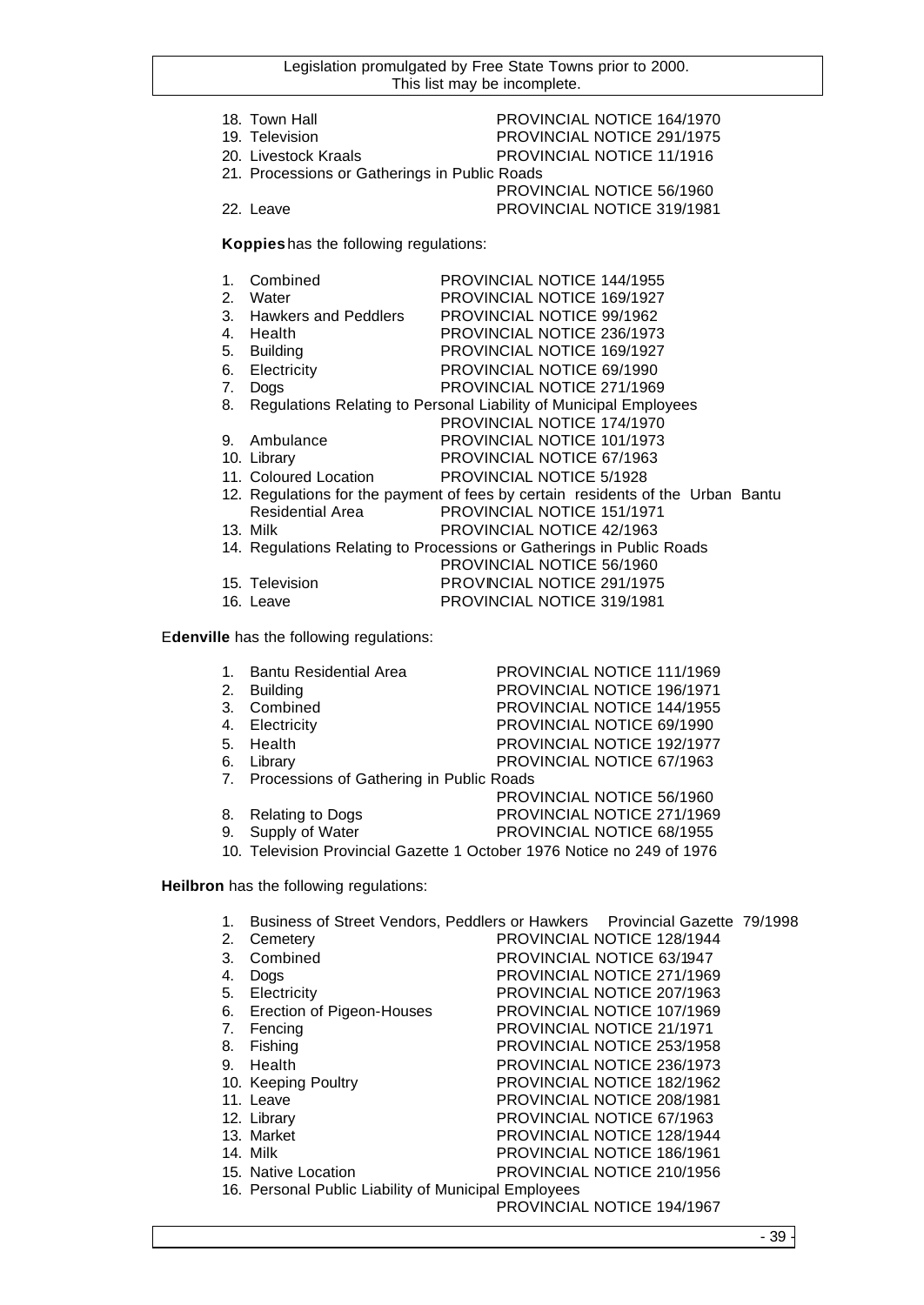- 17. Processions of Gatherings in Public Roads
- 18. Relating to Public Nuisances PROVINCIAL NOTICE 368/1986
- 19. Sanderville Community Hall PROVINCIAL NOTICE 110/1987
- 20. Sewerage **PROVINCIAL NOTICE 30/1965**
- 21. Adoption of Standard Building Regulations
- 
- 23. Amendments to Standing Orders PROVINCIAL NOTICE 191/1953
- 
- 
- 
- 
- 
- PROVINCIAL NOTICE 200/1982 22. Standard Standing Orders Provincial Gazette 24 November 1995 24. Swimming Pool PROVINCIAL NOTICE 237/1954<br>25. Television PROVINCIAL NOTICE 291/1975 PROVINCIAL NOTICE 291/1975 26. Town Hall PROVINCIAL NOTICE 283/1971 27. Urban Bantu Residential Area PROVINCIAL NOTICE 15/1970 28. Wiring of Premises PROVINCIAL NOTICE 109/1972

PROVINCIAL NOTICE 56/1960

**Vaaldam TRC** has the following regulations:

No regulations

## **METSIMAHOLO**

**Sasolburg** has the following regulations:

1. Cemetery PROVINCIAL NOTICE 98/1987 2. Street Trading **Provincial Gazette 7 November** 1997 3. Hawkers PROVINCIAL NOTICE 149/1991 4. Traffic **All PROVINCIAL NOTICE 107/1957**<br>5. Leave **PROVINCIAL NOTICE 89/1957** PROVINCIAL NOTICE 89/1957 6. Public Liability of Municipal Employees PROVINCIAL NOTICE 4/1972 7. Barbers and Hairdressers PROVINCIAL NOTICE 18/1957 8. Sewerage Tariffs **PROVINCIAL NOTICE 111/1957** 9. Health PROVINCIAL NOTICE 192/1977 10. Health PROVINCIAL NOTICE 46/1966 11. Swimming Pool PROVINCIAL NOTICE 157/1992 12. Keeping of Poultry **PROVINCIAL NOTICE 134/1958** 13. Keeping of Pigeons and other birds PROVINCIAL NOTICE 41/1970 14. Electricity PROVINCIAL NOTICE 190/1983 PROVINCIAL NOTICE 271/1969 16. Electricity Tariffs **PROVINCIAL NOTICE 111/1957** 17. Control of the Abrahamsrust Pleasure Resort PROVINCIAL NOTICE 108/1992 18. Fire **PROVINCIAL NOTICE 90/1970** 19. Television PROVINCIAL NOTICE 291/1975 20. Tariffs for the Consideration of Building Plans PROVINCIAL NOTICE 19/1988 21. Milk, Milking-Sheds, Dairy Farms, Milk-Depots, Milk-Shops and Purveyors of Milk PROVINCIAL NOTICE 107/1955 22. Location PROVINCIAL NOTICE 117/1961 23. Administration and Lease of the Etienne Rosseau Theatre PROVINCIAL NOTICE 283/1975 24. Financial PROVINCIAL NOTICE 82/1968 25. Premises Licensed for the Accommodation of Natives PROVINCIAL NOTICE 288/1958 26. Native Advisory Board Regulations PROVINCIAL NOTICE 143/1957 27. Rectification of Location **PROVINCIAL NOTICE 193/1961** 28. Parking Meter **PROVINCIAL NOTICE 191/1981** 29. Water (Tariffs) PROVINCIAL NOTICE 111/1957 30. Parking Garage **PROVINCIAL NOTICE 160/1970** 31. Standard Standing Orders **Provincial Gazette** 24 November 1995 Gazette No 78

**Deneysville** has the following regulations: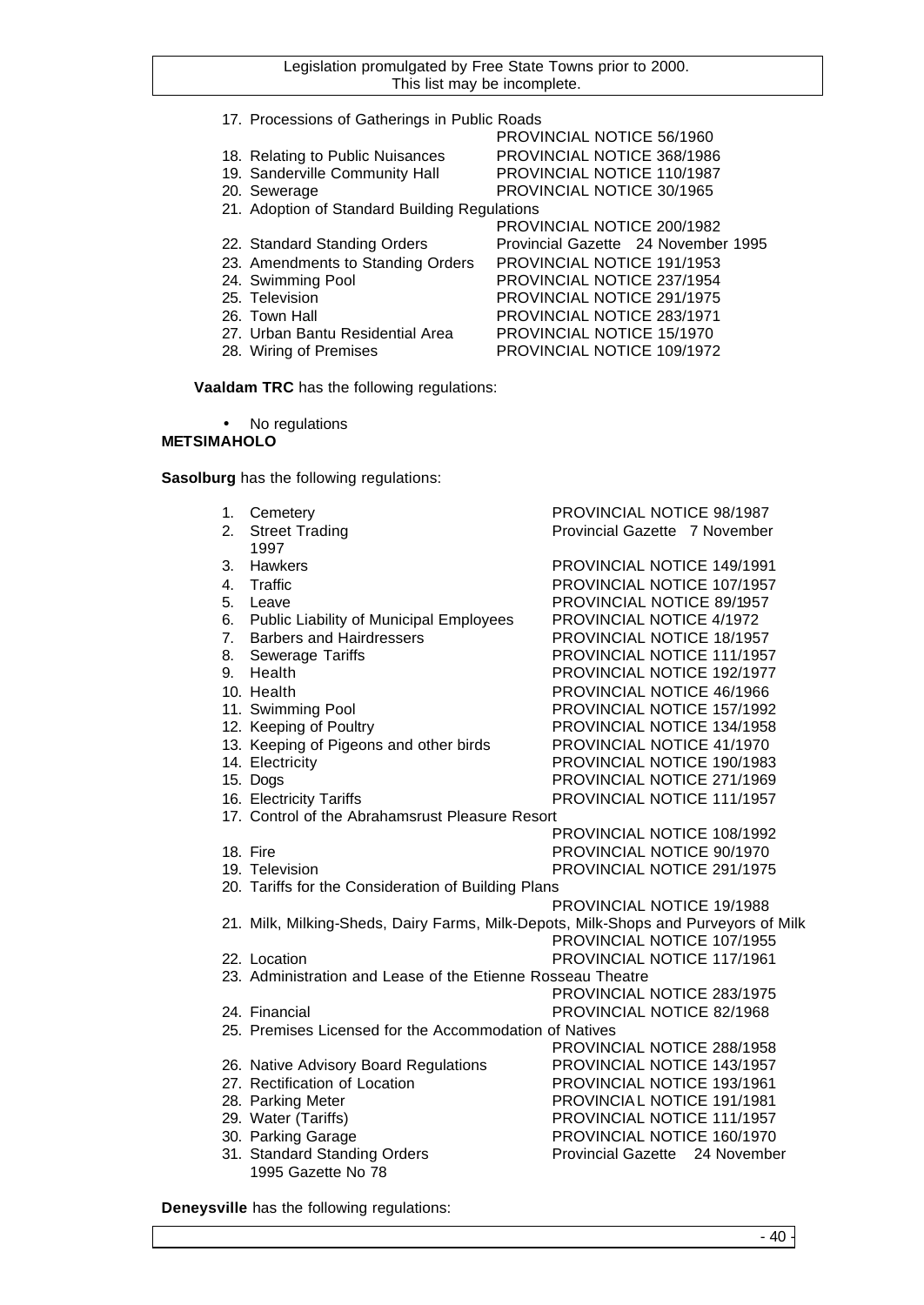| 1. | Public Liability of Municipal Employees                                      | PROVINCIAL NOTICE 39/1972                                                              |
|----|------------------------------------------------------------------------------|----------------------------------------------------------------------------------------|
| 2. | Native Advisory Board                                                        | PROVINCIAL NOTICE 135/1949                                                             |
| 3. | <b>Library Regulations</b>                                                   | PROVINCIAL NOTICE 172/1990                                                             |
| 4. | <b>Building Regulations</b>                                                  | PROVINCIAL NOTICE 196/1971                                                             |
| 5. | <b>Cemetery Regulations</b>                                                  | PROVINCIAL NOTICE 410/1987                                                             |
| 6. | <b>Electricity Supply Regulations</b>                                        | PROVINCIAL NOTICE 190/1983                                                             |
| 7. | <b>Combined Regulations</b>                                                  | PROVINCIAL NOTICE 144/1955                                                             |
| 8. | <b>Health Regulations</b>                                                    | PROVINCIAL NOTICE 192/1977                                                             |
| 9. | Regulations relating to Dogs                                                 | PROVINCIAL NOTICE 271/1969                                                             |
|    | 10. Location and Native Village Regulations                                  | PROVINCIAL NOTICE 11/1950                                                              |
|    |                                                                              |                                                                                        |
|    | 11. Market Regulations                                                       | PROVINCIAL NOTICE 144/1955                                                             |
|    | Parks, Waterfront, Open Spaces and Recreation Grounds                        | 12. Regulations for the Regulation of Swimming Baths, Bungalow Camp,                   |
|    |                                                                              | PROVINCIAL NOTICE 210/1950                                                             |
|    |                                                                              |                                                                                        |
|    | 13. Regulations Governing Boating                                            | PROVINCIAL NOTICE 91/1963                                                              |
|    | 14. Hawkers Regulations                                                      | PROVINCIAL NOTICE 28/1992                                                              |
|    |                                                                              | 15. Regulations relating to the erection, installation, control, use or removal of any |
|    |                                                                              | aerial system for the reception of sound and television broadcast transmissions        |
|    |                                                                              | PROVINCIAL NOTICE 291/1975                                                             |
|    | 16. Leave Regulations                                                        | PROVINCIAL NOTICE 319/1981                                                             |
|    | 17. Regulations Governing Fishing                                            | PROVINCIAL NOTICE 195/1960                                                             |
|    | 18. Water Regulations                                                        | PROVINCIAL NOTICE 188/1961                                                             |
|    |                                                                              | 19. Standard Standing Orders  Provincial Gazette 24 November 1995 Gazette No           |
|    | 78                                                                           |                                                                                        |
|    |                                                                              |                                                                                        |
|    | Oranjeville has the following regulations:                                   |                                                                                        |
|    |                                                                              |                                                                                        |
| 1. | Irrigation - Water Regulations                                               | PROVINCIAL NOTICE 65/1942                                                              |
| 2. | <b>Building Regulations</b>                                                  | PROVINCIAL NOTICE 196/1971                                                             |
| 3. | <b>Combined Regulations</b>                                                  | PROVINCIAL NOTICE 144/1955                                                             |
| 4. | <b>Electricity Regulations</b>                                               | PROVINCIAL NOTICE 208/1966                                                             |
| 5. | <b>Electricity Supply Regulations</b>                                        | PROVINCIAL NOTICE 190/1983                                                             |
| 6. | Leave Regulations                                                            | PROVINCIAL NOTICE 319/1981                                                             |
| 7. | <b>Library Regulations</b>                                                   | PROVINCIAL NOTICE 172/1990                                                             |
| 8. | Regulations concerning Water Supply for Household Purposes                   |                                                                                        |
|    |                                                                              | PROVINCIAL NOTICE 114/1940                                                             |
| 9. |                                                                              | Regulations for the Payment of Fees by certain residents of the Urban Bantu            |
|    | <b>Residential Area</b>                                                      | PROVINCIAL NOTICE 163/1969                                                             |
|    | 10. Regulations relating to Dogs                                             | PROVINCIAL NOTICE 271/1969                                                             |
|    | 11. Regulations relating to Personal Public Liability of Municipal Employees |                                                                                        |
|    |                                                                              | PROVINCIAL NOTICE 216/1972                                                             |
|    | 12. Regulations relating to the Cleanliness of Premises                      |                                                                                        |
|    |                                                                              | <b>PROVINCIAL NOTICE 57/1976</b>                                                       |
|    |                                                                              | 13. Regulations relating to the Erection, Installation, Control, Use or Removal of any |
|    |                                                                              | Aerial System for the reception of Sound and Television Broadcast Transmissions        |
|    |                                                                              | PROVINCIAL NOTICE 291/1975                                                             |
|    | 14. Standard Standing Orders                                                 | Provincial Gazette 24 November 1995                                                    |
|    | Gazette No 78                                                                |                                                                                        |
|    | 15. Town Hall Regulations                                                    | PROVINCIAL NOTICE 257/1973                                                             |
|    | 16. Health                                                                   | PROVINCIAL NOTICE 236/1973                                                             |
|    |                                                                              |                                                                                        |
|    | <b>MAFUBE LOCAL MUNICIPALITY</b>                                             |                                                                                        |
|    |                                                                              |                                                                                        |
|    | Villiers has the following regulations:                                      |                                                                                        |
|    |                                                                              |                                                                                        |
| 1. | Sale of Livestock Regulations                                                | PROVINCIAL NOTICE 116/1958                                                             |
| 2. | <b>Native Stock Regulations</b>                                              | PROVINCIAL NOTICE 275/1957                                                             |
| 3. | <b>Pleasure Resort Regulations</b>                                           | PROVINCIAL NOTICE 230/1963                                                             |
| 4. | <b>Fishing Regulations</b>                                                   | PROVINCIAL NOTICE 133/1945                                                             |

5. Library Regulations PROVINCIAL NOTICE 67/1963 6. Dilapidated Buildings and Unsightly and Objectionable Structures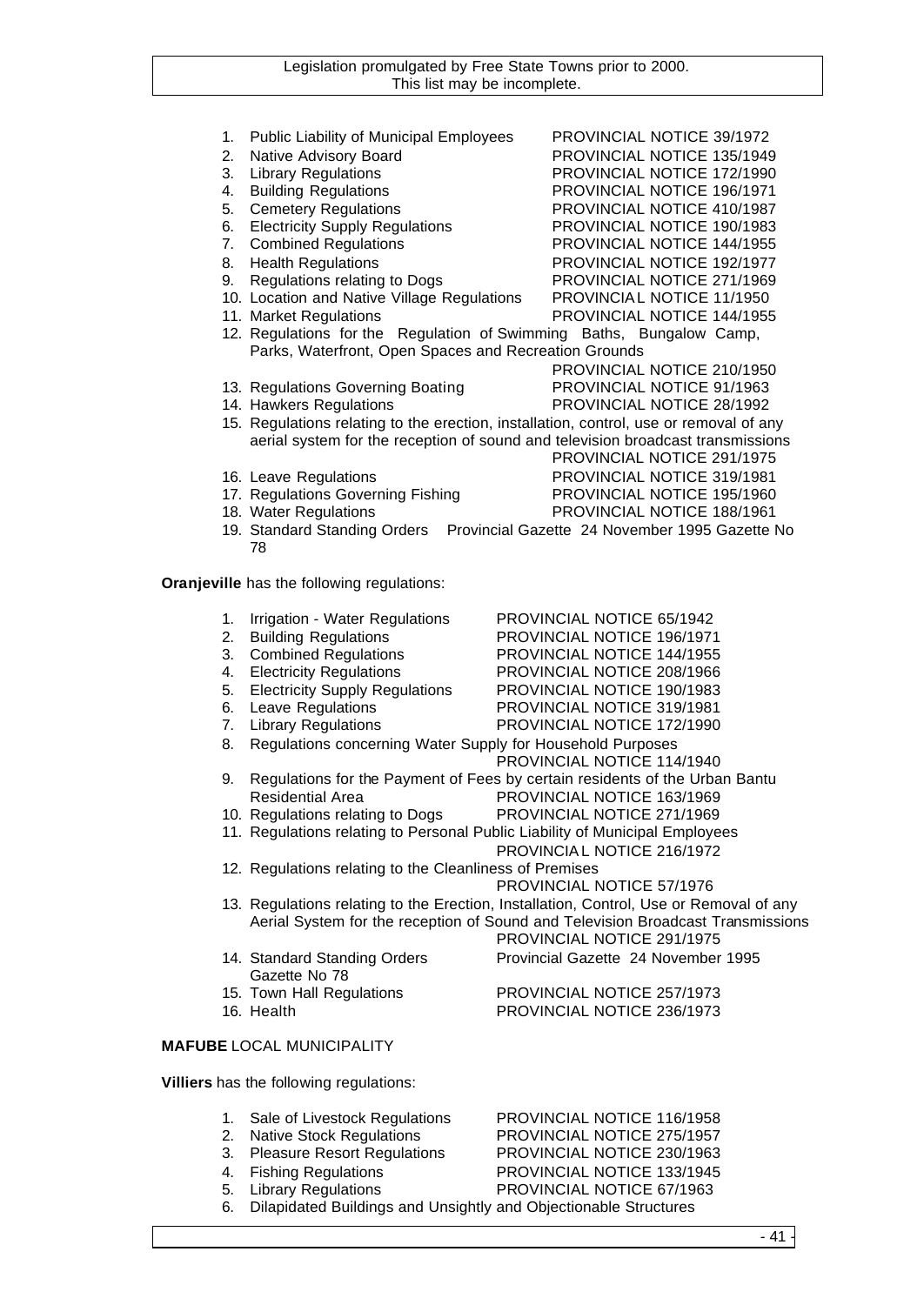- 7. Standard Building Regulations PROVINCIAL NOTICE 324/1975
- 8. Electricity Supply Regulations PROVINCIAL NOTICE 69/1990
- 
- 
- Gazette No 78
- 
- 
- 14. Television Regulations

# PROVINCIAL NOTICE 131/1976 9. Dog Regulations PROVINCIAL NOTICE 271/1969 10. Location Regulations PROVINCIAL NOTICE 78/1937 11. Standard Standing Orders Provincial Gazette 24 November 1995

12. Town Hall Regulations PROVINCIAL NOTICE 78/1944 13. Swimming Bath Regulations PROVINCIAL NOTICE 6/1962

PROVINCIAL NOTICE 291/1975 15. Traffic Regulations PROVINCIAL NOTICE 202/1981 16. Deposits in respect of the supply of water and electricity PROVINCIAL NOTICE 194/1962 17. Leave PROVINCIAL NOTICE 319/1981 18. Health PROVINCIAL NOTICE 236/1973 19. Combined PROVINCIAL NOTICE 52/1943

**Cornelia** has the following regulations:

1. Building Regulations PROVINCIAL NOTICE 196/1971 2. Electricity Supply Regulations PROVINCIAL NOTICE 69/1990<br>3. Combined Regulations PROVINCIAL NOTICE 144/1955 3. Combined Regulations PROVINCIAL NOTICE 144/1955 4. Regulations Relating to Dogs PROVINCIAL NOTICE 271/1969 5. Livestock Market Regulations PROVINCIAL NOTICE 326/1957 6. Location Regulations PROVINCIAL NOTICE 47/1958 7. Town Hall Regulations **PROVINCIAL NOTICE 327/1957**<br>8. Leave Regulations **PROVINCIAL NOTICE 319/1981** 8. Leave Regulations **PROVINCIAL NOTICE 319/1981** 9. Water Regulations PROVINCIAL NOTICE 16/1957 10. Regulations relating to the erection, installation, control, use or removal of any antenna system for the reception of sound and television broadcast transmissions PROVINCIAL NOTICE 249/1976 11. Standard Standing Orders Provincial Gazette 24 November 1995 Gazette No 78

**Frankfort** has the following regulations:

| 1. | Angling                                                     | <b>PROVINCIAL NOTICE 174/1974</b> |
|----|-------------------------------------------------------------|-----------------------------------|
| 2. | <b>Building</b>                                             | PROVINCIAL NOTICE 167/1963        |
| 3. | Combined                                                    | PROVINCIAL NOTICE 144/1955        |
| 4. | <b>Communal Hall</b>                                        | PROVINCIAL NOTICE 36/1956         |
| 5. | Electricity                                                 | PROVINCIAL NOTICE 88/1923         |
| 6. | Electricity                                                 | PROVINCIAL NOTICE 69/1990         |
| 7. | Financial                                                   | PROVINCIAL NOTICE 110/1976        |
| 8. | Fouling and Littering of Public Places and Open Spaces      |                                   |
|    |                                                             | PROVINCIAL NOTICE 122/1973        |
| 9. | Health                                                      | PROVINCIAL NOTICE 192/1977        |
|    | 10. Dogs                                                    | PROVINCIAL NOTICE 271/1969        |
|    | 11. Keeping Poultry                                         | PROVINCIAL NOTICE 118/1966        |
|    | 12. Livestock                                               | PROVINCIAL NOTICE 17/1939         |
|    | 13. Library                                                 | PROVINCIAL NOTICE 95/1965         |
|    | 14. Location                                                | PROVINCIAL NOTICE 164/1961        |
|    | 15. Pleasure Resort                                         | PROVINCIAL NOTICE 214/1968        |
|    | 16. Sewerage                                                | PROVINCIAL NOTICE 140/1968        |
|    | 17. Standard Standing Orders                                | Provincial Gazette 24 November    |
|    | 1995 Gazette No78                                           |                                   |
|    | 18. Supervision of Hawkers and Peddlers                     | PROVINCIAL NOTICE 10/1969         |
|    | 19. Television                                              | PROVINCIAL NOTICE 291/1975        |
|    | 20. The Control of Traffic                                  | PROVINCIAL NOTICE 202/1981        |
|    | 21. The Safeguarding of Private Swimming Pools, Dams, Holes |                                   |
|    |                                                             | PROVINCIAL NOTICE 34/1984         |
|    | 22. Town Hall                                               | PROVINCIAL NOTICE 120/1954        |
|    |                                                             |                                   |